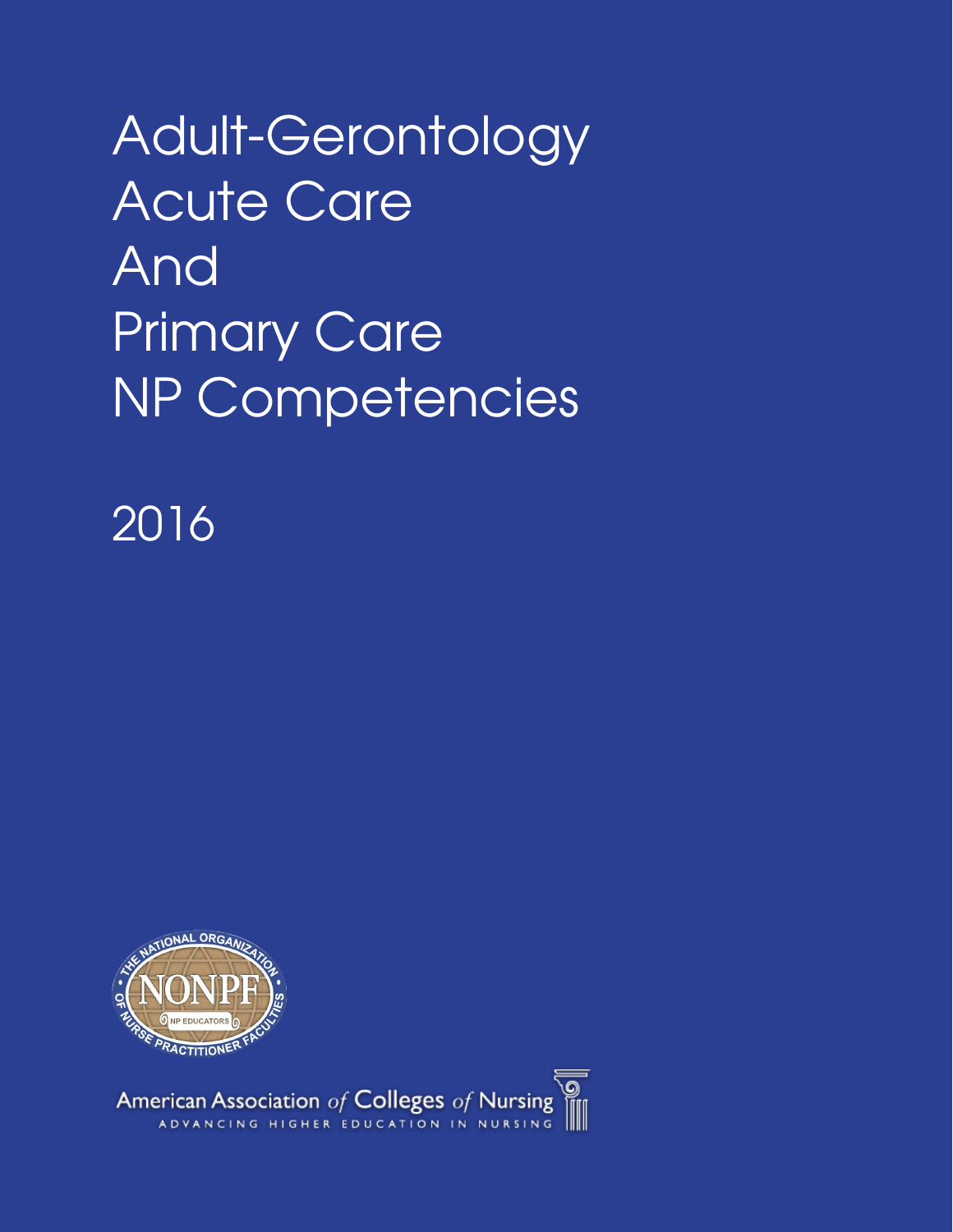### **Adult-Gerontology NP Competencies Work Group**

### **Co-Chairs**

Anne Thomas, PhD, ANP-BC, GNP, FAANP National Organization of Nurse Practitioner Faculties Joan Stanley, PhD, CRNP, FAAN, FAANP, American Association of Colleges of Nursing

### **Work Group Members**

M. Katherine Crabtree, APRN, BC, FAAN Kathleen R. Delaney, PhD, PMH-NP, Rush University Evelyn Duffy, DNP, G/ANP-BC, FAANP, Case Western Reserve University Mary Anne Dumas, PhD, RN, FNP-BC, GNP-BC, FAANP, FAAN, FNAP, Hofstra University MJ Henderson, MS, GNP-BC Laurie Kennedy-Malone, PhD, GNP-BC, FAANP, University of North Carolina Greensboro Joan King, PhD, ACNP-BC, ANP-BC, FAANP, Vanderbilt University Ruth Kleinpell, PhD, RN, FAAN, FCCM, Rush University Kathy Magdic, University of Pittsburgh Julie Marfell, DNP, FNP-BC, FAANP, Frontier Nursing University Sheila Melander, PhD, ACNP, FAANP, FCCM, University of Kentucky Julie Stanik-Hutt, University of Iowa Kimberly Udlis, PhD, FNP-BC, APNP, Bellin College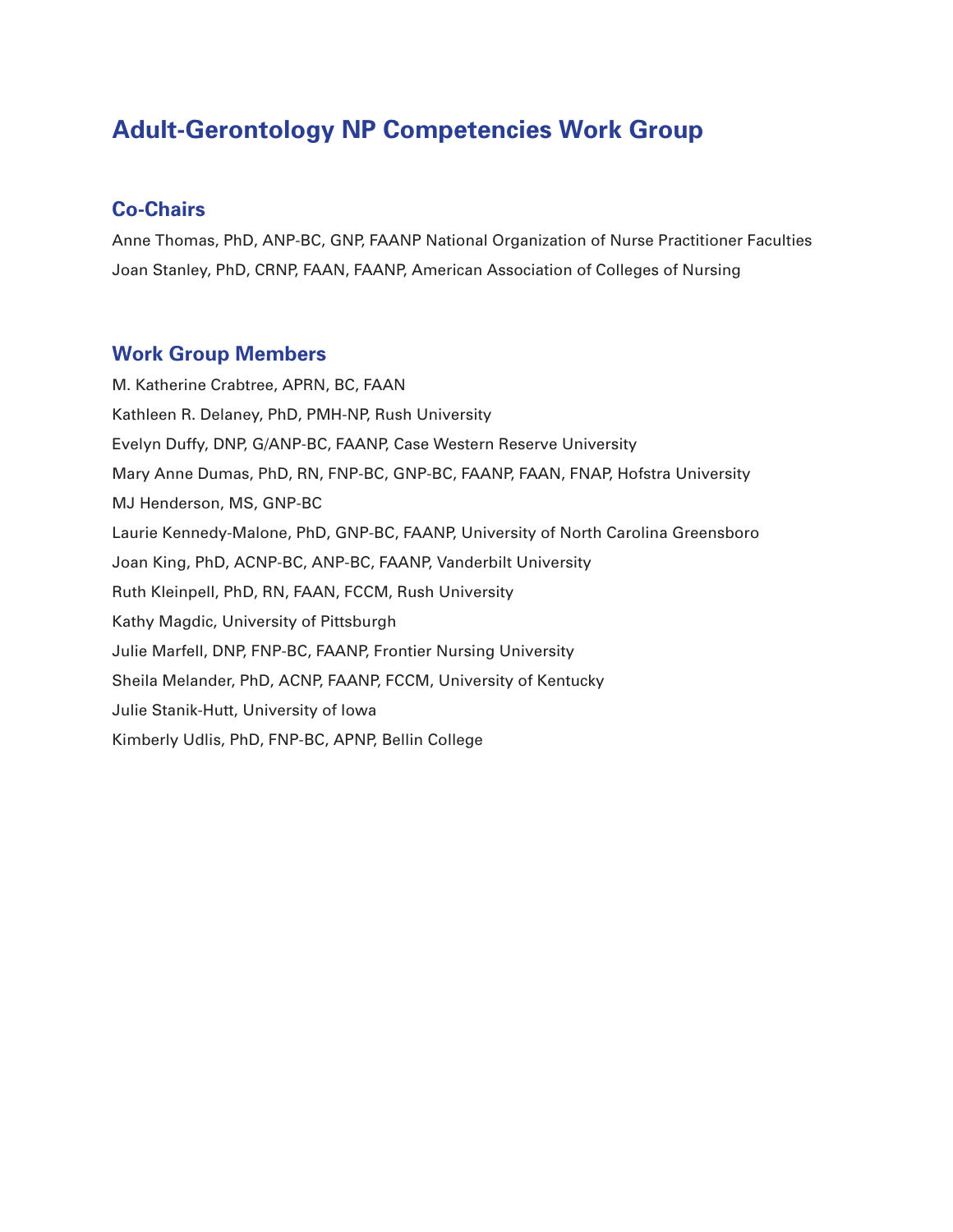### **Introduction**

Since the release of the 2008 APRN Consensus Model: Licensure, Accreditation, Certification, and Education, the nurse practitioner (NP) community has been undertaking efforts to ensure congruence with the model. Within education, NP programs have focused on changes to align educational tracks with the NP populations delineated in the model. National organizations have supported these efforts through collaborative work on the NP competencies that guide curriculum development. In 2011, a multi-organizational task force embarked on the challenge to identify competencies for many of the NP population foci: Family/Across the Lifespan, Neonatal, Pediatric Acute Care, Pediatric Primary Care, Psychiatric-Mental Health, and Women's Health/Gender-Related. Although there had previously been developed adultgerontology competencies in acute care and primary care, those competencies were set within a previous framework of domains. This document presents the updated adultgerontology acute care and primary care NP competencies within the same framework as the other population-foci NP competencies document. These competencies explicate the unique characteristics and role of the adultgerontology population focus in acute care and primary care and are designed to augment the NP core competencies.

### **Background**

The National Organization of Nurse Practitioner Faculties (NONPF) released the first set of core competencies for all nurse practitioners in 1990 and subsequently has revised them in 1995, 2000, 2002, 2006, 2011, and 2012. Recognizing the need to give NP programs further guidance in an area of focus, NONPF, in collaboration with the American Association of Colleges of Nursing (AACN), facilitated the development of the first sets of populationspecific competencies. In 2002, a national panel completed the work to identify competencies in the NP primary care areas of Adult, Family, Gerontological, Pediatric, and Women's Health. In 2003, work groups released the Acute Care

Nurse Practitioner Competencies and the Psychiatric-Mental Health Nurse Practitioner Competencies. The development of these population-focused competencies involved a national, consensus process that remains in place today and was used with the 2012 population-focused competencies.

The APRN Consensus Model made a few changes to the population foci for NP educational tracks. Notably, the adult and gerontology foci were merged, and both the adult-gerontology and pediatric foci are distinguished as being primary care or acute care. In addition, the Consensus Model stipulates that the Psychiatric-Mental Health focus crosses the lifespan. Competencies specific to these newly defined population foci did not exist. In 2011 with funding from The John A. Hartford Foundation, AACN, in collaboration with NONPF, delineated the first set of adult-gerontology competencies in primary care and acute care. Recognizing the need for competencies that align with each population foci in the Model, NONPF convened a national task force in 2011 to review previous work and delineate updated entry-level competencies for the remaining population foci. NONPF and AACN recognized the need to revisit the adult-gerontology competencies to present them within the same framework as the other population foci to make it easier for faculty to cross-walk competencies across the NP curriculum. From 2015-2016, the joint work group reviewed and updated the adultgerontology competencies.

The work group includes representatives of both AACN and NONPF with expertise in adultgerontology ACNP and/or PCNP curriculum development. The work group formed subgroups to identify the competencies for each population focus and also convened periodically as a whole for discussion. The work group invited review of the competencies in an external validation process, and the final competencies reflect the feedback obtained in this step.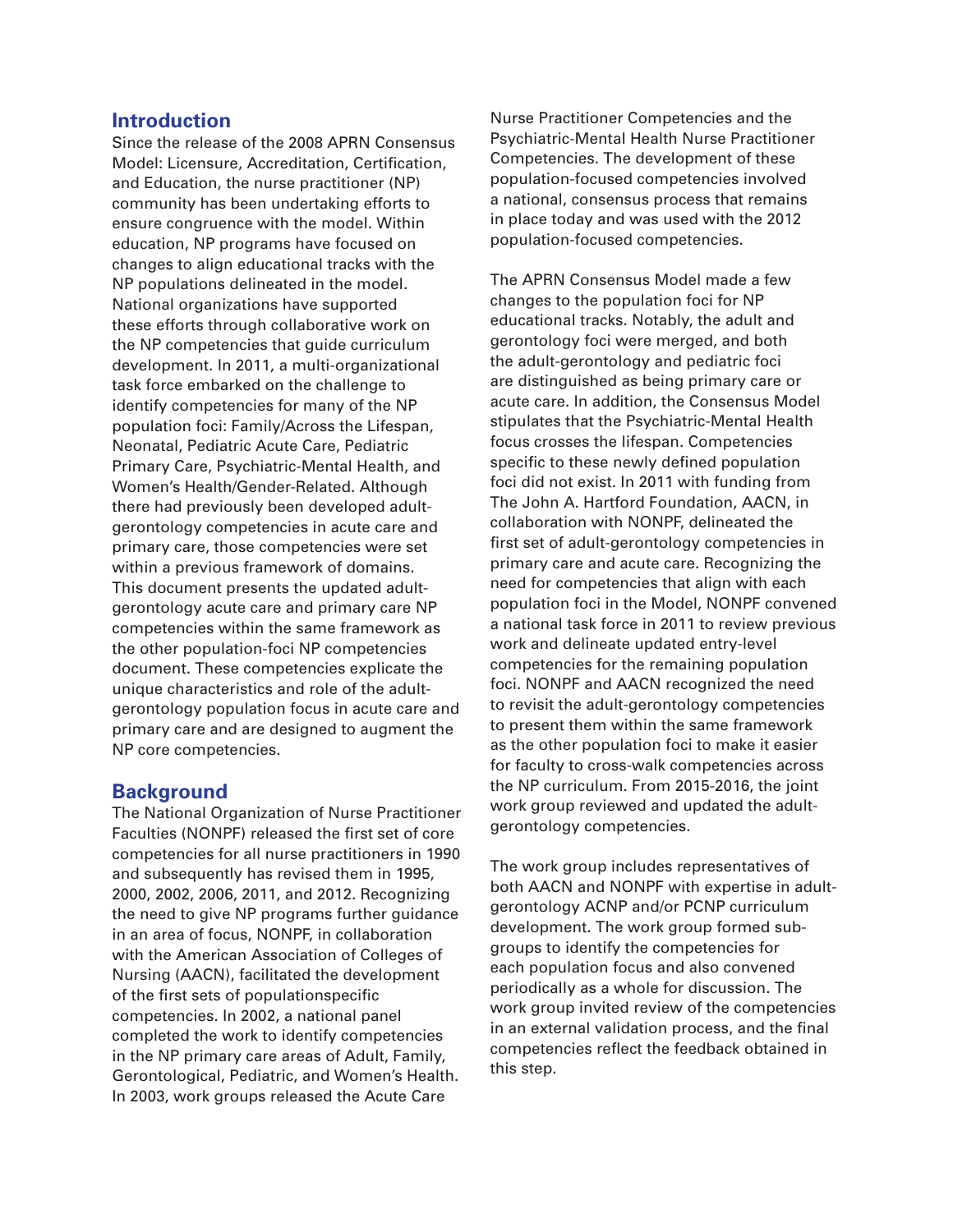### **The APRN Core**

The APRN Consensus Model stipulates that an APRN education program must include at a minimum three separate comprehensive graduate-level courses known as the APRN core. The APRN core consists of: advanced physiology/pathophysiology, including general principles that apply across the lifespan; advanced health assessment, which includes assessment of all human systems, advanced assessment techniques, concepts and approaches; and advanced pharmacology, which includes pharmacodynamics, pharmacokinetics and pharmacotherapeutics of all broad categories of agents. In addition to the broad-based content described above, the work group chose to suggest content within the population-focused competencies related to the three core courses as it pertained to the specific population. This was done to illustrate the differences in application of the broadbased core courses as it related to therapeutic management of the various populations.

### **The Relationship of the NP Core and Population-Focused Competencies**

Each entry-level NP is expected to meet both the NP core competencies and the population-focused competencies in the area of educational preparation. Accordingly, NP educational programs use both NP core competencies and populationfocused competencies to guide curriculum development. The NP core competencies are demonstrated upon graduation regardless of the population focus of the program. The competencies are necessary for NPs to meet the complex challenges of translating rapidly expanding knowledge into practice and function in a changing health care environment.

### **Other Resource Material for NP Programs**

During the development of the populationfocused competencies, the task force recognized that other national documents are critical to NP curriculum development. The work force felt it very important to delineate the following as critical resources for refinement of specific skill sets necessary to provide evidencebased, patient-centered care across all settings:

- •The Future of Nursing: Leading Change, Advancing Health (IOM, 2011)
- •Core Competencies for Interprofessional Collaborative Practice (2011)
- •Quality and Safety Education for Nurses (QSEN) Graduate Competency KSAs (2012) •Essential Genetic and Genomic Competencies for Nurses with Graduate Degrees (2012)
- •The Essentials of Master's Education in Nursing (AACN, 2011
- •The Essentials of Doctoral Education for Advanced Practice Nursing (AACN, 2006)
- •Integration of Oral Health and Primary Care Practice (HRSA, 2014)

### **How to Use This Document**

The following pages include both sets of adult-gerontology NP competencies. Each set is presented in a table format to emphasize the relationship of the population-focused competencies with the NP core competencies. The expectation is that an educational program will prepare the student to meet both sets of competencies. The table also presents suggested content to support both the NP core and adult-gerontology competency development.

All text in red indicates recently added competencies (after the original release).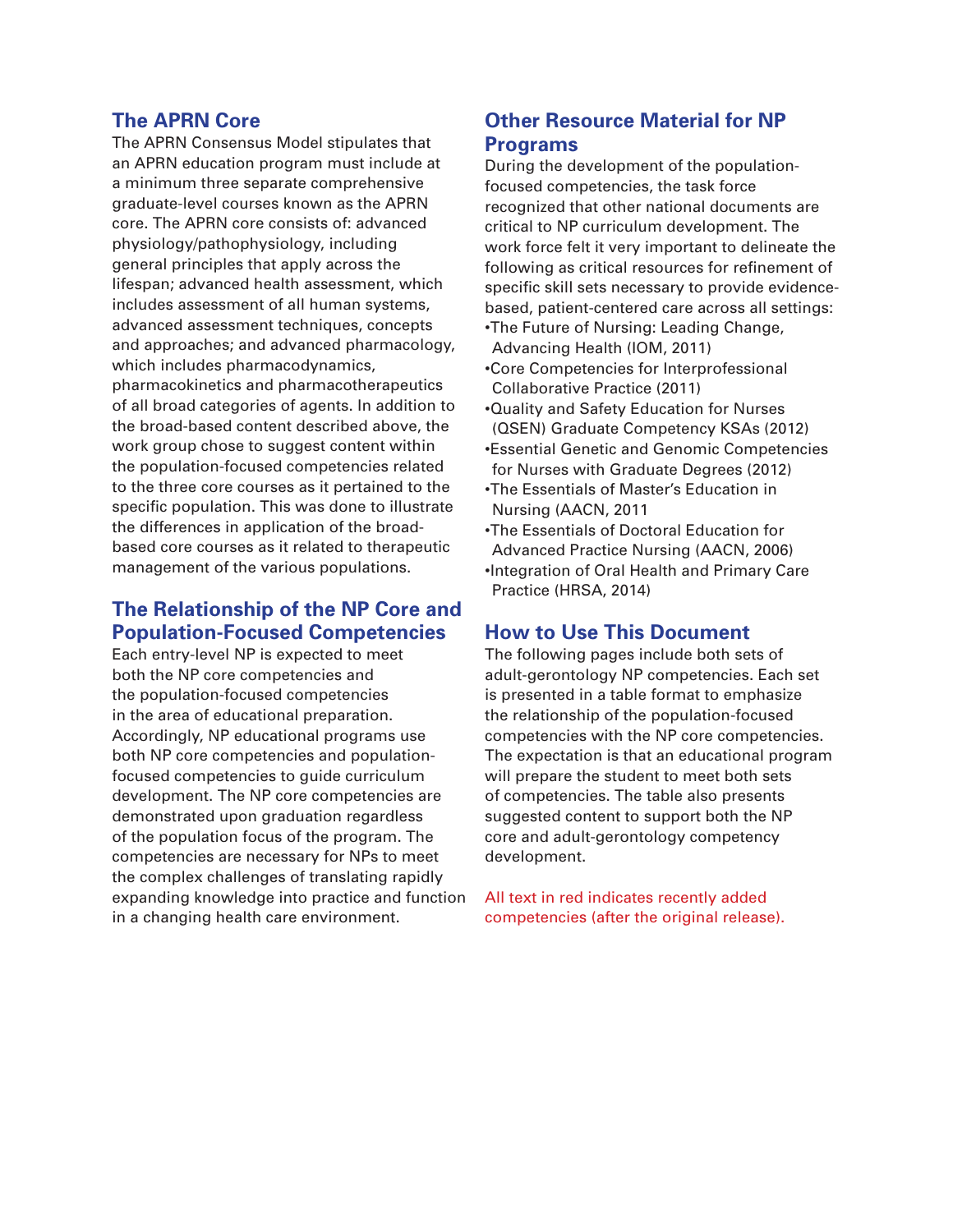### **Adult-Gerontology Acute Care NP Competencies**

### **Preamble:**

These are entry-level competencies for the adult-gerontology acute care nurse practitioner (AG ACNP) and build on the core competencies for all nurse practitioners (NPs).

The AG ACNP provides care to adults and older adults with acute, critical and complex chronic physical and mental illnesses across the entire adult age spectrum from young adults (including late adolescents), to adults and older adults (including frail older adults). AG ACNPs are prepared to provide services ranging from disease prevention to critical care to stabilize the patient's condition, prevent complications, restore maximum health and/or provide palliative care. The AG ACNP practice focuses on patients who are characterized as "physiologically unstable, technologically dependent, and/or are highly vulnerable to complications" (AACN, 2012). These patients require ongoing monitoring and intervention. The patients with acute, critical and complex chronic physical and mental illnesses may be encountered across the continuum of care settings. The scope of practice of the AG ACNP is not setting specific but rather is based on patient care needs. The AG ACNP also coordinates comprehensive care in and across care settings to ensure that the acute and chronic illness needs of patients are met during care transitions.

The AG ACNP program is designed to provide sufficient didactic and clinical experiences to prepare the graduate with the competencies delineated in this document, as well as the NONPF NP Core Competencies and the current AACN Essentials of Doctoral Education for Advanced Nursing Practice. It is expected that faculty assess the types, quality, and length of experiences, adult-gerontology patient populations, and diverse care settings afforded each student to ensure the student is prepared to provide care to the entire adult-gerontology age spectrum and across the acute, critical, and complex care continuum. In addition, the AG ACNP student is expected to have practice opportunities within the program to integrate advanced nursing practice competencies, including leadership skills, understanding of health care systems, and interprofessional team practice into one's practice. Integration of the AC ACNP competencies, NONPF NP Core Competencies, and AACN DNP Essentials across the curriculum of the AG ACNP program is recommended for efficient and effective program design.

See the "Introduction" for how to use this document and to identify other critical resources to supplement these competencies.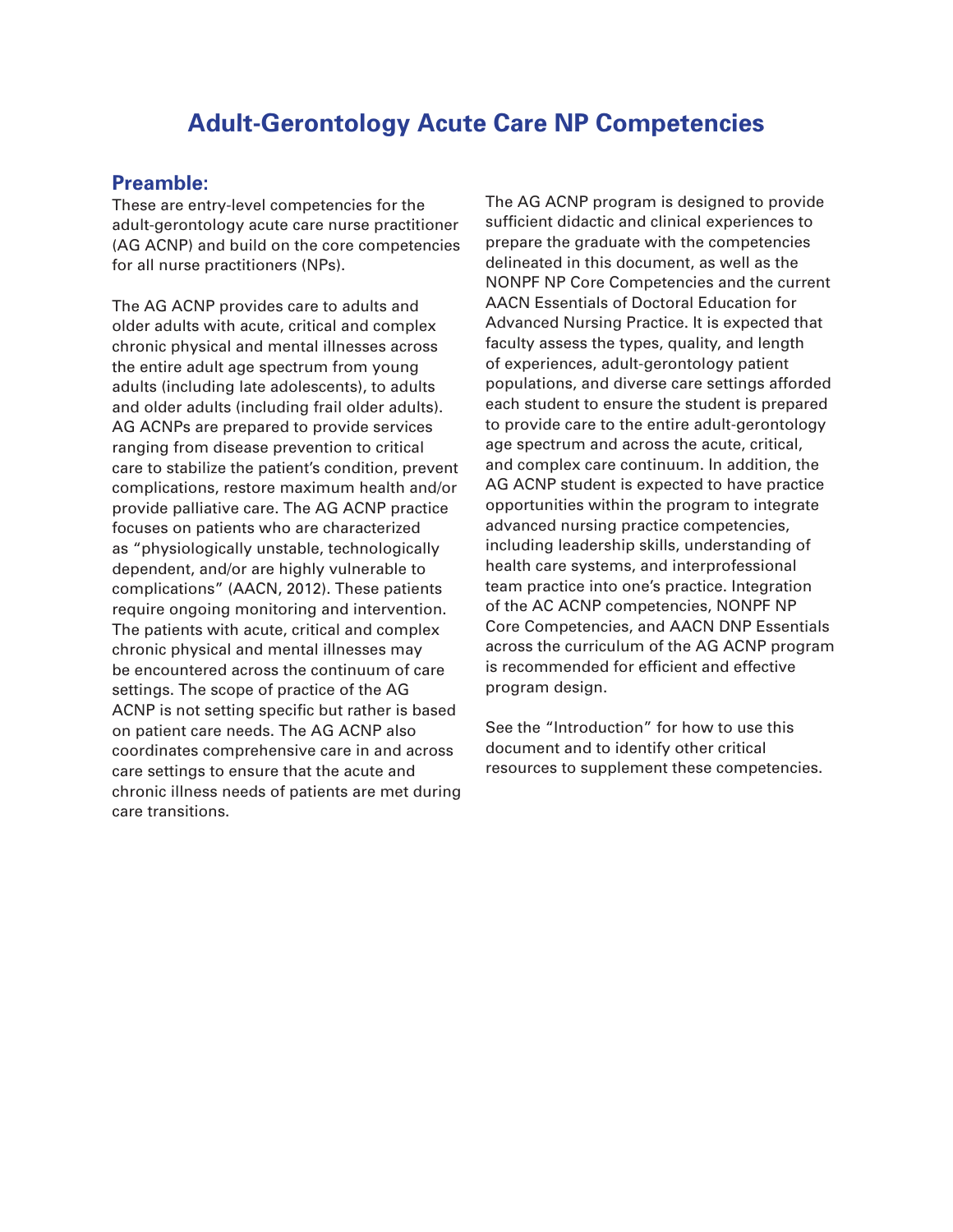## **NP Competency Area: Scientific Foundations**

#### **Curriculum Content to Support NP Core Competencies**

*Neither required nor comprehensive, this list reflects only suggested content* 

- 1. Critically analyzes data and evidence for improving advanced nursing practice.
- 2. Integrates knowledge from the humanities and sciences within the context of nursing science.
- 3. Translates research and other forms of knowledge to improve practice processes and outcomes.
- 4. Develops new practice approaches based on the integration of research, theory, and practice knowledge.

Comparison of patient data sets with evidence-based standards to improve care

Scientific foundations to practice, including, but not limited to, knowledge of advanced pathophysiology, pharmacology, physiology, genetics, and communication skills

Science from other disciplines relevant to health care

Theories/conceptual frameworks/ principles for practice:

- • Translational research that guides practice
- • Critical evaluation of research findings
- Mid-range nursing theories and concepts to guide nursing practice
- • Evidence-based care
- Physiologic
- • Communication
- Developmental
- • Genetic
- Behavior change
- Population health

Critical thinking development:

- Evidence appraisal
- Formulating a practice problem
- Use of science-based theories and concepts to assess, enhance, and ameliorate health care delivery phenomena
- Use of PICO questions to initiate research and quality improvement projects

Qualitative and quantitative research and quality improvement methods

Ethical and legal protection of human subjects

Inquiry processes and practices related to health literacy, vulnerable populations, and culture

Monitoring health outcomes

### **Adult-Gerontology Acute Care NP Competencies**

1. Contributes to knowledge development and improved care of the adult-gerontology

2. Uses scientific knowledge and theoretical foundations to differentiate between normal and abnormal changes in physiological, psychological, and sociological development

population.

and aging.

### **NP Core Competencies Curriculum Content to Support AG ACNP Competencies**

*Neither required nor comprehensive, this list reflects only suggested content specific to the population*

### Reputable sources of national data on aging such as:

- Healthy Aging Data Portfolio
- • CDC
- The National
- Archive of Computerized Data on Aging
- National Health and Aging Trends Study

Theories/conceptual frameworks/ principles of physiological, psychological, and sociological developmental and biological theories of aging such as:

- • Life-course theories
- Disengagement theory
- Activity theory
- Continuity theory
- Programmed or damaged or error theories of aging

Scientific foundations to practice, including, but not limited to normal physiological changes of aging and agerelated pathophysiology and pharmacology

Life stage transitions

- Developmental stages of life from adolescents to frail older adult ages.
- Ageism in families.
- Dependence vs autonomy and acceptance of risk.
- • Family dynamics related to illness

Application of principles of safety related to health care processes especially in the acute care environment with particular attention to the older adult

Methods for appraisal of research studies relevant to adolescent, adult, and older adult clinical practice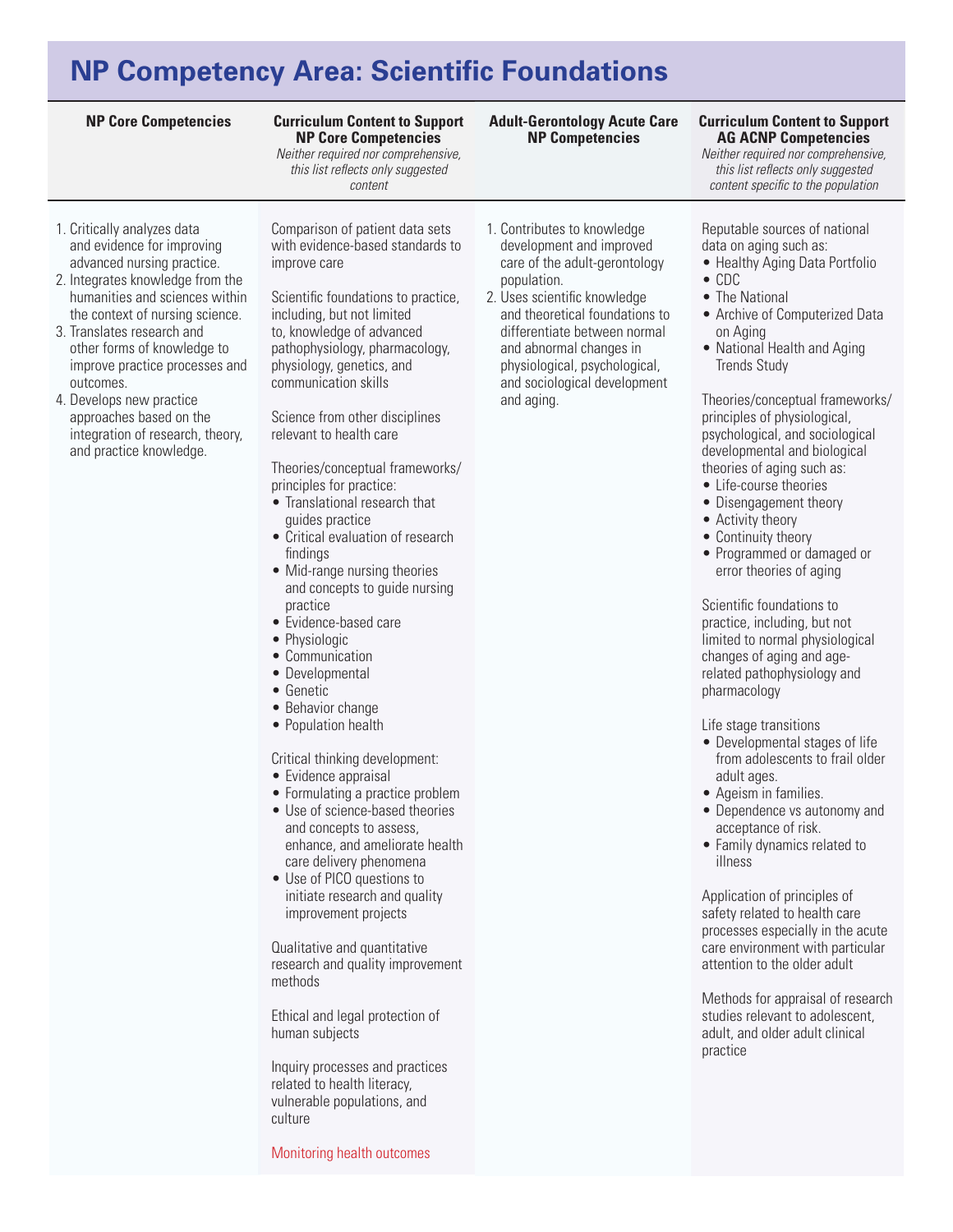# **NP Competency Area: Leadership**

### **Curriculum Content to Support NP Core Competencies**

*Neither required nor comprehensive, this list reflects only suggested content* 

- 1. Assumes complex and advanced leadership roles to initiate and guide change.
- 2. Provides leadership to foster collaboration with multiple stakeholders (e.g. patients, community, integrated health care teams, and policy makers) to improve health care.
- 3. Demonstrates leadership that uses critical and reflective thinking.
- 4. Advocates for improved access, quality and cost effective health care.
- 5. Advances practice through the development and implementation of innovations incorporating principles of change.
- 6. Communicates practice knowledge effectively, both orally and in writing.
- 7. Participates in professional organizations and activities that influence advanced practice nursing and/or health outcomes of a population focus.
- Content related to: • Crisis management and
- leadership
- Stress management (for staff and patient/family)
- Teams and teamwork, including team leadership, building effective teams, and nurturing team

Leadership, change, and management theories with application to practice

Political processes, political decision making processes, and health care advocacy

Problem solving:

- Influencing and negotiation
- Conflict management
- Strategic thinking
- Managing change

Business development:

- High reliability organization principles
- Building and maintaining effective teams
- Project management concepts
- Principles of effective decision making
- Principles of change
- management
- Civility
- Principles of innovation

### Communications:

- Scholarly writing, manuscript, and abstract preparation
- Structuring and presenting persuasive arguments

Peer review:

- Publications
- Presentations
- • Research
- Practice

Leadership development:

- Skills to influence decisionmaking bodies at the system, state, or national level
- Interprofessional leadership
- 1. Describes the current and evolving adult-gerontology acute care NP role to other health care providers and the public.
- 2. Provides guidance, consultation, mentorship, and educational experiences to students, nurses, and other health professionals regarding acute and critical care populations.
- 3. Coordinates health care services for patients with acute, critical, and complex chronic illness.
- 4. Provides leadership to facilitate the highly complex coordination and planning required for the delivery of care to young adults (including late adolescents), adults, and older adults.

## **AG ACNP Competencies**

*Neither required nor comprehensive, this list reflects only suggested content specific to the population*

### Content related to:

- • Planning, delivery, and evaluation of care by the health care team
- Teaching and coaching to improve the plan of care and health care outcomes
- Promoting improved health care outcomes for young adult (including late adolescents), adult, older adults in practice, policy, and other venues

### Communication

- Skills to effect good communication between members of the health care team in rapidly changing patient conditions as well as patients needing palliative or hospice care
- Interpersonal and organizational–including elements and channels, models, and barriers

Use of peer review process for practice improvement

Importance of the impact of participation in professional organizations to:

- Influence health policy.
- Promote access to care for the population(s) served.
- • Advocate on behalf of the population(s) served.
- Promote the adult-gerontology acute care NP and other advanced practice nursing roles

Serving as a resource in the application, customization, and implementation of information systems for enhanced practice

#### **NP Core Competencies Curriculum Content to Support Adult-Gerontology Acute Care NP Competencies**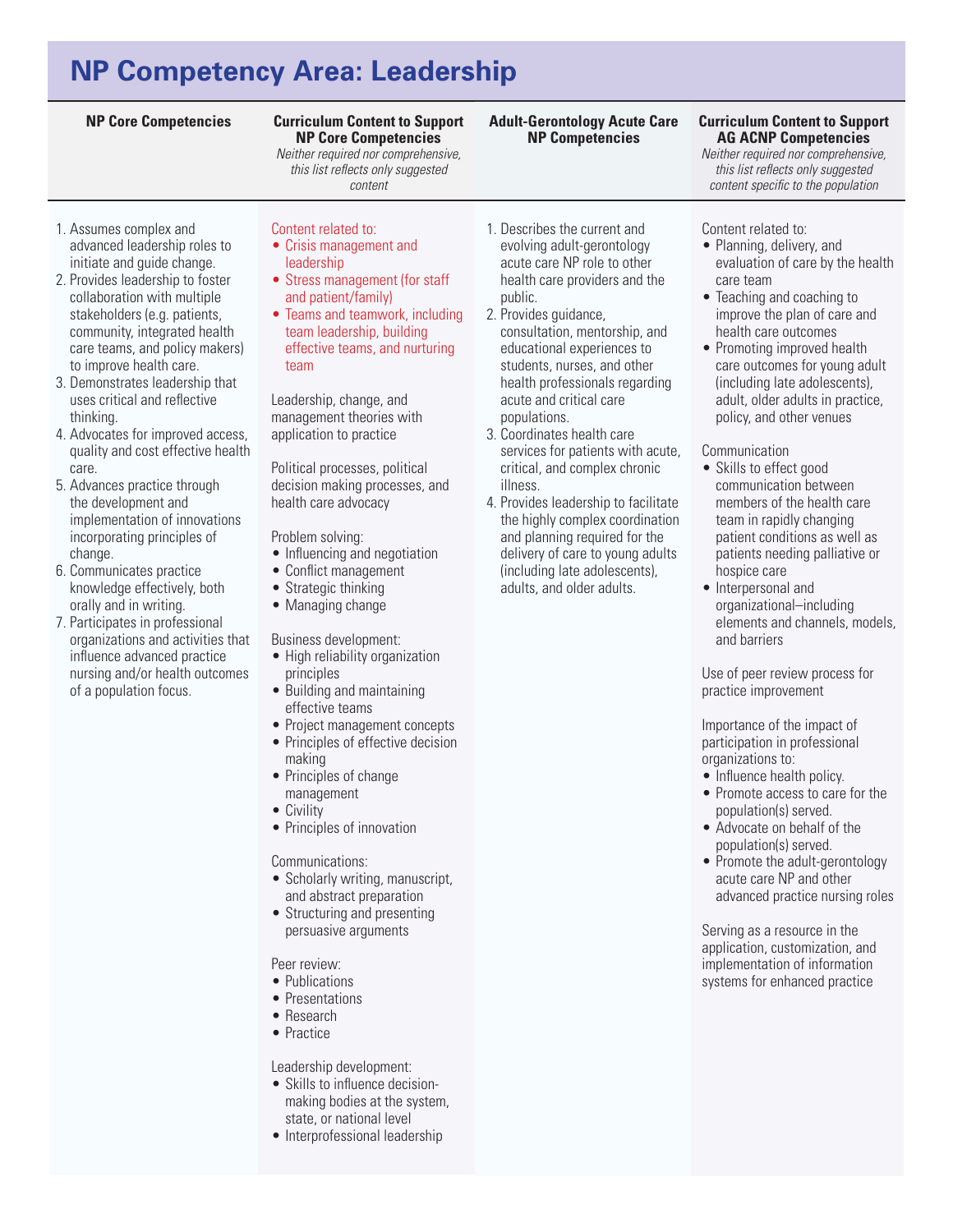## **NP Competency Area: Leadership**

**NP Core Competencies Curriculum Content to Support Curriculum Content to Support NP Core Competencies** 

*Neither required nor comprehensive, this list reflects only suggested content* 

- Assuming leadership positions in professional, political, or regulatory organizations
- • Structure and functions of editorial/board roles
- Ethical and critical decision making, effective working relationships, and a systemsperspective

Concepts of strategic planning process

Leadership styles

How to lead change in practice, manage practice changes

- Monitoring implementation and fidelity
- Adaptation of change to patients, providers and organizational needs and resources
- Interim feedback on achievements and efficiencies
- Interpretation of data and articulating evidence

Self-reflection of leadership style e.g., personal leadership strengths and weaknesses; working with diverse skills sets and diverse teams

**Adult-Gerontology Acute Care NP Competencies**

### **AG ACNP Competencies**

*Neither required nor comprehensive, this list reflects only suggested content specific to the population*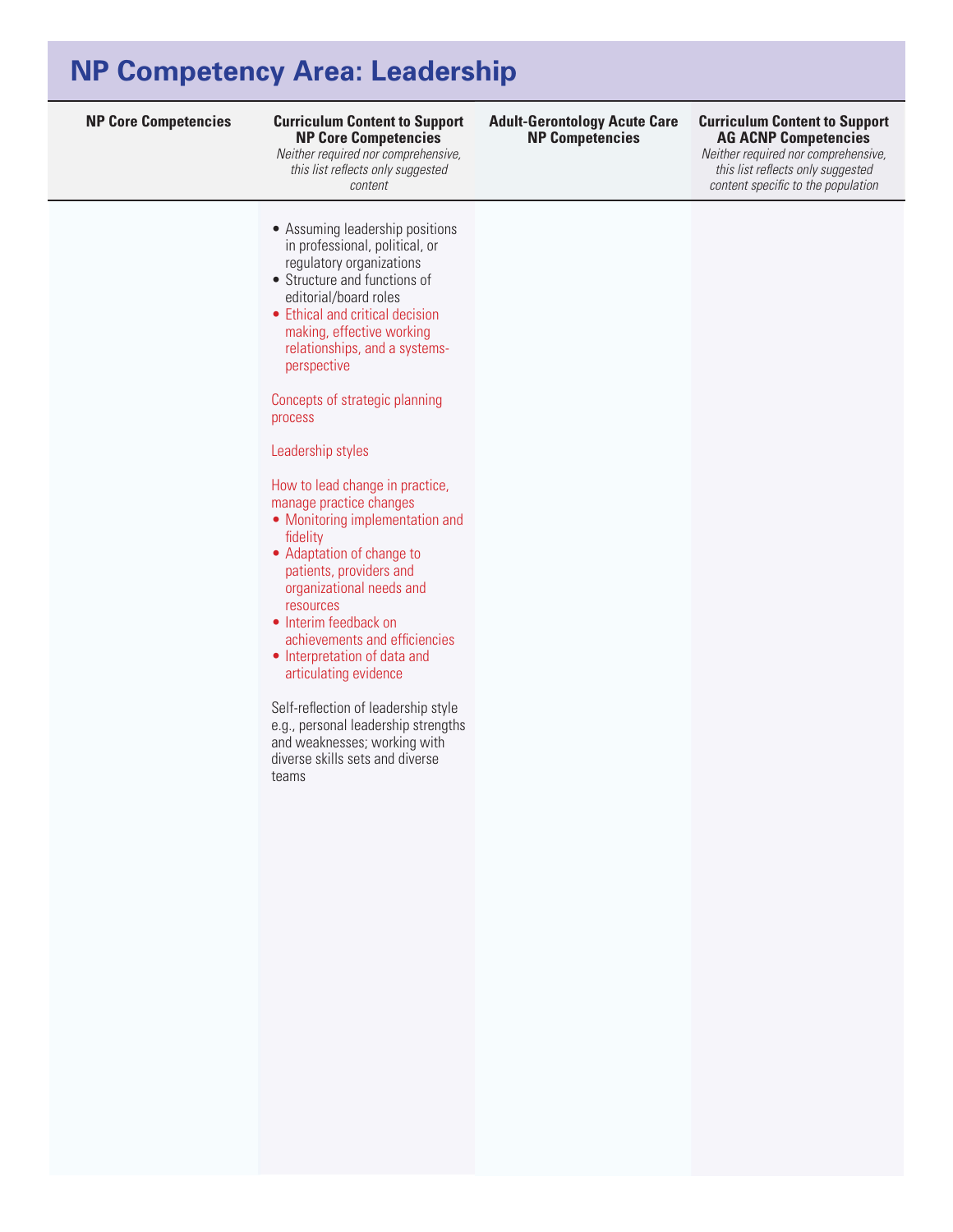# **NP Competency Area: Quality**

**Curriculum Content to Support NP Core Competencies** 

*Neither required nor comprehensive, this list reflects only suggested content* 

- 1. Uses best available evidence to continuously improve quality of clinical practice.
- 2. Evaluates the relationships among access, cost, quality, and safety and their influence on health care.
- 3. Evaluates how organizational structure, care processes, financing, marketing, and policy decisions impact the quality of health care.
- 4. Applies skills in peer review to promote a culture of excellence.
- 5. Anticipates variations in practice and is proactive in implementing interventions to ensure quality

Quality Safety Education in Nursing (QSEN) principles and content

Evaluation of outcomes of care such as quality improvement projects with an evaluation component

Reflective practice Culture of safety

Quality improvement processes and practices

Knowledge of quality improvement methods such as: • Plan-Do-Study Act

• Six Sigma

Cost benefit analysis

Peer review process

- Reviewer
- Reviewee

Collaborative team processes and practices

Leadership skills for leading change for quality clinical practice

Methods and measures of quality assurance during transitions of care

Laws and rules to enhance quality such as:

- Meaningful use
- Federal, state, and local quality data sources and indicators

1. Implements evidence-based practice interventions to promote safety and risk reduction for young adults, adults, and older adults with acute, critical, and complex chronic illness needs.

**Adult-Gerontology Acute Care NP Competencies**

2. Demonstrates continuous quality improvement of one's own practice.

#### **NP Core Competencies Curriculum Content to Support AG ACNP Competencies**

*Neither required nor comprehensive, this list reflects only suggested content specific to the population*

Exemplars of unique risks to acutely, critically, and complex chronically ill adults

Safety and risk-reduction interventions.

- Devices to promote mobility and prevent falls
- Cognitive and sensory
- enhancements.
	- Restraint-free care
- • Judicious use of catheters and lines e.g., monitoring and other technological devices

Interventions for risk reduction in patients related to:

- Decline in physical or mental function
- Impaired quality of life
- Social isolation
- Disability
- Increased cost

Implementation of safety initiatives in acute and critical care environments

Use of nationally accepted quality measures and benchmarks for acute and critical care environments

Evidence- based practices that promote patient and provider safety in acute and critical care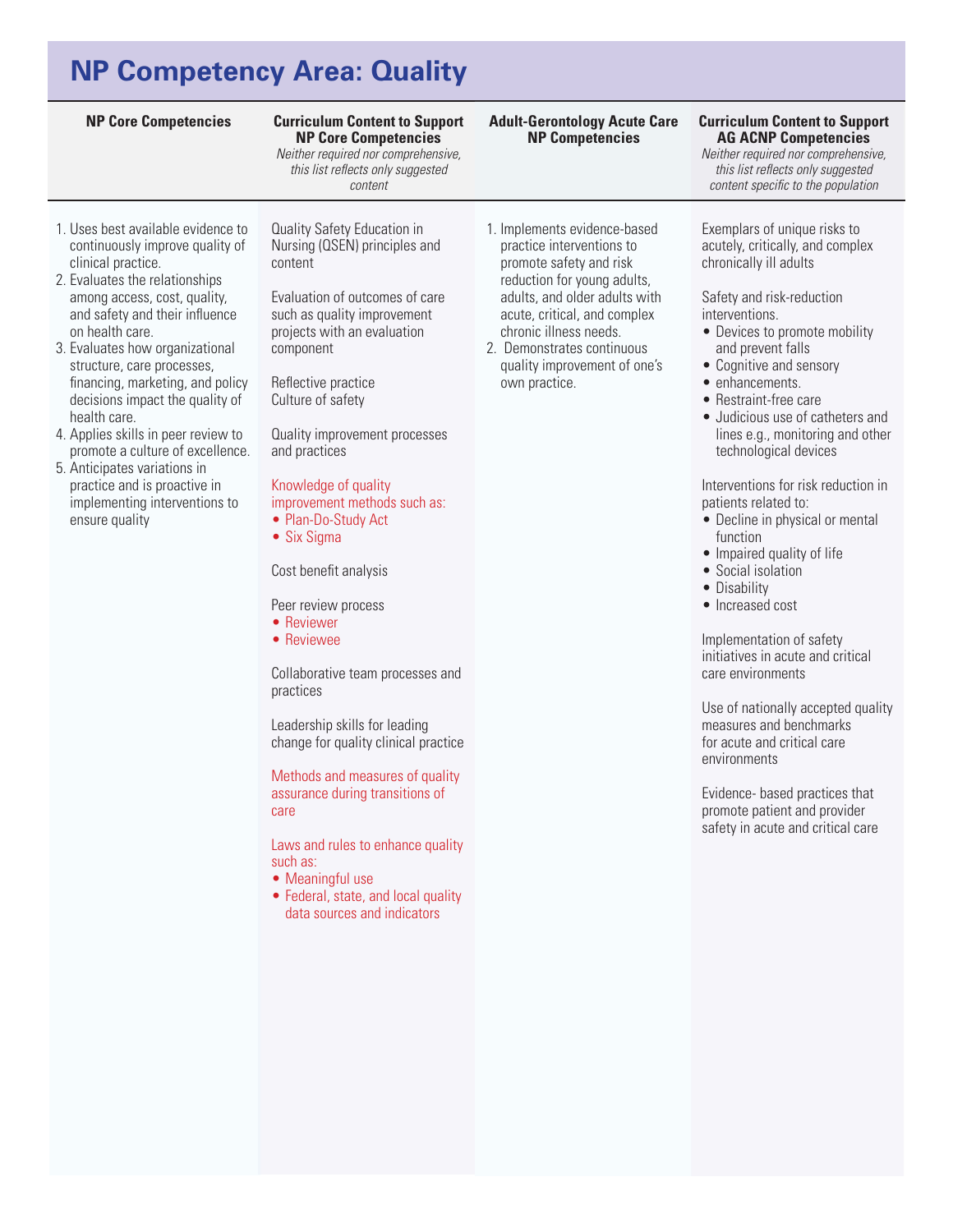## **NP Competency Area: Practice Inquiry**

**Curriculum Content to Support NP Core Competencies** 

*Neither required nor comprehensive, this list reflects only suggested content* 

- 1. in the translation of new knowledge into practice.
- 2. Generates knowledge from clinical practice to improve practice and patient outcomes.
- 3. Applies clinical investigative skills to improve health outcomes.
- 4. Leads practice inquiry, individually or in partnership with others.
- 5. Disseminates evidence from inquiry to diverse audiences using multiple modalities.
- 6. Analyzes clinical guidelines for individualized application into practice

Leadership for role in practice improvement

- Clinical investigation strategies: • Identifying clinical practice problems
- Appraising evidence for
- application to practice (e.g., design, methods, tools, analysis)
- Literature search methods, including, but not limited to, the MeSH search for the best clinical evidence and the PICO Model to define clinical questions

Use of electronic databases, such as electronic health records:

- Assessing clinical practice
- Reviewing patient technology • Exploring behaviors and risk
- factors • Using data to support evidence based changes in clinical
- management • Template development

Patient management, including, but not limited to, discerning gaps in care and barriers to care needing resolution during patient encounters

Project development and management:

- • Synthesis and translation/ extrapolation of research to selected populations
- Frameworks to guide projects
- Quality improvement methods
- • Assessment of resources needed and available for projects
- Competing priorities of patients, payers, providers, and suppliers
- • Data-based, needs assessment for project
- Processes used in conducting projects based on current and best evidence, including evaluation of the application of evidence or inquiry to the population of concern

**Adult-Gerontology Acute Care NP Competencies**

#### **NP Core Competencies Curriculum Content to Support AG ACNP Competencies**

*Neither required nor comprehensive, this list reflects only suggested content specific to the population*

Recognition of the complexity of the environment and the system in which patient management, clinical investigation, and integration of science occurs.

Clinical investigation strategies:

- Recognition of the complexity and changing environment of AG ACNP practice.
- Application of practice-based evidence to unique situations.
- Identification of emerging areas for clinical research based on new, evolving AG ACNP practice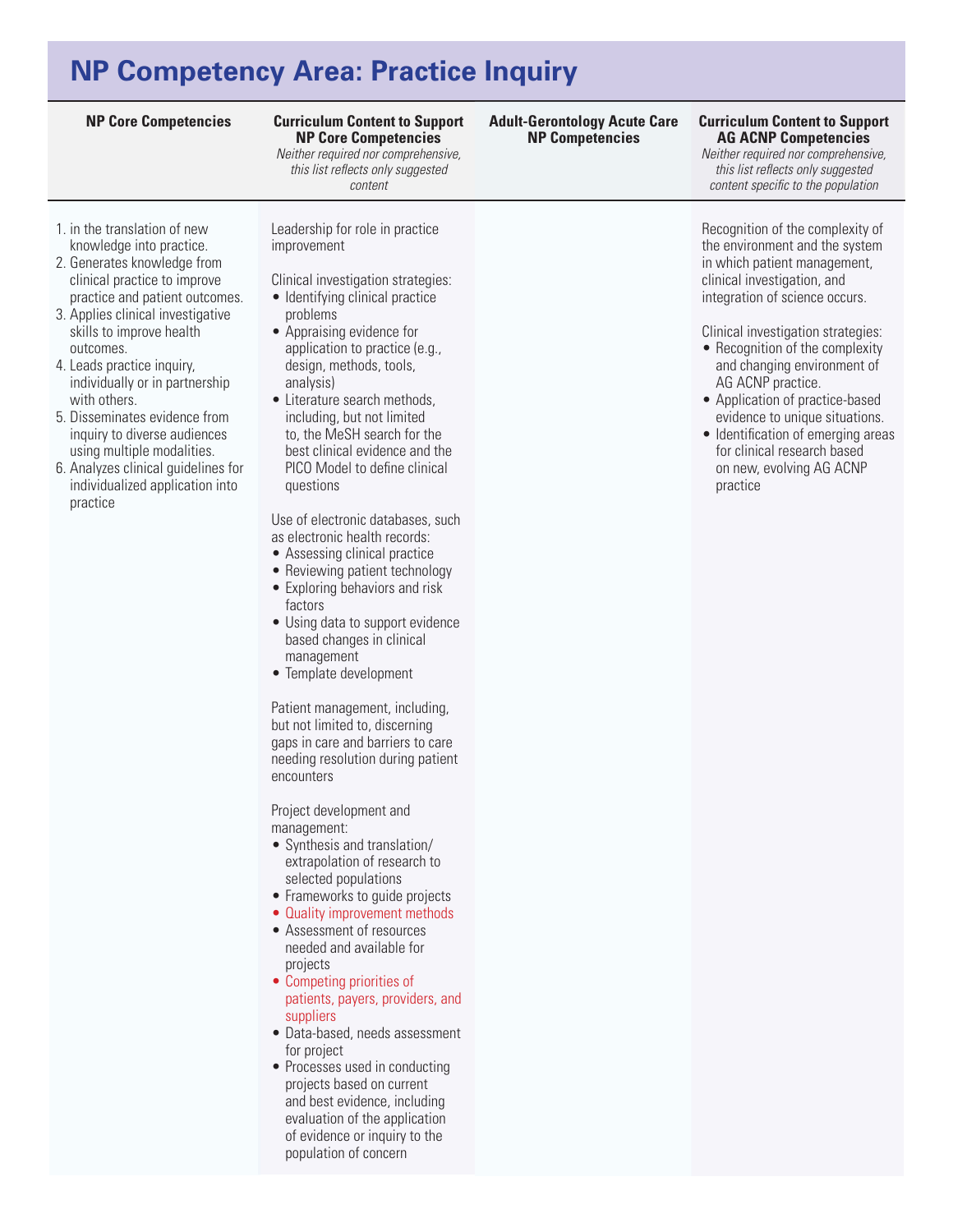## **NP Competency Area: Practice Inquiry**

#### **NP Core Competencies Curriculum Content to Support Curriculum Content to Support NP Core Competencies**

*Neither required nor comprehensive,* 

*this list reflects only suggested content* 

#### **Adult-Gerontology Acute Care NP Competencies**

### **AG ACNP Competencies**

*Neither required nor comprehensive, this list reflects only suggested content specific to the population*

• Evaluation of outcomes (for health status of patient and population as well as system outcomes) • Evaluation of why expected results were or were not attained and lessons learned • Making recommendations for further work • Addressing issues of sustainability of project finding Dissemination of work and findings: • Abstract and manuscript writing to support the dissemination of project and research outcomes • Discussion of clinically meaningful results that may or may not be statistically significant • Presentation skill development with modification for different

Integration of findings:

audiences

- Results, methods, and tools, as appropriate, into care delivery
- Identification of best practices
- • Opportunities for multidisciplinary team/interprofessional collaboration for patient care
- Development and use of clinical guidelines
- Use of clinical judgment to improve practice
- Application of evidence to validate or change policy

#### Evaluation of alternative care

delivery models and treatments, including costs, cost benefits, and return on investment

Institutional review board policies and processes

Interprofessional research and scholarship exemplars and opportunities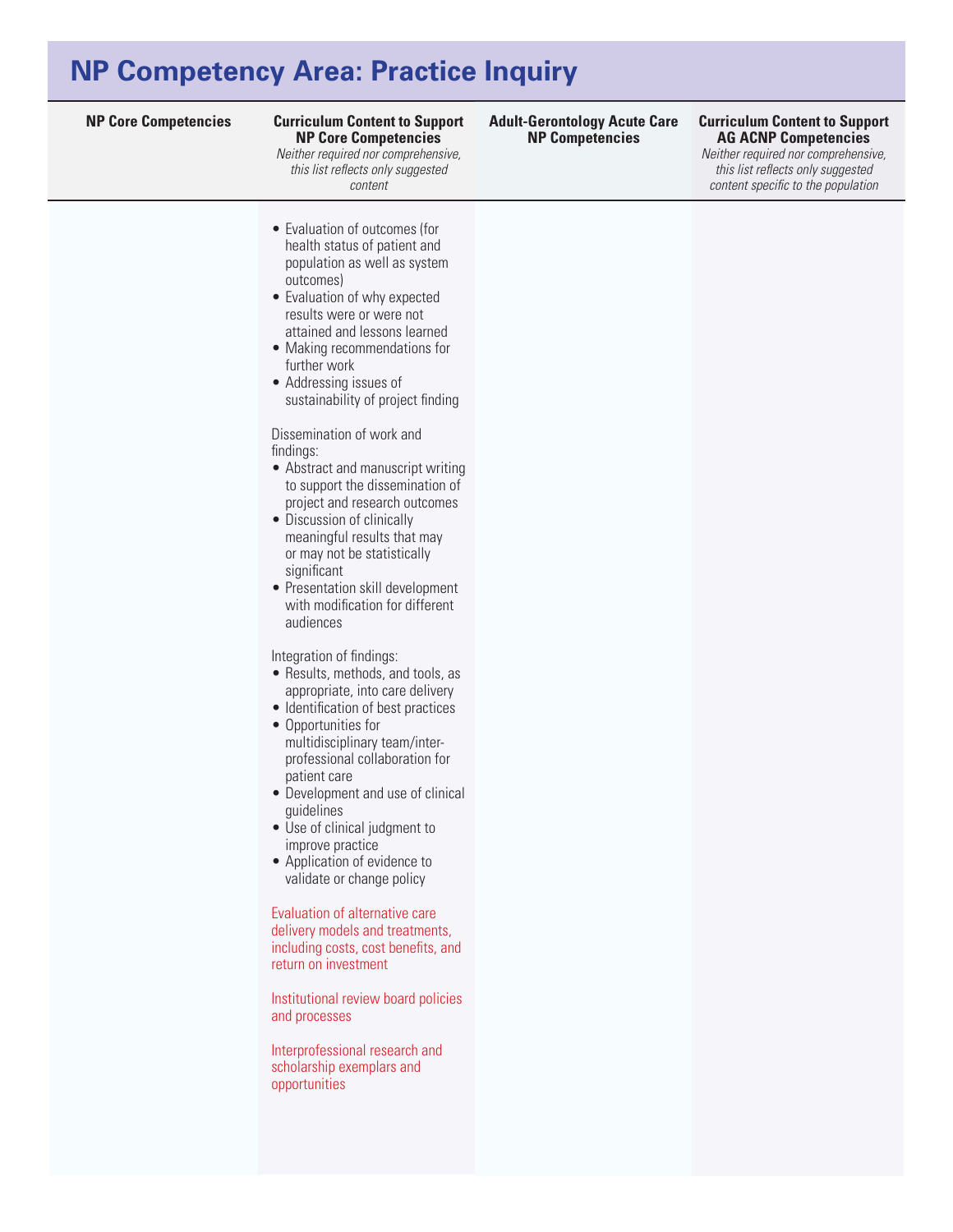# **NP Competency Area: Technology & Information Literacy**

#### **Curriculum Content to Support NP Core Competencies**

*Neither required nor comprehensive, this list reflects only suggested content* 

- 1. Integrates appropriate technologies for knowledge management to improve health care.
- 2. Translates technical and scientific health information appropriate for various users' needs.

2.a Assesses the patient's and caregiver's educational needs to provide effective, personalized health care. 2.b Coaches the patient and caregiver for positive behavioral change.

- 3. Demonstrates information literacy skills in complex decision making.
- 4. Contributes to the design of clinical information systems that promote safe, quality and cost effective care.
- 5. Uses technology systems that capture data on variables for the evaluation of nursing care.

Technology available in clinical practice:

- Electronic resources that identify current evidence-based care
- • Electronic resources that enhance patient safety
- Technological care delivery systems
- • Telehealth
- Information databases used by health care systems
- Electronic communication with other professionals and patients
- Encrypted and unencrypted technology
- • Electronic resources to support differential diagnosis, algorithmic thinking, and medical record review
- Templates for documentation in nursing care
- Use of electronic datasets to evaluate practice and improve quality, cost, and efficiency of care

Technology available to support education:

- Standardized patient encounters
- Electronic/computer based learning modules based on characteristics such as cultural literacy
- educational level, and home assessment
- Coaching/teaching resources adapted to population, health literacy, and age of patient learning styles
- • Age-appropriate concepts and development of educational tools
- • Use of applications for references at point of care

Using telehealth to provide care considering benefits, methods, differences in care delivery processes, and regulatory issues

- 1. Synthesizes data from a variety of sources, including clinical decision support technology, to make clinical decisions regarding appropriate management, consultation or referral for acutely and critically ill patients
- 2. Uses devices and technology to improve outcomes for acutely, critically, and chronically ill patients.
- 3. Analyzes strengths and barriers of technological and information systems with the goal of improving care delivery and coordination.
- 4. Applies ethical and legal standards regarding the use of technology in health care for the adult-gerontology population
- 5. Analyzes the adequacy of data capture methods in clinical information systems to promote effective care for the adultgerontology population.

Utilization of appropriate resources and technologies to provide and to improve health care outcomes for patients, including of cognitively impaired, sensory impaired, or non-selfdisclosing patients, applying ethical and legal standards of care

**AG ACNP Competencies**  *Neither required nor comprehensive, this list reflects only suggested content specific to the population*

Resources for the assessment of health literacy of patients, families, and providers e.g.,assessment tools that assure patient and family understanding regarding initiation or termination of care protocols.

Management of patients with complex technology and devices through the integration of intra and interprofessional teams

Continual exploration of additional and new technologies that can support patient initiatives

Utilization of databases, that provide additional access to care models and evidence-based practice while improving cost and quality of care

Information and technology to communicate, manage knowledge, mitigate error, and support decision making

Analysis of data capture methods, including age appropriate clinical and social indicators

Ethical and legal standards regarding use of technology in health care, including:

- Policies to protect adultgerontology patients' privacy and confidentiality, communication policies, HIPAA.
- electronic security access protocols and information transfer policies.
- entering information in electronic health record and student logs

#### **NP Core Competencies Curriculum Content to Support Adult-Gerontology Acute Care NP Competencies**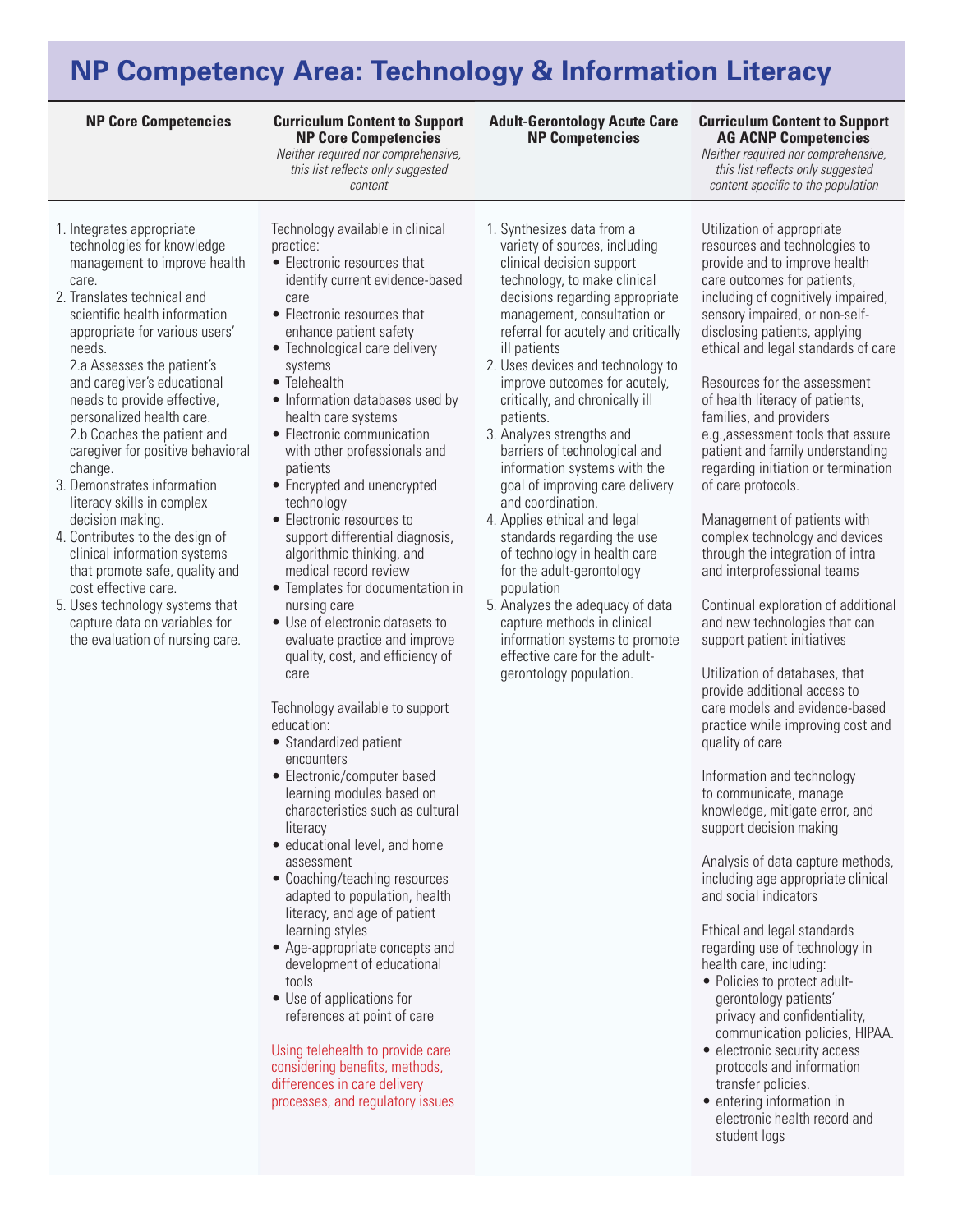# **NP Competency Area: Technology & Information Literacy**

#### **NP Core Competencies Curriculum Content to Support Curriculum Content to Support NP Core Competencies**

*Neither required nor comprehensive, this list reflects only suggested content* 

Information technology resources such as:

- Informatics competencies from Technology Informatics Guiding Education Reform (TIGER) initiative
- American Medical Informatics Association (AMIA)

Use of electronic communication methods, including social media, with health care professionals, patients, families, and caregivers

Compliance issues related to patient privacy with use of technology

Population-appropriate clinical indicators for incorporation into information systems, such as electronic health records

Use of technologies to monitor and evaluate clinical problems, e.g.

- Blood pressure
- Vital signs
- • Glucose
- • Weight

**Adult-Gerontology Acute Care NP Competencies**

### **AG ACNP Competencies**

*Neither required nor comprehensive, this list reflects only suggested content specific to the population*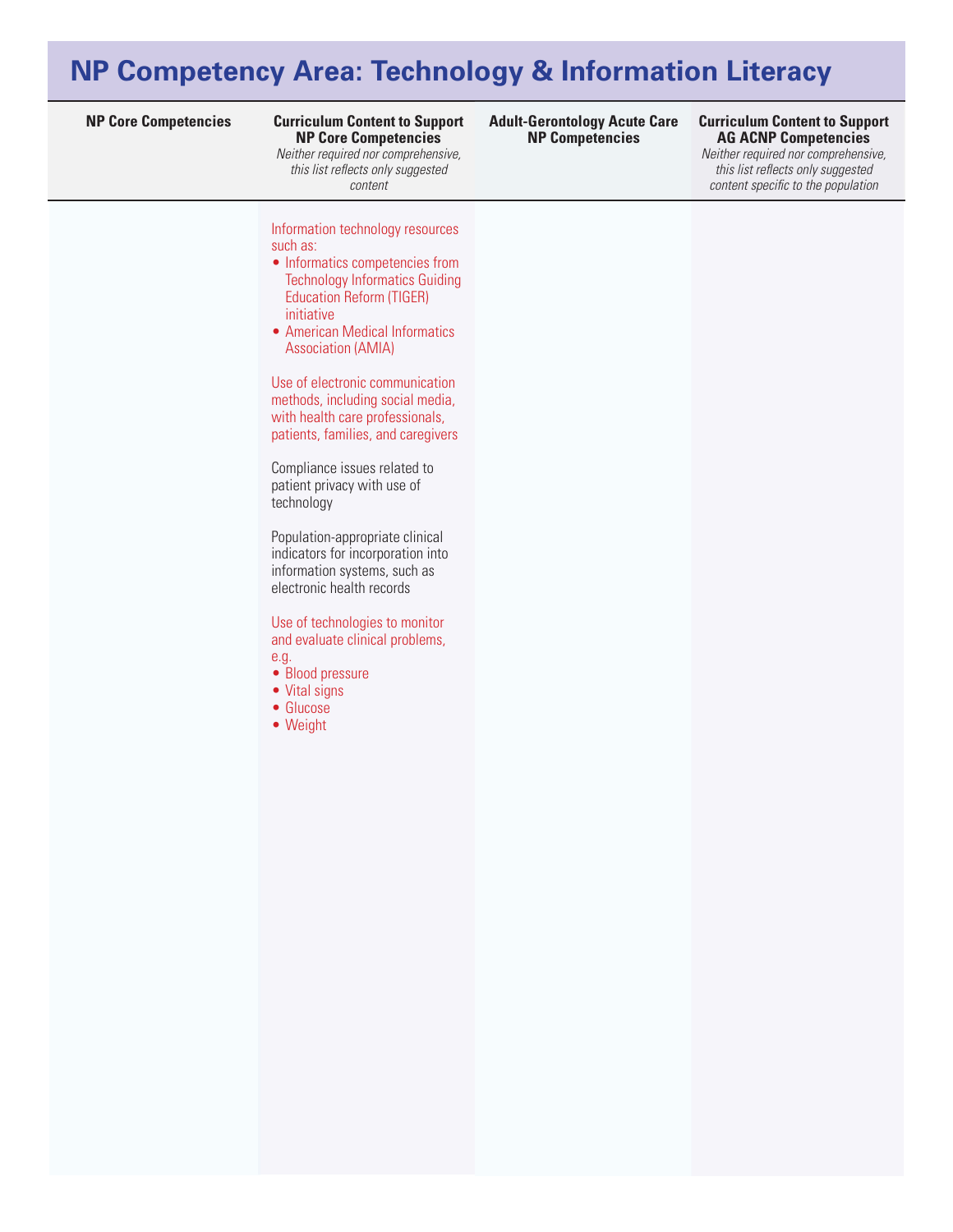# **NP Competency Area: Policy**

#### **Curriculum Content to Support NP Core Competencies**

*Neither required nor comprehensive, this list reflects only suggested content* 

Policy analysis process: • Political environment • Political feasibility • Economic feasibility • Implementation strategy and

• Outcomes evaluation at local, state, national, and international levels

• Specific NP role for influencing health care agenda and patient

Health policy and health care

• National health priorities • Methods for appropriation of

• Vulnerable populations and

• The relationship between the USPSTF guidelines and Affordable Care Act implementation

Legislative and regulatory

planning

advocacy

• Federal budget

funding

needs

processes: • Origin of laws • Regulatory process • How to influence/impact passage of laws and their translation into regulation • Health care financing and third party reimbursement

reform:

### 1. Demonstrates an understanding of the interdependence of policy and practice.

- 2. Advocates for ethical policies that promote access, equity, quality, and cost.
- 3. Analyzes ethical, legal, and social factors influencing policy development.
- 4. Contributes in the development of health policy.
- 5. Analyzes the implications of health policy across disciplines.
- 6. Evaluates the impact of globalization on health care policy development.
- 7. Advocates for policies for safe and healthy practice environments.
- 1. Advocates for implementation of the full scope of the AG ACNP role.
	- 2. Advocates within acute care health care systems for access to quality cost-effective care.

**Adult-Gerontology Acute Care NP Competencies**

- 3. Participates in the design and/or implementation, and evaluation of evidence-based, age-appropriate professional standards and guidelines for care impacting acute, critical, and complex chronically ill patients.
- 4. Develops strategies to reduce the impact of ageism, racism/ ethnocentrism and sexism on health care policies and systems.

**NP Core Competencies Curriculum Content to Support AG ACNP Competencies** 

> *Neither required nor comprehensive, this list reflects only suggested content specific to the population*

Leadership skill development to promote improved health care outcomes for the adult-older adult population in practice, policy, and other venues

Analysis of evidence related to impact on policy through participation in professional organizations

Descriptions of the current and evolving AG ACNP role to other health care providers and the public

Laws, regulations, and policy specific to adult-gerontology population practice, such as:

- Medicare, Medicaid, and dual eligibility
- Managed care plans
- Reimbursement variation for skilled, long term care, ambulatory, and house calls
- End-of-life regulations and laws
- Physician-fee schedule

### Influences on health policy through a variety of mechanisms, such as, but not limited to:

- Promoting access to care for the population served.
- Advocating on behalf of the population served.
- Promoting the AG ACNP and other advance practice roles.
- Strategies for writing a document for publication,,e.g., policy brief, op-ed, testimony, letters
- Strategies for preparing presentations, e.g., policy forum

Utilization of data from a variety of sources, such as, but not limited to:

- Quality improvement programs
- Program evaluation.
- Other sources of evidence to impact policy

Evaluation of current and evolving health care services to optimize care and outcomes

### Population health model and its impact on policy planning

Introduction of global issues:

- Infections
- Travel
- Immigration
- • Disasters/terrorism
- Access to health care

Ethical issues in health care planning:

- Fairness
- Equity and health disparities
- Access and resource allocation
- Health behavior
- Social determinants of health

Comparative health systems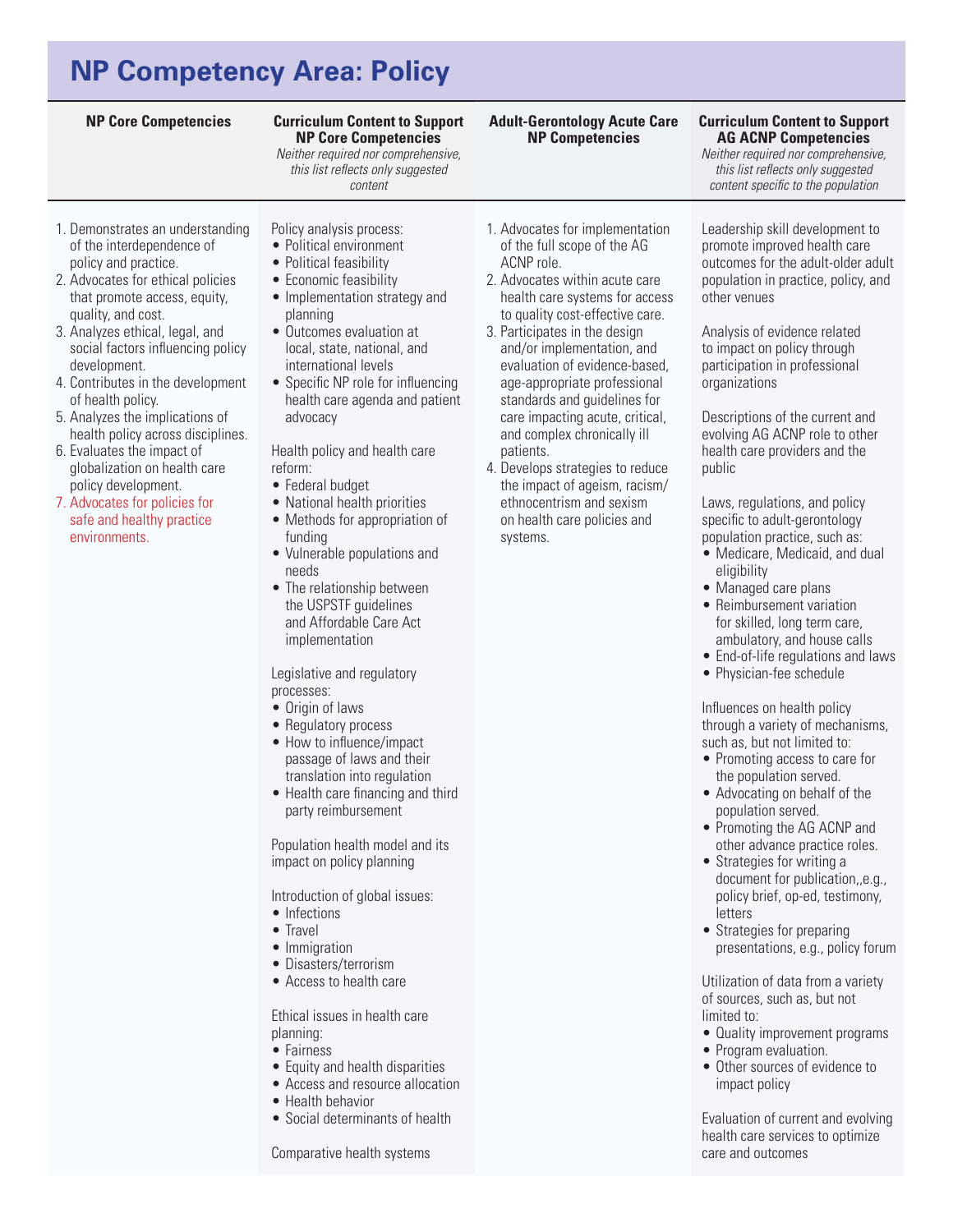# **NP Competency Area: Policy**

# **NP Core Competencies**

*Neither required nor comprehensive, this list reflects only suggested content* 

Proactive and responsive use of media

Barriers to NP practice

Legislative process and resources, e.g., Congress.gov

Policy theories

Examples of policy making at multiple levels and individual and collective contributions to shape policy

#### **NP Core Competencies Curriculum Content to Support Curriculum Content to Support Adult-Gerontology Acute Care NP Competencies**

## **AG ACNP Competencies**

*Neither required nor comprehensive, this list reflects only suggested content specific to the population*

Challenges to optimal care created by competing priorities of patients, payers, providers, and suppliers

Strategies for participation in the development and implementation of institutional, local, state, and federal policy that reduces biases against:

- • Ageism
- • Gender
- • Race
- Developmental status
- Health status
- • Sexual orientation and identification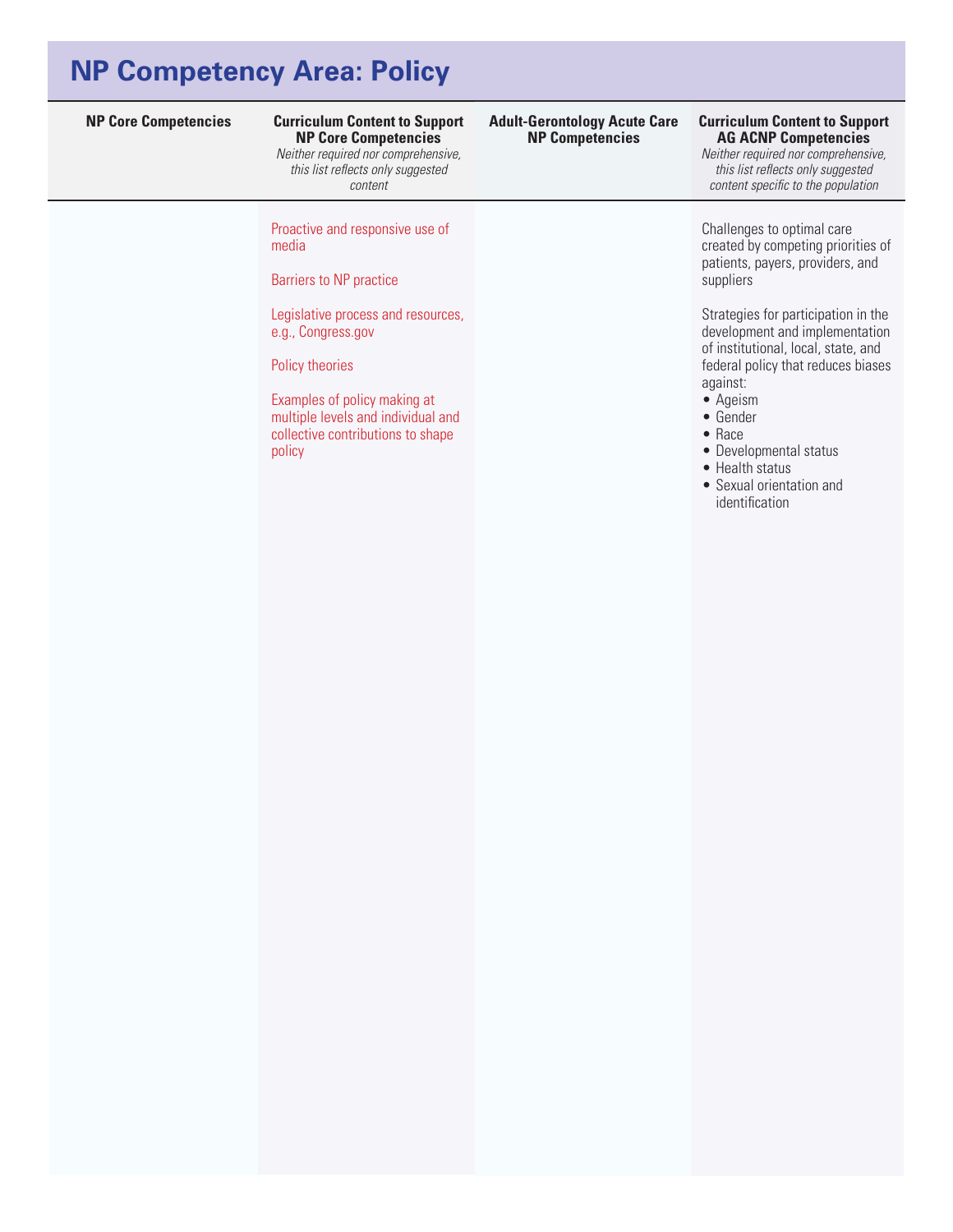## **NP Competency Area: Health Delivery System**

#### **Curriculum Content to Support NP Core Competencies**

*Neither required nor comprehensive, this list reflects only suggested content* 

- 1. Applies knowledge of organizational practices and complex systems to improve health care delivery.
- 2. Effects health care change using broad based skills including negotiating, consensus-building, and partnering.
- 3. Minimizes risk to patients and providers at the individual and systems level.
- 4. Facilitates the development of health care systems that address the needs of culturally diverse populations, providers, and other stakeholders.
- 5. Evaluates the impact of health care delivery on patients, providers, other stakeholders, and the environment.
- 6. Analyzes organizational structure, functions and resources to improve the delivery of care.
- 7. Collaborates in planning for transitions across the continuum of care.
- Organizational practices:
- Organizational structure, tables of organization
- Organizational decision making
- Organizational theory
- Principles of management

Interprofessional collaborative partnerships

Informatics/information systems:

- Interpreting variations in outcomes
- Use of data to improve practice
- Use of collateral information
- Organizational delivery subsystems, (e.g. electronic prescription writing-pharmacy software)

Needs assessment of populations served: • Socioeconomic and cultural

- factors
- Unique population needs • System resources to meet population needs (e.g. use
- interpreters to facilitate communication)
- Community resources/system outreach to community
- Diversity among providers
- Health delivery system

### Financial issues:

- Financial business principles
- Health care system financing
- Reimbursement systems
- Resource management
- Billing and coding principles

Interprofessional/team competencies:

- Communication (theory)
- Collaboration
- Conflict resolution
- Consultations/referrals
- Team building
- Values and ethics
- Roles and responsibilities

Safety and quality:

- • Cost-effective care
- Legal/ethical issues

1. Assesses the impact of internal and external health care delivery system factors on individual and population health status and quality of life during acute, critical and complex chronic illness.

**Adult-Gerontology Acute Care NP Competencies**

- 2. Determines the need for transition to a different level of acute care or care environment based on an assessment of an individual's acuity, frailty, stability, resources, and need for assistance, supervision or monitoring.
- 3. Analyzes the cost effectiveness of high acuity practice initiatives accounting for risk and improvement of health care outcomes.
- 4. Facilitates the patient's transition within health care settings and across levels of acute care, including admitting, transferring, and discharging patients
- 5. Evaluates risk-benefit ratio for adverse outcomes due to acute care treatment, including under or over treatment.
- 6. Applies advanced communication skills and processes to collaborate with caregivers and professionals to optimize health care outcomes for adults with acute, critical or complex chronic illness.
- 7. Identifies processes, principles and regulations related to payer systems used in the planning and delivery of complex health care services.
- 8. Describes challenges to optimal complex care created by the competing priorities of patients, payers, providers, and suppliers.
- 9. Promotes efficient use of resources in acute care and provision of safe, high quality care to achieve cost-effective outcomes
- 10. Analyzes system barriers to acute care delivery and coordination.

### **NP Core Competencies Curriculum Content to Support AG ACNP Competencies**

*Neither required nor comprehensive, this list reflects only suggested content specific to the population*

The resources and impact of health delivery system on care including, but not limited to:

- Staffing
- Care delivery model
- Regulatory requirements
- Design and infrastructure

Assisting individuals, their families, and caregivers to navigate transitions between levels of care and across the health care delivery system(s)

Institutional, local, and state emergency response plans and one's potential role in each

Use of internal and external agencies and resources to improve practice outcomes within systems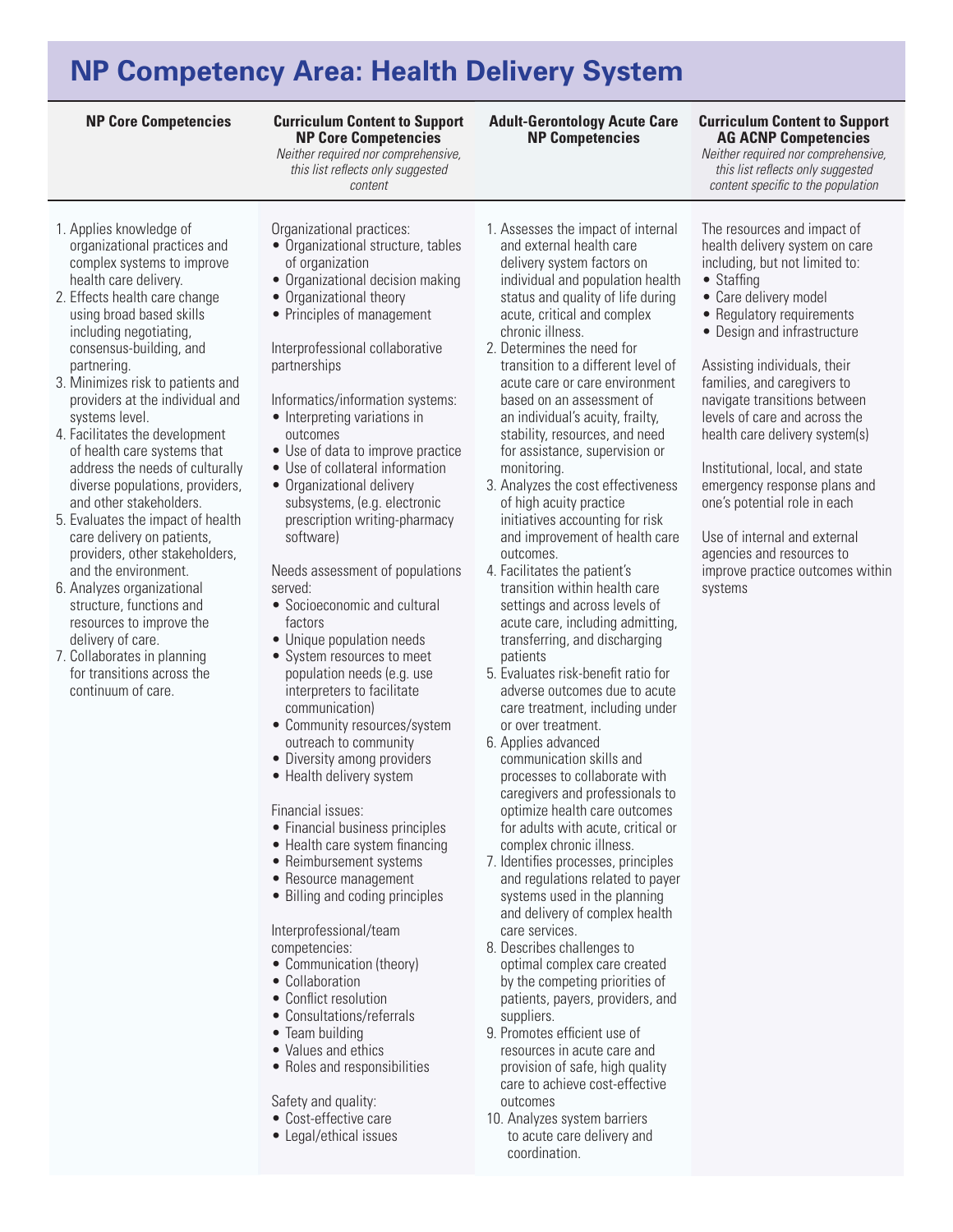## **NP Competency Area: Health Delivery System**

#### **NP Core Competencies Curriculum Content to Support Curriculum Content to Support NP Core Competencies**

*Neither required nor comprehensive, this list reflects only suggested content* 

#### **Adult-Gerontology Acute Care NP Competencies**

## **AG ACNP Competencies**

*Neither required nor comprehensive, this list reflects only suggested content specific to the population*

- Research and quality improvement
- Continuous quality improvement
- Quality and Safety Education in Nursing

#### Transitional care:

- Navigating transitions across health care settings
- Coordination of services

#### Planning, delivering and/or evaluating models of care:

- Models of planned change
- Process and evaluation design implementation
- Evaluation models
- Process of proposing changes in practice

Legislative and regulatory issues:

- Relevant and current issues, e.g., Accountable Care Act
- implementation • Process of health care legislation
- • Scope and standards of practice
- • Cultural competence
- Theories of vulnerability
- • Social determinants of health

#### Policy and advocacy:

- Reducing environmental health risks
- Implications of health policy
- Variations in policy
- 11. Applies knowledge of the type and level of services provided across complex health care and residential settings.
- 12. Demonstrates sensitivity to diverse organizational cultures and populations.
- 13. Facilitates patient and family navigation of complex health care systems.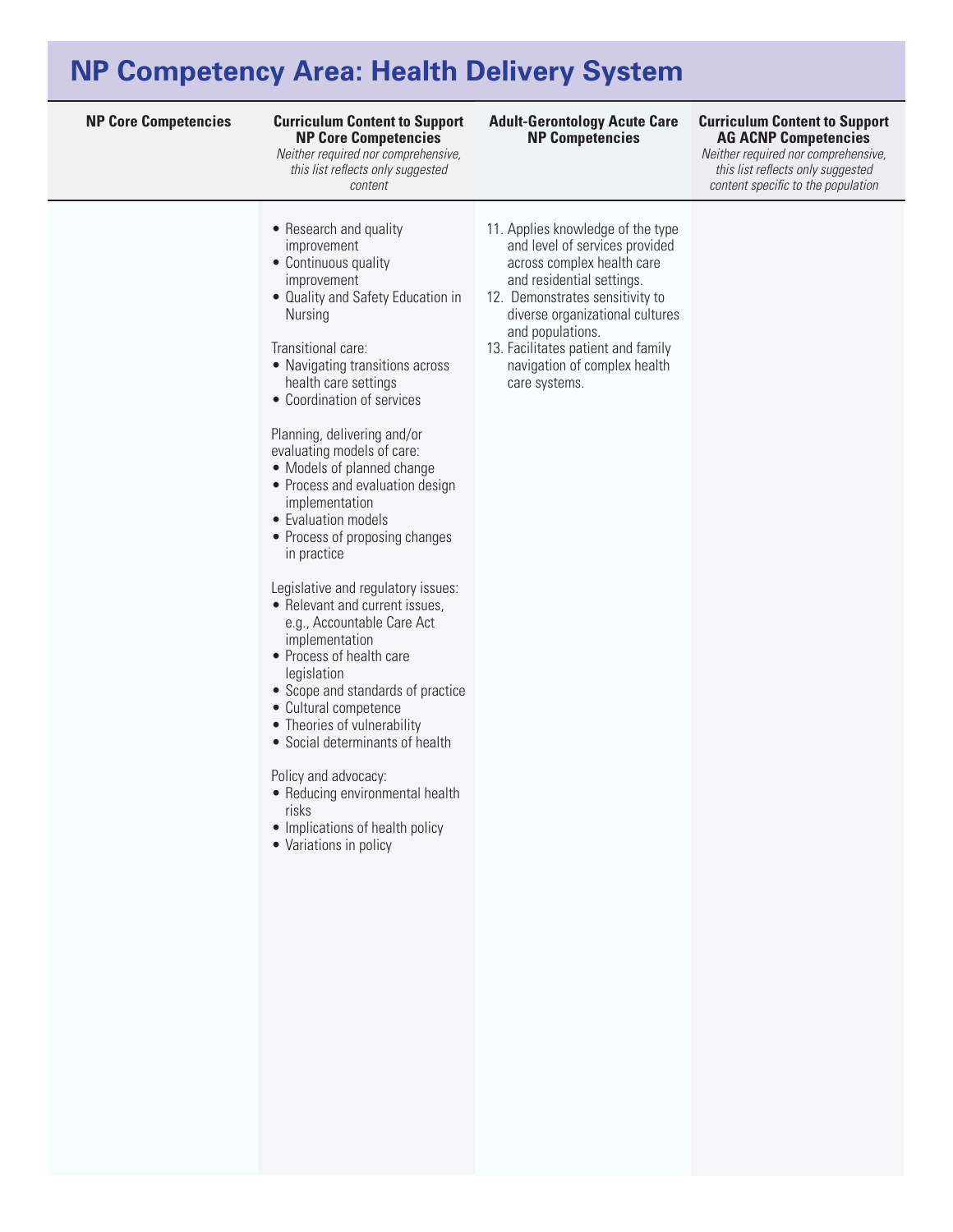# **NP Competency Area: Ethics**

| <b>NP Core Competencies</b>                                                                                                                                                                                                                      | <b>Curriculum Content to Support</b><br><b>NP Core Competencies</b><br>Neither required nor comprehensive,<br>this list reflects only suggested<br>content                                                                                                                                                                                                                                                                                                                                                                                                                                                                                                                                                                                                                                                                                                                                                            | <b>Adult-Gerontology Acute Care</b><br><b>NP Competencies</b>                                                                                                                                                                                                                                                                                                                                                                                  | <b>Curriculum Content to Support</b><br><b>AG ACNP Competencies</b><br>Neither required nor comprehensive,<br>this list reflects only suggested<br>content specific to the population                                                                                                                                                                                                                                                                                                                                                                                                                                                                                                                                                                                                                                                                                                                                                                                                                                                                                                          |
|--------------------------------------------------------------------------------------------------------------------------------------------------------------------------------------------------------------------------------------------------|-----------------------------------------------------------------------------------------------------------------------------------------------------------------------------------------------------------------------------------------------------------------------------------------------------------------------------------------------------------------------------------------------------------------------------------------------------------------------------------------------------------------------------------------------------------------------------------------------------------------------------------------------------------------------------------------------------------------------------------------------------------------------------------------------------------------------------------------------------------------------------------------------------------------------|------------------------------------------------------------------------------------------------------------------------------------------------------------------------------------------------------------------------------------------------------------------------------------------------------------------------------------------------------------------------------------------------------------------------------------------------|------------------------------------------------------------------------------------------------------------------------------------------------------------------------------------------------------------------------------------------------------------------------------------------------------------------------------------------------------------------------------------------------------------------------------------------------------------------------------------------------------------------------------------------------------------------------------------------------------------------------------------------------------------------------------------------------------------------------------------------------------------------------------------------------------------------------------------------------------------------------------------------------------------------------------------------------------------------------------------------------------------------------------------------------------------------------------------------------|
| 1. Integrates ethical principles in<br>decision making.<br>2. Evaluates the ethical<br>consequences of decisions.<br>3. Applies ethically sound<br>solutions to complex issues<br>related to individuals,<br>populations and systems of<br>care. | Ethics in decision making:<br>• Ethical considerations in<br>decision making in clinical<br>practice<br>• Applications of ethical<br>principles in policy making and<br>in care delivery<br>• Sources of information to<br>facilitate ethical decision<br>making<br>- theories of ethical decision<br>making<br>- ethics committee<br>- genetic counseling<br>- clinical research<br>- legal statutes<br>- cultural sensitivity<br>- scope of practice<br>Evaluation of ethical decisions:<br>• Methods of evaluating<br>outcomes (long term and short<br>term)<br>• Debriefing and assessment of<br>outcomes<br>• Ethical frameworks.<br>Population specific complex<br>ethical issues occurring in clinical<br>practice<br>System specific resources to<br>implement ethical decisions, e.g.<br>hospice care, palliative care<br>Spiritual resources for patients<br>and families, e.g., on-site and<br>media based | 1. Participates in interprofessional<br>teams to address issues related<br>to triage, quality of life, and<br>utilization of resources.<br>2. Advocates for the patient's and<br>family's rights regarding health<br>care decision-making, taking<br>into account ethical and legal<br>standards.<br>3. Facilitates patient and family<br>decision-making regarding<br>complex acute, critical, and<br>chronic illness treatment<br>decisions. | Improvement of practice outcomes<br>within systems by addressing<br>cultural, spiritual, ethnic, and<br>intergenerational influences that<br>potentially create conflict among<br>individuals, families, staff, and<br>caregivers<br>Determination of the individual's<br>ability to participate in care, care<br>decisions, work, school, physical,<br>and social activities<br>Ethical concepts and legal<br>standards including, but not<br>limited to:<br>• Emancipation<br>• Conservatorship<br>• Guardianship<br>• Durable power of attorney<br>• Health care proxy<br>• Advance directives and<br>informed consent<br>• End-of-life care<br>• Organ/tissue donation in a<br>manner that ensures informed<br>decisions<br>Initiation of palliative and end-of-<br>life care in collaboration with the<br>patient, family, and members of<br>the health care team.<br>Advocacy principles related to<br>patient's rights during an acute,<br>critical, or complex chronic illness,<br>such as:<br>• Self-determination<br>• Sense of safety<br>• Autonomy<br>$\bullet$ Worth<br>• Dignity |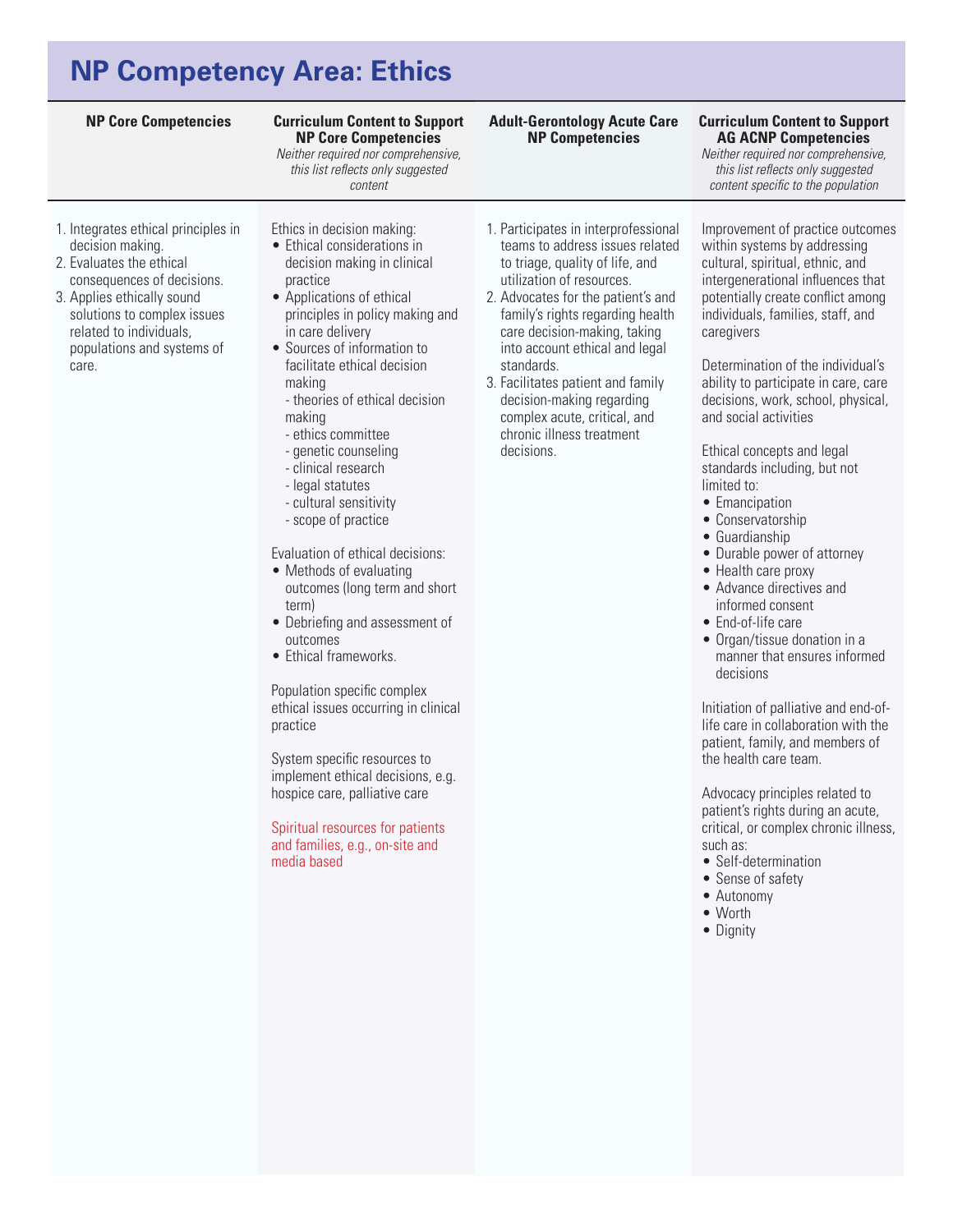#### **Curriculum Content to Support NP Core Competencies**

*Neither required nor comprehensive, this list reflects only suggested content* 

- 1. Functions as a licensed independent practitioner.
- 2. Demonstrates the highest level of accountability for professional practice.
- 3. Practices independently managing previously diagnosed and undiagnosed patients. —3.a Provides the full spectrum of health care services to include health promotion, disease prevention, health protection, anticipatory guidance, counseling, disease management, palliative, and end-of-life care.

—3.b Uses advanced health assessment skills to differentiate between normal, variations of normal and abnormal findings.

—3.c Employs screening and diagnostic strategies in the development of diagnoses. —3.d Prescribes medications within scope of practice.

3.e Manages the health/illness status of patients and families over time.

- 4. Provides patient-centered care recognizing cultural diversity and the patient or designee as a full partner in decisionmaking.
	- 4.a Works to establish a relationship with the patient characterized by mutual respect, empathy, and collaboration.
	- 4.b Creates a climate of patient- centered care to include confidentiality, privacy, comfort, emotional support, mutual trust, and respect.
	- 4.c Incorporates the patient's cultural and spiritual preferences, values, and beliefs into health care.
	- 4.d Preserves the patient's control over decision making by negotiating a mutually acceptable plan of care.
	- 4e. Develops strategies to prevent one's own personal

Clinical decision making based on evidence and patient/provider partnership

Current and emerging professional standards

Novice to expert continuum of clinical practice

Political, policy and regulatory issues regarding licensure, national certification, and scope of practice.

Leadership approaches for employment contract negotiation, networking, and advancing professional standards and roles

Application of select sciences to practice:

- Pharmacology
- Physiology
- Pathophysiology

Specific areas of assessment, including but not limited to:

- Physical
- Psychosocial
- • Developmental
- • Family
- Psychiatric mental health
- • Oral health

Screenings

Diagnostics (tests, labs)

Specific procedures

Health promotion, prevention, and disease management

Pharmacology and complementary alternative therapies

Provider-patient relationship:

- Role of culture in patientcentered care
- Contracting a management plan with patient and/or family
- Culture of trust in interpersonal relationship w/patient and/or families
- 1. Independently manages complex acute, critical, and chronically-ill adult and older adult patients at risk for urgent and emergent conditions, using both physiologically and technologically derived data, to manage physiologic instability and risk for potential lifethreatening conditions.
- 2. Promotes health and protection from disease and environmental factors by assessing risks associated with care of acute, critical, and complex chronically-ill patients.
- 3. Identifies the presence of comorbidities and the potential for rapid physiologic and mental health deterioration or life-threatening instability and the risk for iatrogenesis.
- 4. Diagnoses common behavioral and mental health and substance use or addictive disorder/disease, in the context of complex acute, critical, and chronic illness.
- 5. Prioritizes diagnoses during rapid physiologic and mental health deterioration or life threatening instability.
- 6. Collaborates with intraprofessional and interprofessional team and informal caregivers to achieve optimal patient outcomes during acute, critical and/or complex chronic illness.
- 7. Employs interventions to support the patient to regain and maintain age-specific physiologic and psychological stability consistent with the patient's goals of care.
- 8. Performs diagnostic and therapeutic interventions including, but not limited to:
	- Interpretation of EKG and imaging studies
	- Respiratory support
	- Hemodynamic monitoring, line and tube insertion
	- Lumbar puncture

**AG ACNP Competencies** 

*Neither required nor comprehensive, this list reflects only suggested content specific to the population*

Obtaining and documenting relevant comprehensive and problem-focused health histories and physical exams for complex acute, critical, and chronically-ill patients using collateral sources as necessary.

- Physical, mental health, and cognitive assessment
- Developmental variations
- Age-related variations
- Gender-specific variations

Evaluation of signs and symptoms, including age appropriate changes, noting pertinent positives and negatives

Prioritization of data according to the patient's age, immediate condition or needs, as a continuous process in acknowledgement of the dynamic nature of complex acute, critical, and chronic illness or injury

Assessment of the impact of an acute, critical, and /or chronic illness or injury as it affects patients, families, and caregivers

Cultural, spiritual, ethnic, gender, sexual orientation, and age cohort differences in presentation, progression, and treatment response of common acute, critical, and chronic health problems

Considerations in assessment and care of adults and older adults.

- Functional or activity level
- Mobility
- • Cognition
- Decision-making capacity
- • Pain
- Skin integrity
- Nutrition
- Sleep and rest patterns
- Sexuality
- Spirituality
- Immunization status
- Neglect and abuse
- Substance use and abuse

#### **NP Core Competencies Curriculum Content to Support Adult-Gerontology Acute Care NP Competencies**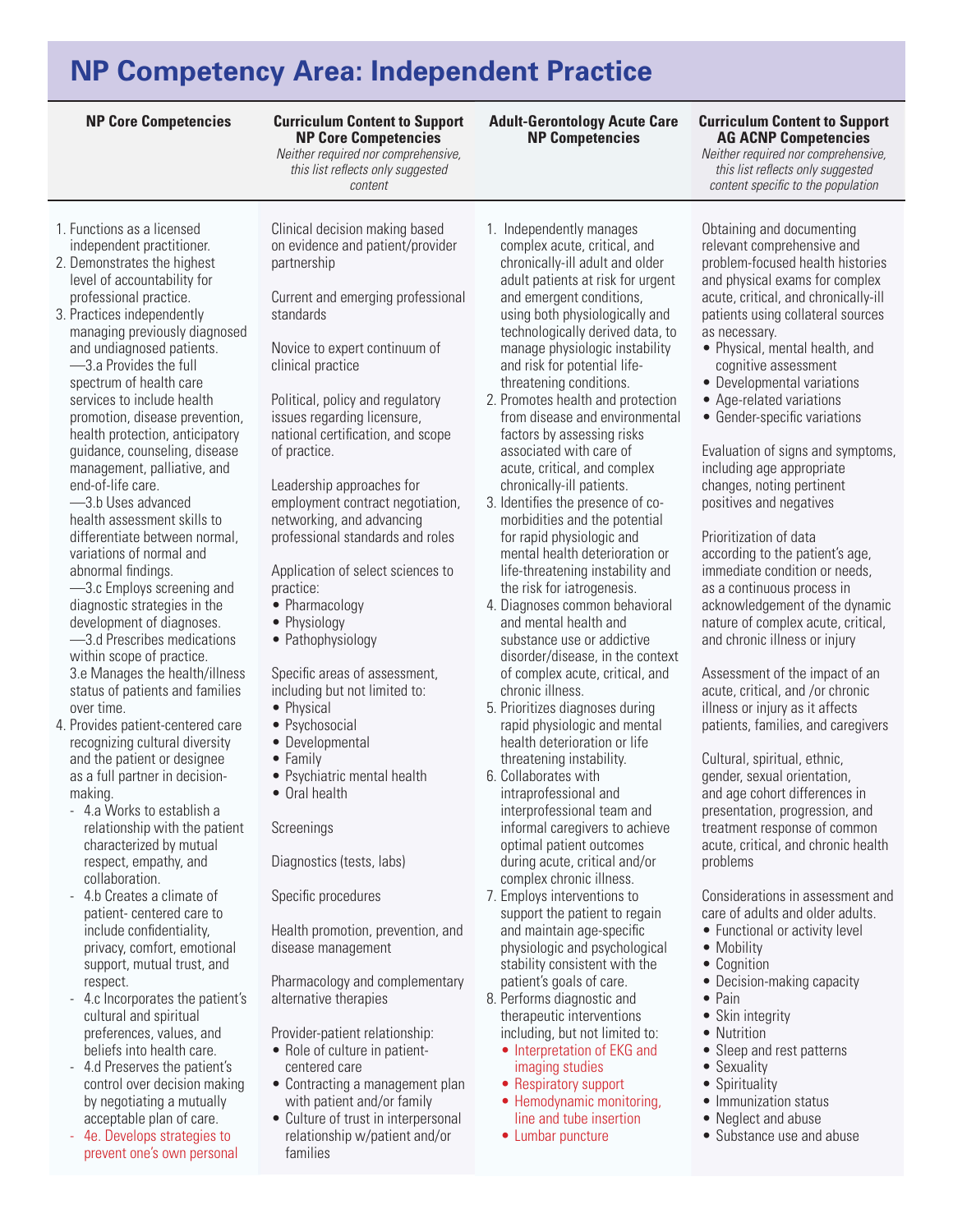### **NP Core Competencies Curriculum Content to Support**

### **Curriculum Content to Support NP Core Competencies**

*Neither required nor comprehensive, this list reflects only suggested content* 

biases from interfering with delivery of quality care.

- 4f. Addresses cultural, spiritual, and ethnic influences that potentially create conflict among individuals, families, staff and caregivers.
- 5. Educates professional and lay caregivers to provide culturally and spiritually sensitive, appropriate care
- 6. Collaborates with both professional and other caregivers to achieve optimal care outcomes.
- 7. Coordinates transitional care services in and across care settings.
- 8. Participates in the development, use, and evaluation of professional standards and evidence-based care.
- Business of practice:
- Legal, business, and ethical issues
- How to set up, finance and evaluate a practice ,
- • Writing a business plan

#### Cultural issues

Concepts of life-long learning

Age, gender, and culturally appropriate standardized assessment instruments or processes in relationship to:

- functional status/activity level • falls risk/mobility e.g.Get Up
- and Go Test, POMA, Morse Fall Scale
- cognition
- decision-making capacity
- pain
- skin integrity
- nutrition • sexuality
- immunization status
- neglect and abuse
- substance use and abuse
- quality of life
- genetic risks
- health risk behaviors
- safety
- advance care planning/end-oflife preferences

• Wound debridement and

**Adult-Gerontology Acute Care NP Competencies**

- closure. 9. Assesses the individual's and family's ability to cope with and manage developmental (life stage) transitions.
- 10. Manages geriatric syndromes and changing conditions using evidence- based guidelines.
- 11. Collaborates with the individual, family, and caregivers in the development of educational interventions appropriate to the complex acute, critical, and chronicallyill patient's needs, values, developmental and cognitive level, and health literacy.
- 12. Educates individuals, families, caregivers, and groups regarding strategies to manage the interaction among normal development, aging, and mental and physical disorders.
- 13. Employs treatments and therapeutic devices as indicated, including, not limited to:
	- Oxygen
	- Noninvasive and invasive mechanical ventilation
	- Prosthetics
	- Splints
	- • Pacers
	- Circulatory support Adaptive equipment.
- 14. Evaluates the effect of therapies including but not limited to:
	- Physical therapy
	- Occupational therapy
	- Speech therapy
	- • Home health care
	- Palliative care
- Nutritional therapy 15. Implements interventions to support the patient with a rapidly deteriorating physiologic condition based on Advanced Cardiac Life Support and Fundamentals of Critical Care Support.
- 16. Conducts a pharmacologic assessment addressing

**AG ACNP Competencies**  *Neither required nor comprehensive,* 

*this list reflects only suggested content specific to the population*

- Quality of life
- Family and social relationships
- Genetic risks
- Health risk behaviors
- Safety, e.g. driving
- Advance care planning preferences and transition to care
- Palliative and end of life care
- Independence
- Economic or financial status

Geriatric syndromes including, but not limited to:

- • Falls
- Loss of functional abilities
- Dehydration
- Delirium
- Depression
- Dementia
- Malnutrition
- Incontinence
- Constipation
- Failure to thrive
- Frailty

### Imaging studies:

- Ultrasound
- Radiography

Standardized assessment instruments and processes modified for use with older adults

Physiologic risks, including, but not limited to:

- Immobility
- Impaired nutrition
- Fluid and electrolyte imbalance
- Adverse effects of diagnostic and therapeutic interventions

Psychological risks, including, but not limited to:

- • Pain
	- Impaired sleep and communication
	- Crisis related to threat to life
	- Finances
	- Altered family and social network dynamics

Health care system risks associated with care of complex patients, including but not limited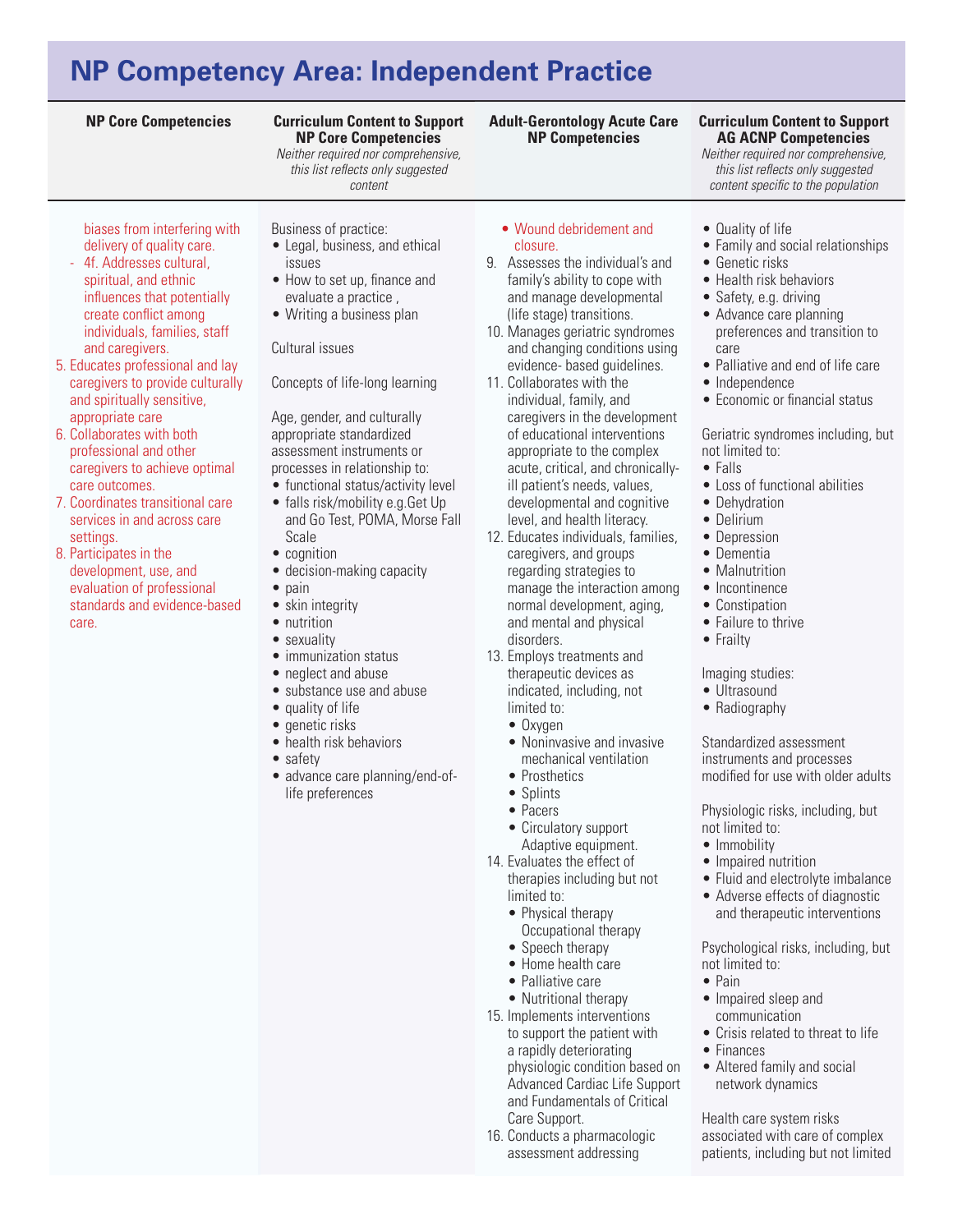**NP Core Competencies Curriculum Content to Support Curriculum Content to Support NP Core Competencies**  *Neither required nor comprehensive, this list reflects only suggested* 

*content* 

**Adult-Gerontology Acute Care NP Competencies**

### **AG ACNP Competencies**

*Neither required nor comprehensive, this list reflects only suggested content specific to the population*

| pharmacogenetic risks,<br>complex medical regimens,<br>drug interactions and other<br>adverse events.<br>17. Prescribes medications<br>maintaining awareness of<br>and monitoring for adverse<br>drug outcomes and complex<br>medical regimens, especially<br>in high-risk and vulnerable<br>populations.<br>18. Uses pharmacologic and non-<br>pharmacologic management<br>strategies to ameliorate<br>physical and behavioral<br>symptoms in individuals<br>who have mental health and<br>substance misuse disorders.<br>19. Initiates discussion of<br>sensitive issues, such as<br>advanced directives and<br>end-of-life decisions, with the<br>individual, family and other<br>caregivers.<br>20. Applies principles of crisis<br>and stress management in<br>assisting the patient and<br>family experiencing complex<br>acute, critical, and chronic<br>physical and mental illness<br>during changes in status.<br>21. Adapts teaching-learning<br>approaches based<br>on physiological and<br>psychological changes,<br>age, developmental stage,<br>cognitive status, readiness<br>to learn, health literacy, the<br>environment, and available<br>resources.<br>22. Coordinates comprehensive<br>care in and across care<br>settings for patients who<br>have acute and chronic illness<br>needs.<br>23. Promotes the delivery of<br>evidence-based care for<br>patients with complex acute,<br>critical, and chronic physical<br>and mental illness. | to:<br>• Multiple caregivers<br>• Continuity of care<br>• coordination of the plan of care<br>across levels and settings of<br>care<br>• Complex medical regimens<br>• Low or poor health literacy<br>• Communication with family<br>or between multiple care<br>providers<br>Assessment of acute and chronic<br>mental health and behavioral<br>problems and disorders, adapting<br>for the cognitively impaired<br>Assessment of individuals with<br>complex health issues and<br>co-morbidities, including the<br>interaction with aging and acute<br>and chronic physical and mental<br>health problems<br>The relationship among<br>development, normal physiology,<br>and specific system alterations<br>that can be produced by aging<br>and/or disease processes.<br>Assessment of the individual's and<br>support system's ability to cope<br>with and manage developmental<br>(life stage) transitions.<br>Safety and efficacy of<br>pharmacologic, behavioral, and<br>other therapeutic interventions,<br>including but not limited to:<br>• Over-the-counter medications<br>• Complementary alternatives<br>• Patient's and caregiver's ability<br>to self-manage medications<br>safely and correctly<br>Medication management,<br>maintaining awareness of and<br>monitoring for adverse drug<br>outcomes and complex medical<br>regimens, especially in high-risk |
|-------------------------------------------------------------------------------------------------------------------------------------------------------------------------------------------------------------------------------------------------------------------------------------------------------------------------------------------------------------------------------------------------------------------------------------------------------------------------------------------------------------------------------------------------------------------------------------------------------------------------------------------------------------------------------------------------------------------------------------------------------------------------------------------------------------------------------------------------------------------------------------------------------------------------------------------------------------------------------------------------------------------------------------------------------------------------------------------------------------------------------------------------------------------------------------------------------------------------------------------------------------------------------------------------------------------------------------------------------------------------------------------------------------------------------------------------------------------|---------------------------------------------------------------------------------------------------------------------------------------------------------------------------------------------------------------------------------------------------------------------------------------------------------------------------------------------------------------------------------------------------------------------------------------------------------------------------------------------------------------------------------------------------------------------------------------------------------------------------------------------------------------------------------------------------------------------------------------------------------------------------------------------------------------------------------------------------------------------------------------------------------------------------------------------------------------------------------------------------------------------------------------------------------------------------------------------------------------------------------------------------------------------------------------------------------------------------------------------------------------------------------------------------------------------------------------------------------------------------------|
|                                                                                                                                                                                                                                                                                                                                                                                                                                                                                                                                                                                                                                                                                                                                                                                                                                                                                                                                                                                                                                                                                                                                                                                                                                                                                                                                                                                                                                                                   |                                                                                                                                                                                                                                                                                                                                                                                                                                                                                                                                                                                                                                                                                                                                                                                                                                                                                                                                                                                                                                                                                                                                                                                                                                                                                                                                                                                 |
| 24. Practices within the national,<br>state, and institutional<br>credentialing and scope of<br>practice for AG ACNPs based<br>upon education, certification,<br>and licensure criteria.                                                                                                                                                                                                                                                                                                                                                                                                                                                                                                                                                                                                                                                                                                                                                                                                                                                                                                                                                                                                                                                                                                                                                                                                                                                                          | and vulnerable populations<br>Age-specific assessment tools<br>such as:<br>$\bullet$ MoCA                                                                                                                                                                                                                                                                                                                                                                                                                                                                                                                                                                                                                                                                                                                                                                                                                                                                                                                                                                                                                                                                                                                                                                                                                                                                                       |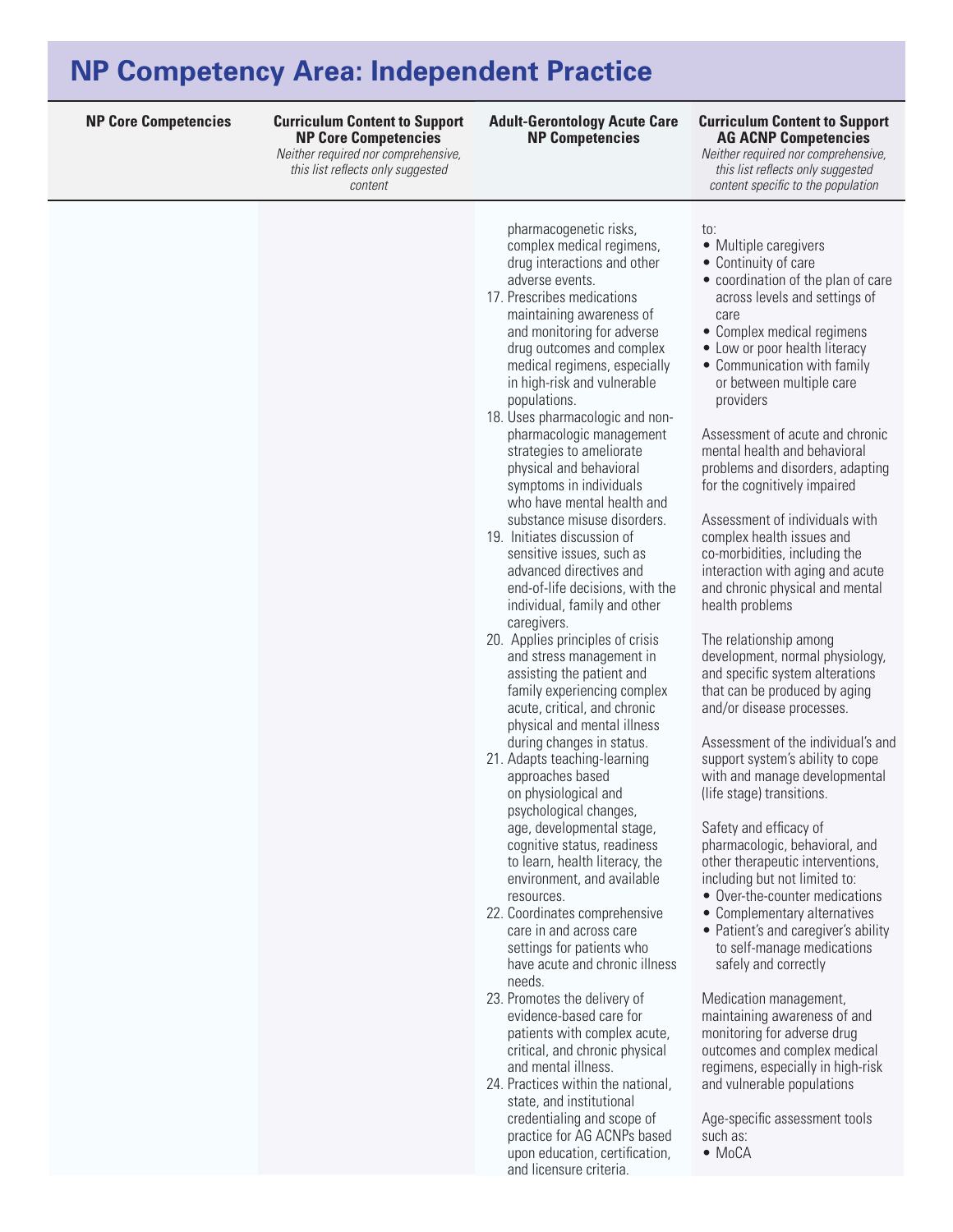**NP Core Competencies Curriculum Content to Support Adult-Gerontology Acute Care Curriculum Content to Support NP Core Competencies**  *Neither required nor comprehensive,* 

*this list reflects only suggested content* 

## **NP Competencies**

### **AG ACNP Competencies**

*Neither required nor comprehensive, this list reflects only suggested content specific to the population*

### • SLUMS

- Mini Cog
- • GDS
- $\bullet$  PHQ-9
- • GMAST
- • CAM-ICU
- • CIWA

Assessment of syndromes and constellations of symptoms that may be manifestations of other common health problems including, but not limited to:

- Risk-taking behaviors
- Stress
- Self-injury
- Incontinence
- • Falls
- Dementia
- Delirium
- Depression

Assessment of genetic risk factors associated to the patient's acute and chronic health conditions

Application of:

- Knowledge related to rapidly changing pathophysiology of acute and critical illness in the planning of care and implementation of treatment and referrals
- • Pharmacologic and nonpharmacologic treatment modalities considering age and genetic profile
- Prescription and monitoring of a variety of allied health therapies, including, but not limited to:
- Physical therapy
- Occupational therapy
- Speech therapy
- • Home health care
- Palliative care
- Nutritional therapy
- Knowledge related to cultural, spiritual, ethnic, gender, and age cohort differences in planning and implementing care
- Therapeutic communication techniques

Identification of one's personal biases related to culture, aging,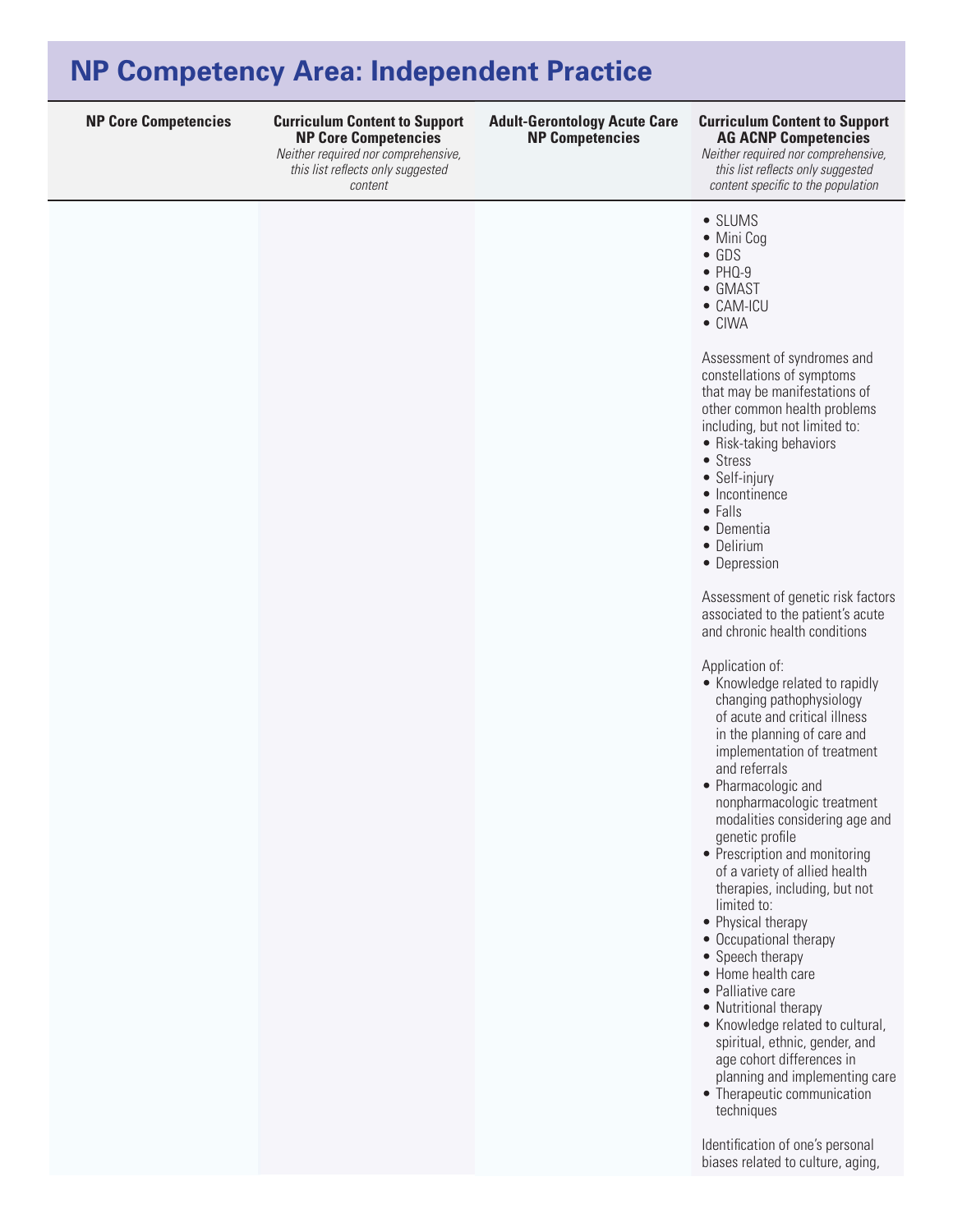**NP Core Competencies Curriculum Content to Support Curriculum Content to Support NP Core Competencies**  *Neither required nor comprehensive,* 

*this list reflects only suggested content* 

### **Adult-Gerontology Acute Care NP Competencies**

### **AG ACNP Competencies**

*Neither required nor comprehensive, this list reflects only suggested content specific to the population*

gender, development, and independence that may affect the delivery of quality care

Diagnosing, discussing, identifying risk, including, but not limited to:

- Suicide prevention, self-injury
- Addictive behavior risk
- Risk-taking behavior, e.g. drinking and driving
- Violence, neglect, abuse, and mistreatment
- Prognosis
- Institutionalization

#### Organ tissue donation

Fluid and electrolyte stabilization to include:

- Modes of fluid administration
- • Types of solutions
- Transfusion therapies

Assessment of patient volume status (invasive and noninvasive) including, but not limited to: ultrasound and hemodynamic monitoring, e.g.esophageal Doppler cardiac output monitoring, ultrasonic cardiac output monitoring, bioreactive bioimpedance cardiography, pulse contour analysis, stroke volume/pulse pressure variation monitoring, noninvasive near infared spectroscopy cerebral oximetry monitoring, etc.

Knowledge of professional standards and federal regulatory requirements as related to AG ACNP scope and practice:

- National (e.g., APRN Consensus Model)
- State (regulatory)
- Institutional

Payment for APRN services:

• Reimbursement practices

• Billing and coding

Guiding professional and other caregivers to provide culturally and spiritually sensitive appropriate care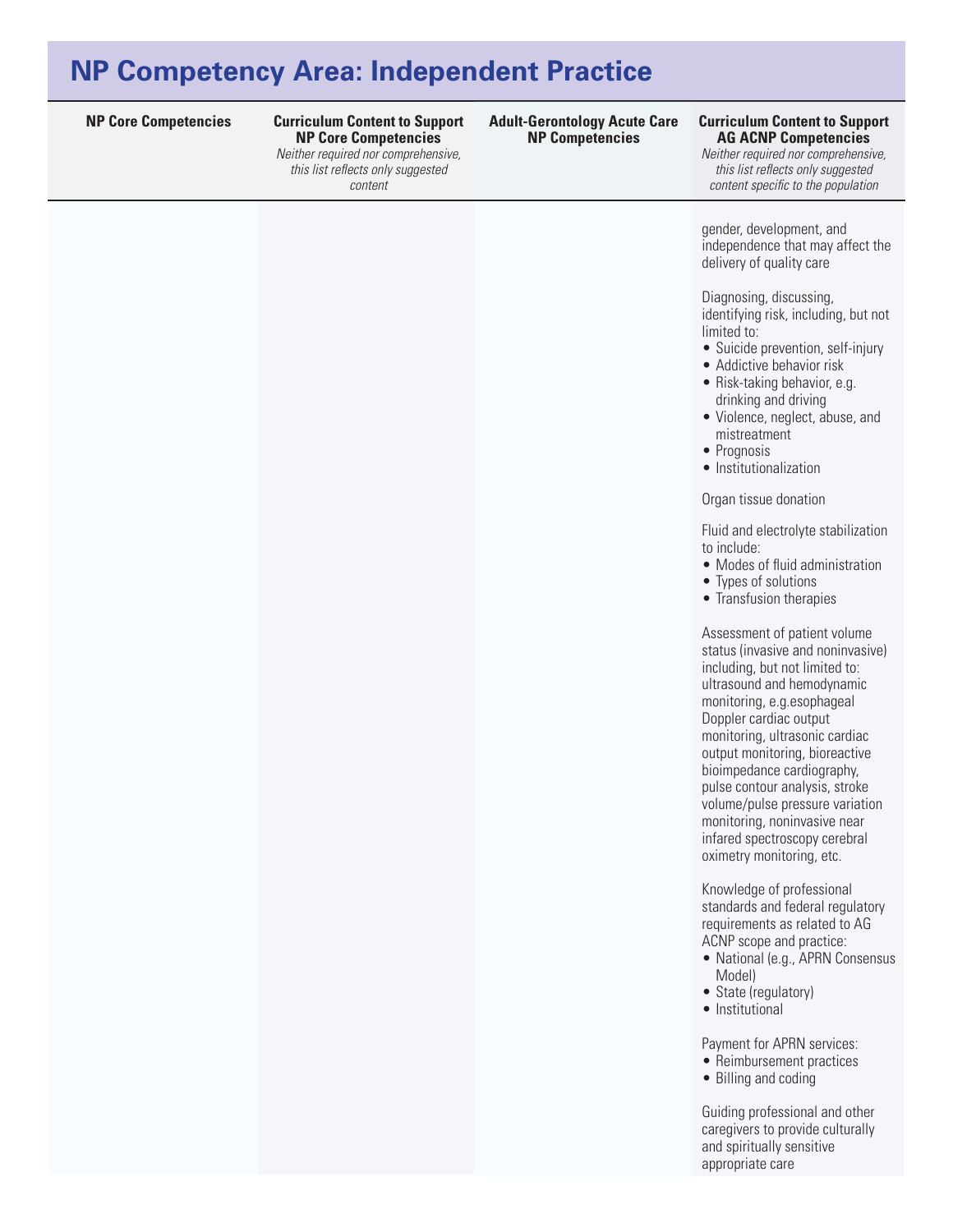### **Adult-Gerontology Primary Care NP Competencies**

### **Preamble:**

These are entry-level competencies for the adult-gerontology primary care nurse practitioner (AG PCNP) and build on the core competencies for all nurse practitioners (NPs). The AG PCNP Competencies are specific to the adult-gerontology population which includes adolescents and young adults at one end of the spectrum and frail, older adults at the other. The student is prepared to provide primary care services to the entire adult-gerontology age spectrum across the continuum of care from wellness to illness, including preventive, chronic, and acute care. The main emphasis of primary care NP educational preparation is on comprehensive, chronic, continuous care characterized by a long term relationship between the patient and AG PCNP. The AG PCNP provides care for most health needs and coordinates additional health care services that would be beyond the AG PCNP's area of expertise. The scope of practice of the AG PCNP is not setting specific but rather is based on patient care needs.

The AG PCNP program is designed to provide sufficient didactic and clinical experiences to

prepare the graduate with the competencies delineated in this document, as well as the NONPF NP Core Competencies and the current AACN Essentials of Doctoral Education for Advanced Nursing Practice. It is expected that faculty assess the types, quality, and length of experiences, adult-gerontology patient populations, and diverse care settings afforded each student to ensure the student is prepared to provide care to the entire adult-gerontology age spectrum and across the continuum of care from wellness to illness. In addition, the AG PCNP student is expected to have practice opportunities within the program to integrate advanced nursing practice competencies, including leadership skills, understanding of health care systems, and interprofessional team practice into one's practice. Integration of the AG PCNP competencies, NONPF NP Core Competencies, and AACN DNP Essentials across the curriculum of the AG PCNP program is recommended for efficient and effective program design.

See the "Introduction" for how to use this document and to identify other critical resources to supplement these competencies.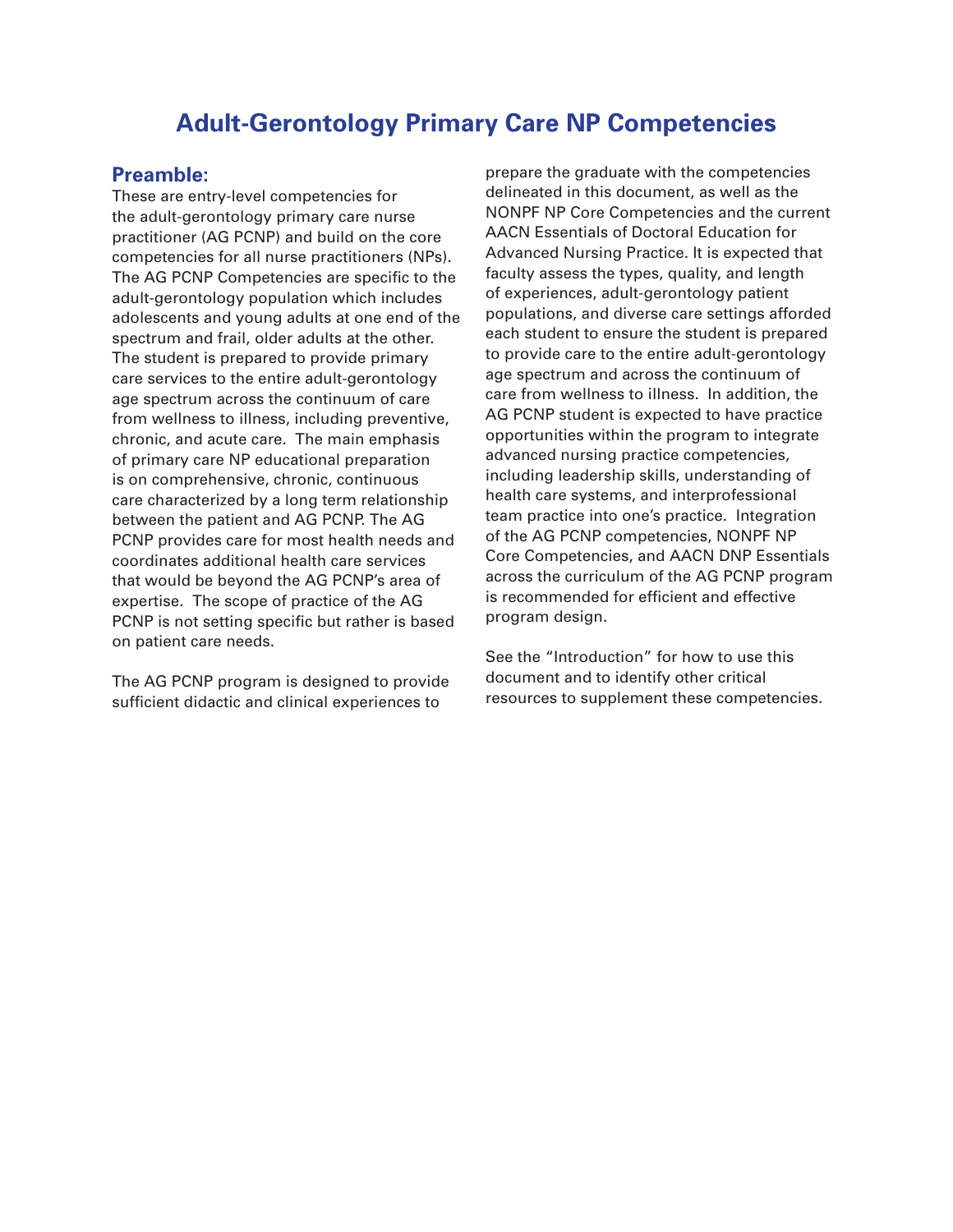## **NP Competency Area: Scientific Foundations**

#### **NP Core Competencies Curriculum Content to Support NP Core Competencies**

*Neither required nor comprehensive, this list reflects only suggested content* 

- 1. Critically analyzes data and evidence for improving advanced nursing practice.
- 2. Integrates knowledge from the humanities and sciences within the context of nursing science.
- 3. Translates research and other forms of knowledge to improve practice processes and outcomes.
- 4. Develops new practice approaches based on the integration of research, theory, and practice knowledge.

Comparison of patient data sets with evidence-based standards to improve care

Scientific foundations to practice, including, but not limited to, knowledge of advanced pathophysiology, pharmacology, physiology, genetics, and communication skills

Science from other disciplines relevant to health care

Theories/conceptual frameworks/ principles for practice:

- • Translational research that guides practice
- • Critical evaluation of research findings
- Mid-range nursing theories and concepts to guide nursing practice
- • Evidence-based care
- Physiologic
- • Communication
- Developmental
- • Genetic
- Behavior change
- Population health

Critical thinking development:

- Evidence appraisal
- Formulating a practice problem
- Use of science-based theories and concepts to assess, enhance, and ameliorate health care delivery phenomena
- Use of PICO questions to initiate research and quality improvement projects

Qualitative and quantitative research and quality improvement methods

Ethical and legal protection of human subjects

Inquiry processes and practices related to health literacy, vulnerable populations, and culture

Monitoring health outcomes

### **Adult-Gerontology Primary Care NP Comps**

1. Contributes to knowledge development and improved care of the adult-gerontology

2. Uses scientific knowledge and theoretical foundations to differentiate between normal and abnormal changes in physiological, psychological, and sociological development

population.

and aging.

### **Curriculum Content to Support AG PCNP Competencies**

*Neither required nor comprehensive, this list reflects only suggested content specific to the population*

### Reputable sources of national data on aging such as:

- Healthy Aging Data Portfolio
- • CDC
- The National
- Archive of Computerized Data on Aging
- National Health and Aging Trends Study

Theories/conceptual frameworks/ principles of physiological, psychological and sociological developmental and biological theories of aging such as:

- • Life-course theories
- Disengagement theory
- Activity theory
- Pontinuity theory
- programmed or damaged or error theories of aging

Scientific foundations to practice, including, but not limited to normal physiological changes of aging and agerelated pathophysiology and pharmacology

Life stage transitions

- Developmental stages of life from adolescents to frail older adult ages
- • Ageism in families
- Dependence vs autonomy and acceptance of risk
- • Family dynamics related to illness

Application of principles of safety related to health care processes with particular attention to the older adult

Methods for appraisal of research studies relevant to adolescent, adult, and older adult clinical practice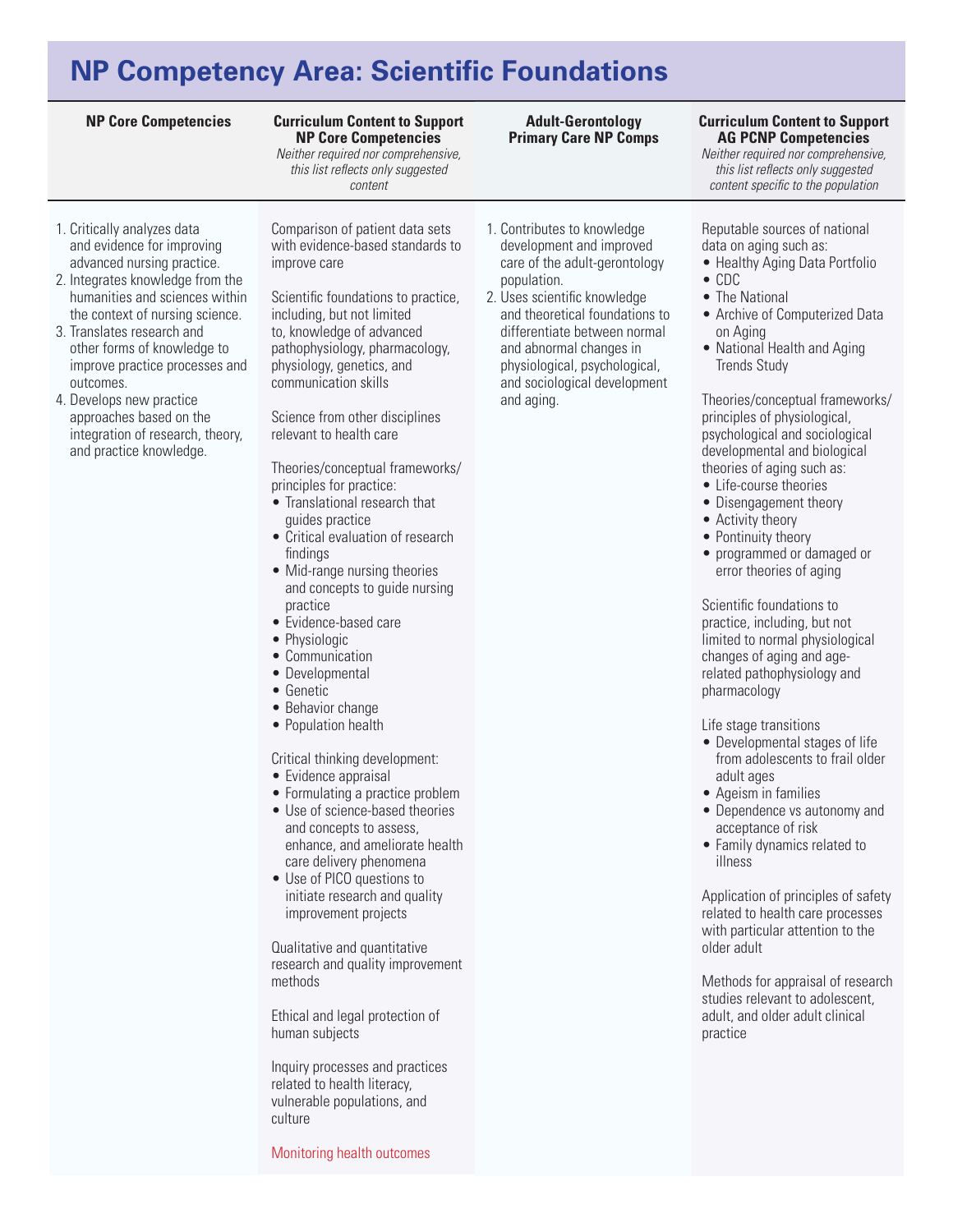# **NP Competency Area: Leadership**

### **Curriculum Content to Support NP Core Competencies**

*Neither required nor comprehensive, this list reflects only suggested content* 

### 1. Assumes complex and advanced leadership roles to initiate and guide change.

- 2. Provides leadership to foster collaboration with multiple stakeholders (e.g. patients, community, integrated health care teams, and policy makers) to improve health care.
- 3. Demonstrates leadership that uses critical and reflective thinking.
- 4. Advocates for improved access, quality and cost effective health care.
- 5. Advances practice through the development and implementation of innovations incorporating principles of change.
- 6. Communicates practice knowledge effectively, both orally and in writing.
- 7. Participates in professional organizations and activities that influence advanced practice nursing and/or health outcomes of a population focus.

### Content related to:

- • Crisis management and leadership
- Stress management (for staff and patient/family)
- Teams and teamwork, including team leadership, building effective teams, and nurturing team

Leadership, change, and management theories with application to practice

Political processes, political decision making processes, and health care advocacy

Problem solving:

- Influencing and negotiation
- Conflict management
- Strategic thinking
- Managing change

Business development:

- High reliability organization principles
- Building and maintaining effective teams
- Project management concepts
- Principles of effective decision making
- Principles of change
- management
- Civility
- Principles of innovation

#### Communications:

- Scholarly writing, manuscript, and abstract preparation
- Structuring and presenting persuasive arguments

Peer review:

- Publications
- Presentations
- • Research
- Practice

Leadership development:

- Skills to influence decisionmaking bodies at the system, state, or national level
- Interprofessional leadership

### 1. Describes the current and evolving adult-gerontology primary care NP role to other health care providers and the public.

**Adult-Gerontology Primary Care NP Comps**

2. Provides leadership to facilitate the complex coordination and planning required for the delivery of care to young adults (including late adolescents), adults, and older adults.

3. Demonstrates leadership in the practice and policy arenas to achieve optimal care outcomes for the adult-gerontology population

#### **NP Core Competencies Curriculum Content to Support AG PCNP Competencies**

*Neither required nor comprehensive, this list reflects only suggested content specific to the population*

### Content related to:

- Planning, delivery, and evaluation of care by the health care team
- Teaching and coaching to improve the plan of care and health care outcomes
- Promoting improved health care outcomes for young adult (including late adolescents), adult, older adults in practice, policy, and other venues

#### Community and professional organizations involvement to

- Promote access to care for the population(s) served
- • Advocate on behalf of the adult-gerontology population.
- Promote adult-gerontology NP and advanced practice nursing roles

Knowledge of adult-gerontology and adolescent health care team building strategies

Coalition building for advocacy and improvement of care for the adult-gerontology population

Leadership role in recognizing and planning for aging population health needs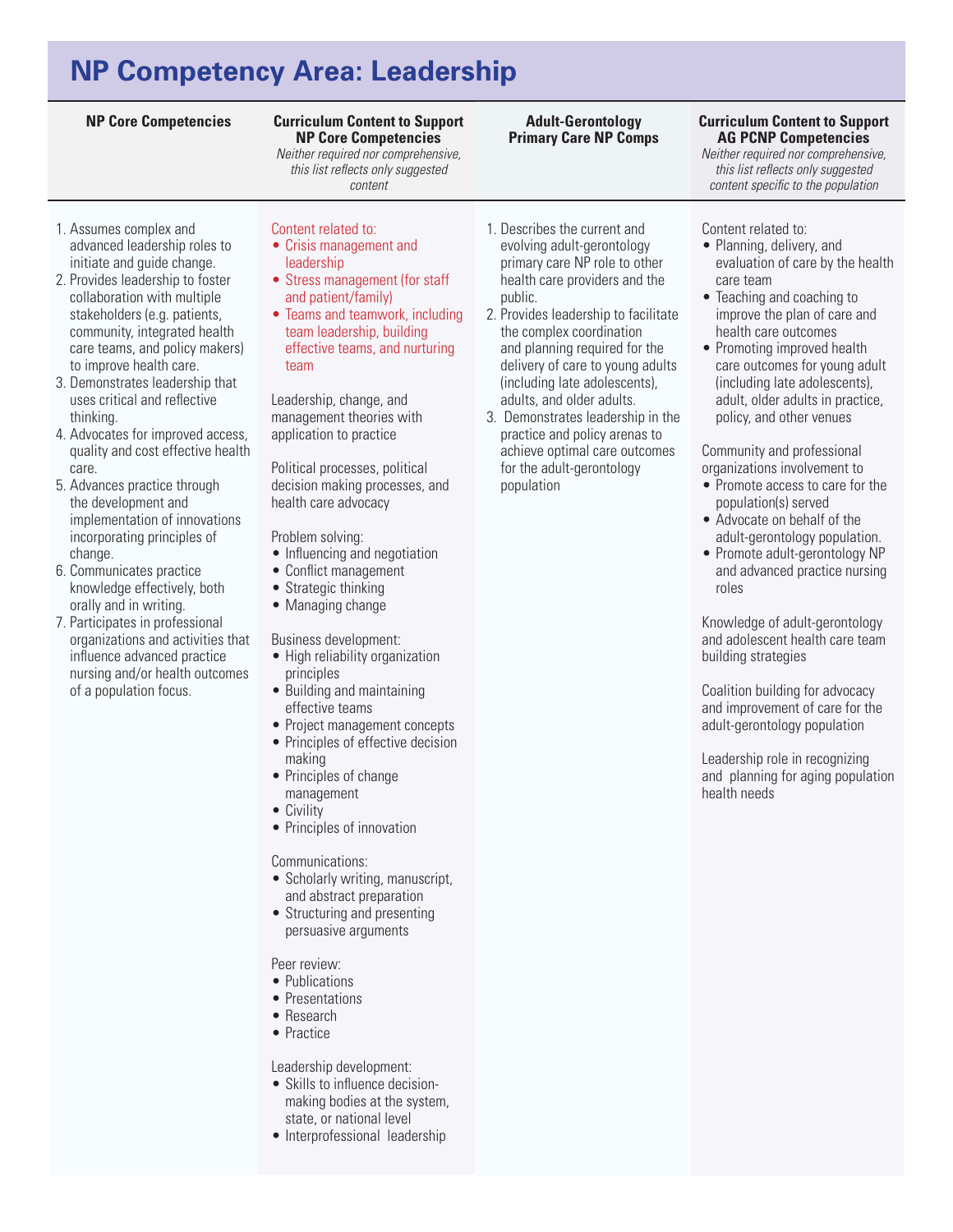## **NP Competency Area: Leadership**

#### **NP Core Competencies Curriculum Content to Support Curriculum Content to Support NP Core Competencies**

*Neither required nor comprehensive, this list reflects only suggested content* 

- Assuming leadership positions in professional, political, or regulatory organizations
- • Structure and functions of editorial/board roles
- Ethical and critical decision making, effective working relationships, and a systemsperspective

Concepts of strategic planning process

Leadership styles

How to lead change in practice, manage practice changes

- Monitoring implementation and fidelity
- Adaptation of change to patients, providers and organizational needs and resources
- Interim feedback on achievements and efficiencies
- Interpretation of data and articulating evidence,

Self-reflection of leadership style e.g., personal leadership strengths and weaknesses; working with diverse skills sets and diverse teams

#### **Adult-Gerontology Primary Care NP Comps**

### **AG PCNP Competencies**

*Neither required nor comprehensive, this list reflects only suggested content specific to the population*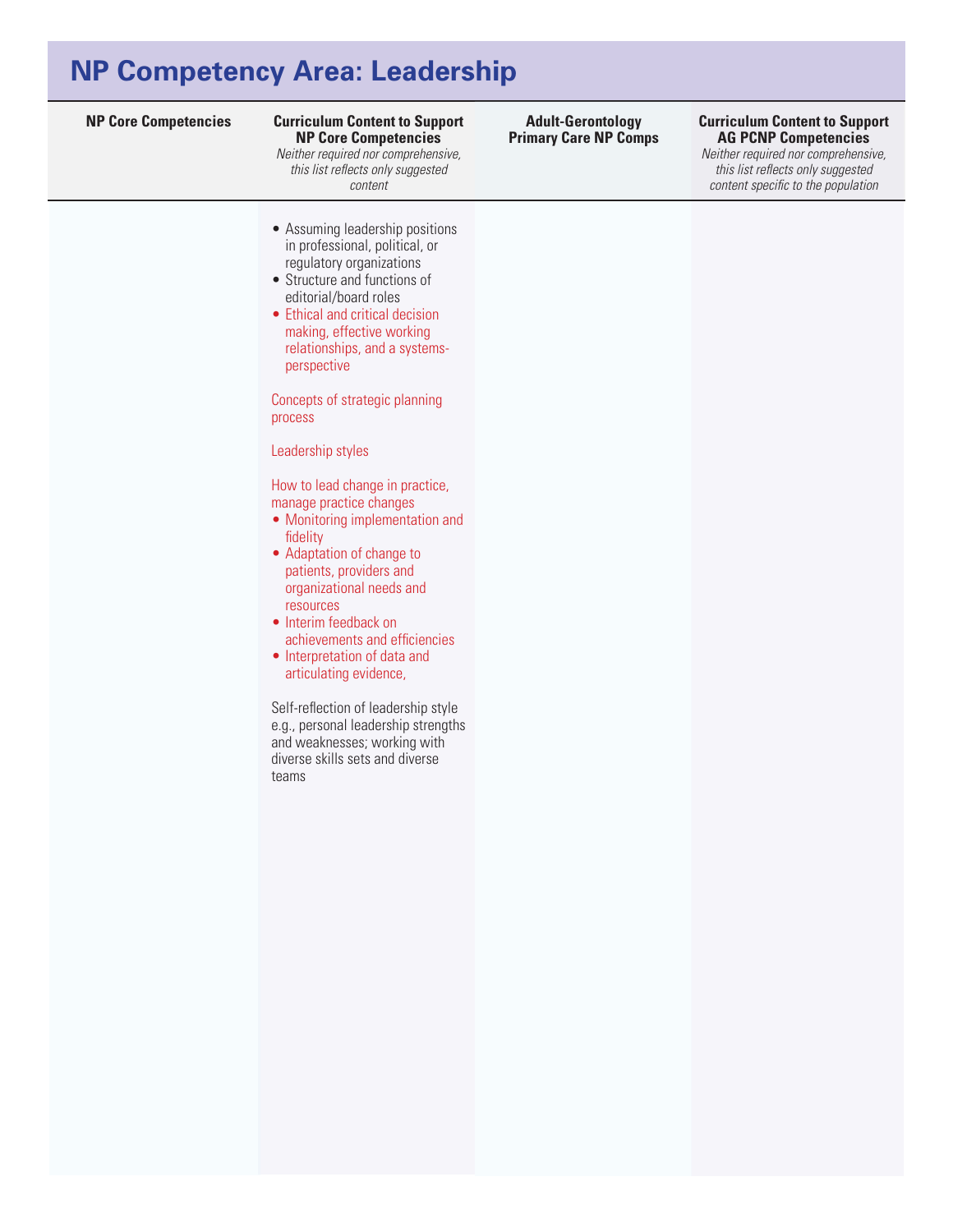# **NP Competency Area: Quality**

**Curriculum Content to Support NP Core Competencies** 

*Neither required nor comprehensive, this list reflects only suggested content* 

- 1. Uses best available evidence to continuously improve quality of clinical practice.
- 2. Evaluates the relationships among access, cost, quality, and safety and their influence on health care.
- 3. Evaluates how organizational structure, care processes, financing, marketing, and policy decisions impact the quality of health care.
- 4. Applies skills in peer review to promote a culture of excellence.
- 5. Anticipates variations in practice and is proactive in implementing interventions to ensure quality

Quality Safety Education in Nursing (QSEN) principles and content

Evaluation of outcomes of care such as quality improvement projects with an evaluation component

Reflective practice Culture of safety

Quality improvement processes and practices

Knowledge of quality improvement methods such as: • Plan-Do-Study Act

• Six Sigma

Cost benefit analysis

Peer review process

- Reviewer
- Reviewee

Collaborative team processes and practices

Leadership skills for leading change for quality clinical practice

Methods and measures of quality assurance during transitions of care

Laws and rules to enhance quality such as:

- Meaningful use
- Federal, state, and local quality data sources and indicators

1. Promotes safety and risk reduction for the adultgerontology population

**Adult-Gerontology Primary Care NP Comps**

- 2. Evaluates the quality of care delivery models and their impact on adult population outcomes across the age and care continuum.
- 3. Demonstrates continuous quality improvement of one's own practice.

### **NP Core Competencies Curriculum Content to Support AG PCNP Competencies**

*Neither required nor comprehensive, this list reflects only suggested content specific to the population*

Effectiveness of processes and interventions to ensure safety and prevent errors such as:

- Devices to promote mobility and prevent falls
- Cognitive and sensory enhancements
- • Restraint-free care
- urinary catheters
- Medication reconciliation
- Adaptive equipment

Effectiveness of care delivery models across different settings to include:

- Accountable care organizations
- Aare transitions
- Disease management
- Patient-centered medical home
- Medication management

Evidence- based practice principles for each stage of aging from adolescence to frail older adult

Use of nationally accepted quality measures and benchmarks for primary care environments.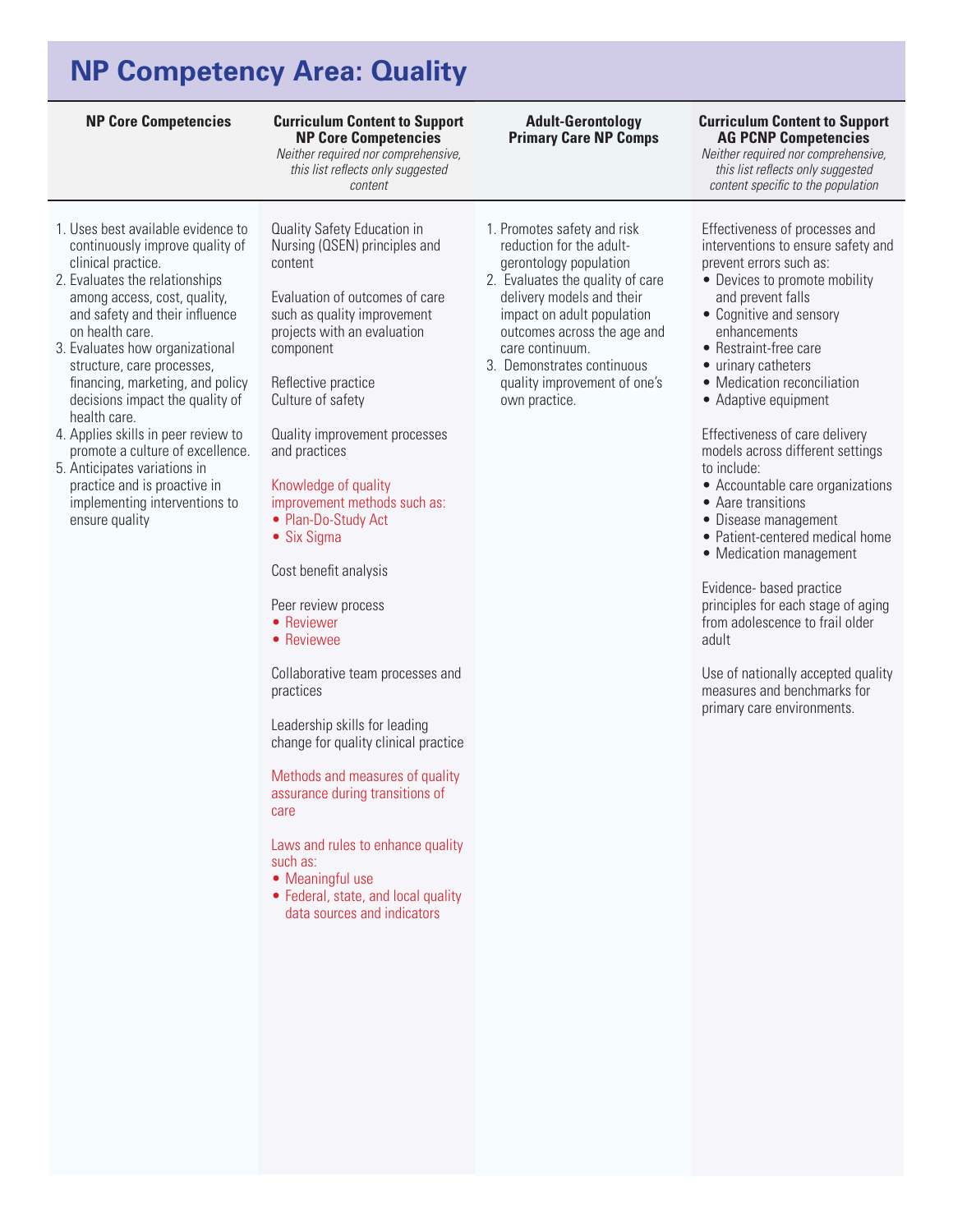## **NP Competency Area: Practice Inquiry**

**Curriculum Content to Support NP Core Competencies** 

*Neither required nor comprehensive, this list reflects only suggested content* 

- 1. Provides leadership in the translation of new knowledge into practice.
- 2. Generates knowledge from clinical practice to improve practice and patient outcomes.
- 3. Applies clinical investigative skills to improve health outcomes.
- 4. Leads practice inquiry, individually or in partnership with others.
- 5. Disseminates evidence from inquiry to diverse audiences using multiple modalities.
- 6. Analyzes clinical guidelines for individualized application into practice

Leadership for role in practice improvement

- Clinical investigation strategies: • Identifying clinical practice problems
- Appraising evidence for application to practice (e.g., design, methods, tools, analysis)
- Literature search methods, including, but not limited to, the MeSH search for the best clinical evidence and the PICO Model to define clinical questions

Use of electronic databases, such as electronic health records:

- Assessing clinical practice
- Reviewing patient technology • Exploring behaviors and risk
- factors • Using data to support evidence
- based changes in clinical management
- Template development

Patient management, including, but not limited to, discerning gaps in care and barriers to care needing resolution during patient encounters

Project development and management:

- • Synthesis and translation/ extrapolation of research to selected populations
- Frameworks to guide projects
- Quality improvement methods • Assessment of resources
- needed and available for projects
- Competing priorities of patients, payers, providers, and suppliers
- • Data-based, needs assessment for project
- Processes used in conducting projects based on current and best evidence, including evaluation of the application of evidence or inquiry to the population of concern

**Adult-Gerontology Primary Care NP Comps**

#### **NP Core Competencies Curriculum Content to Support AG PCNP Competencies**

*Neither required nor comprehensive, this list reflects only suggested content specific to the population*

Methods of evaluating clinical data related to individual and population such as

a. Decline in physical or mental function

b. Impaired quality of life

c. Social isolation

d. Excess disability

National clinical practice guidelines to evaluate clinical practice outcomes for the adultgerontology population in primary care.

Information databases specific to the adult-gerontology population

Identification of emerging areas for clinical research based on new, evolving AG PCNP practice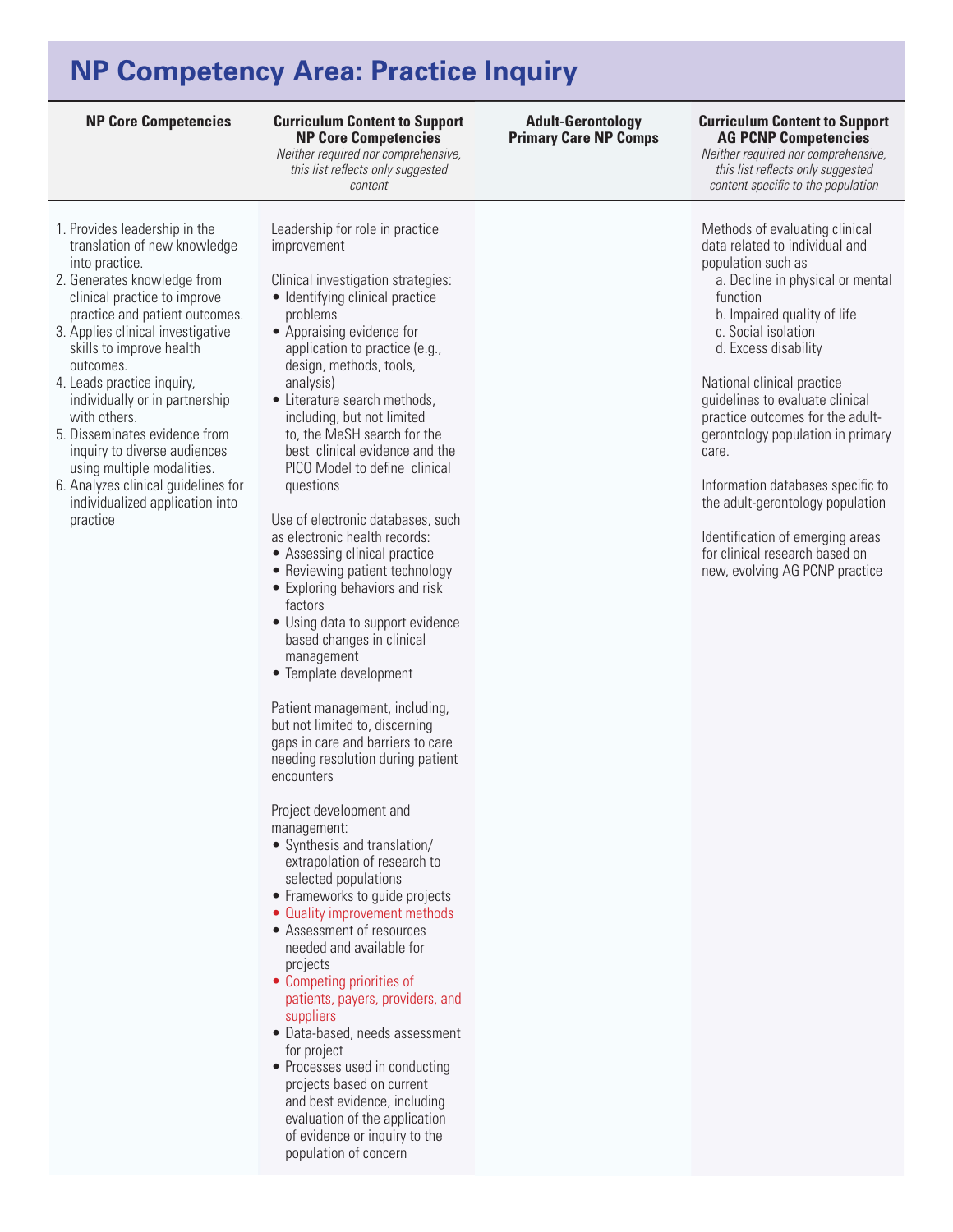## **NP Competency Area: Practice Inquiry**

#### **Curriculum Content to Support NP Core Competencies**

*Neither required nor comprehensive, this list reflects only suggested content* 

• Evaluation of outcomes (for health status of patient and population as well as system outcomes)

- Evaluation of why expected results were or were not
- attained and lessons learned • Making recommendations for further work
- Addressing issues of sustainability of project finding

Dissemination of work and findings:

- Abstract and manuscript writing to support the dissemination of project and research outcomes
- Discussion of clinically meaningful results that may or may not be statistically significant
- Presentation skill development with modification for different audiences

Integration of findings:

- Results, methods, and tools, as appropriate, into care delivery
- Identification of best practices
- • Opportunities for multidisciplinary team/interprofessional collaboration for patient care
- Development and use of clinical guidelines
- Use of clinical judgment to improve practice
- Application of evidence to validate or change policy

Evaluation of alternative care delivery models and treatments, including costs, cost benefits, and return on investment

Institutional review board policies and processes

Interprofessional research and scholarship exemplars and opportunities

**Adult-Gerontology Primary Care NP Comps**

#### **NP Core Competencies Curriculum Content to Support AG PCNP Competencies**

*Neither required nor comprehensive, this list reflects only suggested content specific to the population*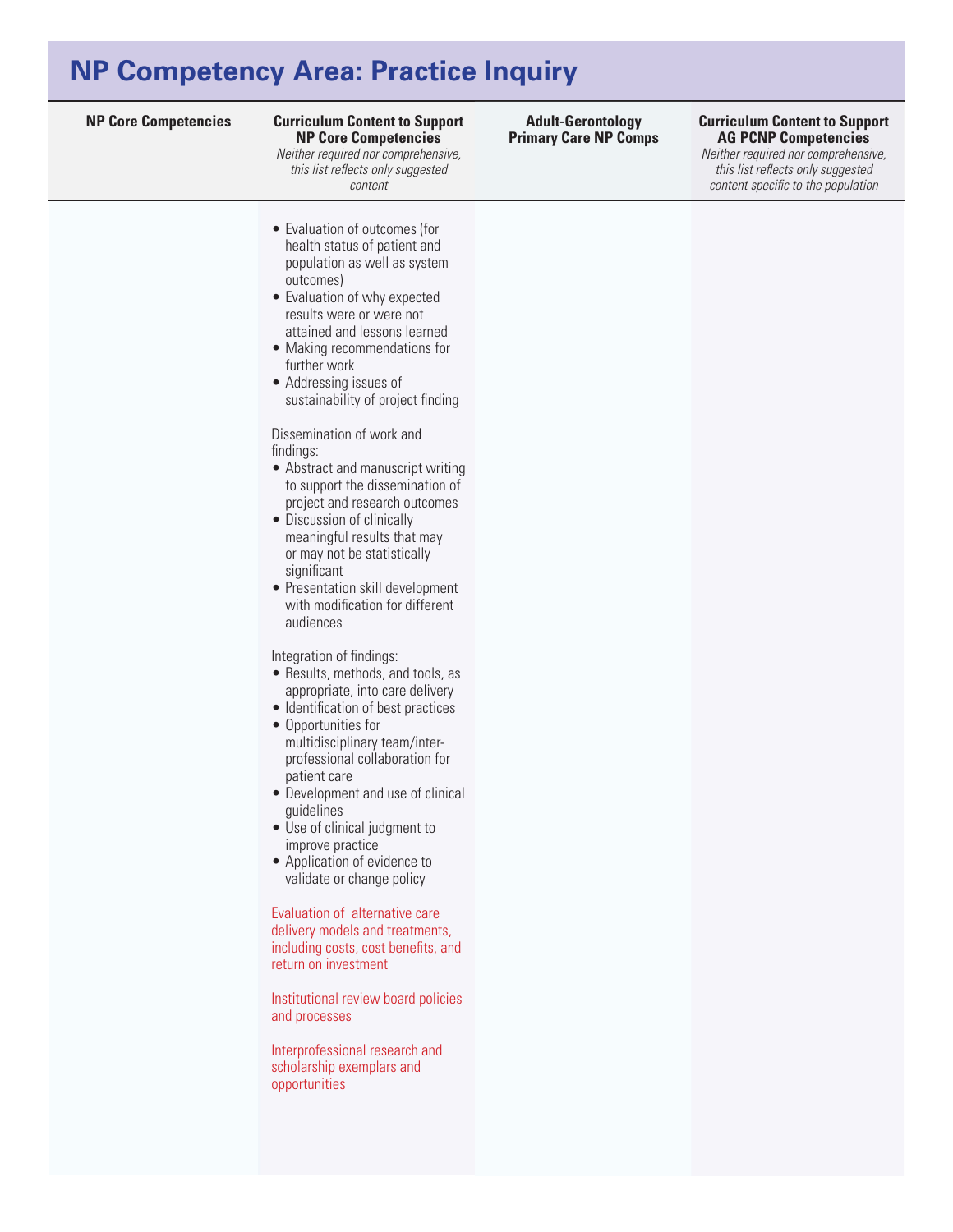# **NP Competency Area: Technology & Information Literacy**

#### **Curriculum Content to Support NP Core Competencies**

*Neither required nor comprehensive, this list reflects only suggested content* 

- 1. Integrates appropriate technologies for knowledge management to improve health care.
- 2. Translates technical and scientific health information appropriate for various users' needs.
	- 2a. Assesses the patient's and caregiver's educational needs to provide effective, personalized health care.
	- 2b. Coaches the patient and caregiver for positive behavioral change.
- 3. Demonstrates information literacy skills in complex decision making.
- 4. Contributes to the design of clinical information systems that promote safe, quality and cost effective care.
- 5. Uses technology systems that capture data on variables for the evaluation of nursing care.

Technology available in clinical practice:

- Electronic resources that identify current evidence-based care
- • Electronic resources that enhance patient safety
- Technological care delivery systems
- Telehealth
- Information databases used by health care systems
- • Electronic communication with other professionals and patients
- Encrypted and unencrypted technology
- • Electronic resources to support differential diagnosis, algorithmic thinking, and medical record review
- Templates for documentation in nursing care
- Use of electronic datasets to evaluate practice and improve quality, cost, and efficiency of care

Technology available to support education:

- Standardized patient encounters
- Electronic/computer based learning modules based on characteristics such as cultural literacy, educational level, and home assessment
- Coaching/teaching resources adapted to population, health literacy, and age of patient learning styles
- • Age-appropriate concepts and development of educational tools
- Use of applications for references at point of care

Using telehealth to provide care considering benefits, methods, differences in care delivery processes, and regulatory issues

- 1. Integrates appropriate technologies into health care delivery for adult-gerontology populations in remote and faceto-face encounters.
- 2. Uses devices and technology to improve outcomes for adultgerontology patients, including the cognitively impaired, sensory impaired, and those with disabilities.
- 3. Uses appropriate electronic communication methods with health care professionals, patients, family members, and caregivers.
- 4. Applies ethical and legal standards regarding the use of technology in health care for the adult-gerontology population
- 5. Analyzes the adequacy of data capture methods in clinical information systems to promote effective care for the adultgerontology population.

### **NP Core Competencies Curriculum Content to Support AG PCNP Competencies**

*Neither required nor comprehensive, this list reflects only suggested content specific to the population*

Utilization of appropriate technologies to provide care for and improve health care outcomes and quality of life for cognitively impaired, sensory impaired, non-self-disclosing patients, and patients with disabilities

Various technological devices used to reduce the impact of clinical problems and improve quality of life, such as pacemakers, and implantable defibrillators

Ethical and legal standards regarding use of technology in health care, including:

- • Policies to protect adult-gerontology patients' privacy and confidentiality communication policies, HIPAA
- • Electronic security access protocols and information transfer policies
- • Entering information in electronic health record and student logs

Use of electronic communication methods, including social media, with health care professionals, patients, families, and caregivers, considering security, appropriateness, age, impairments, literacy, and other individual/setting factors

Analysis of data capture methods, including age appropriate clinical and social indicators

Emerging technologies for application in the care of the adult-gerontology population

Methods of evaluating clinical data from the health care and home settings, including barriers to electronic communications commonly used in health care and home care settings

#### **Adult-Gerontology Primary Care NP Comps**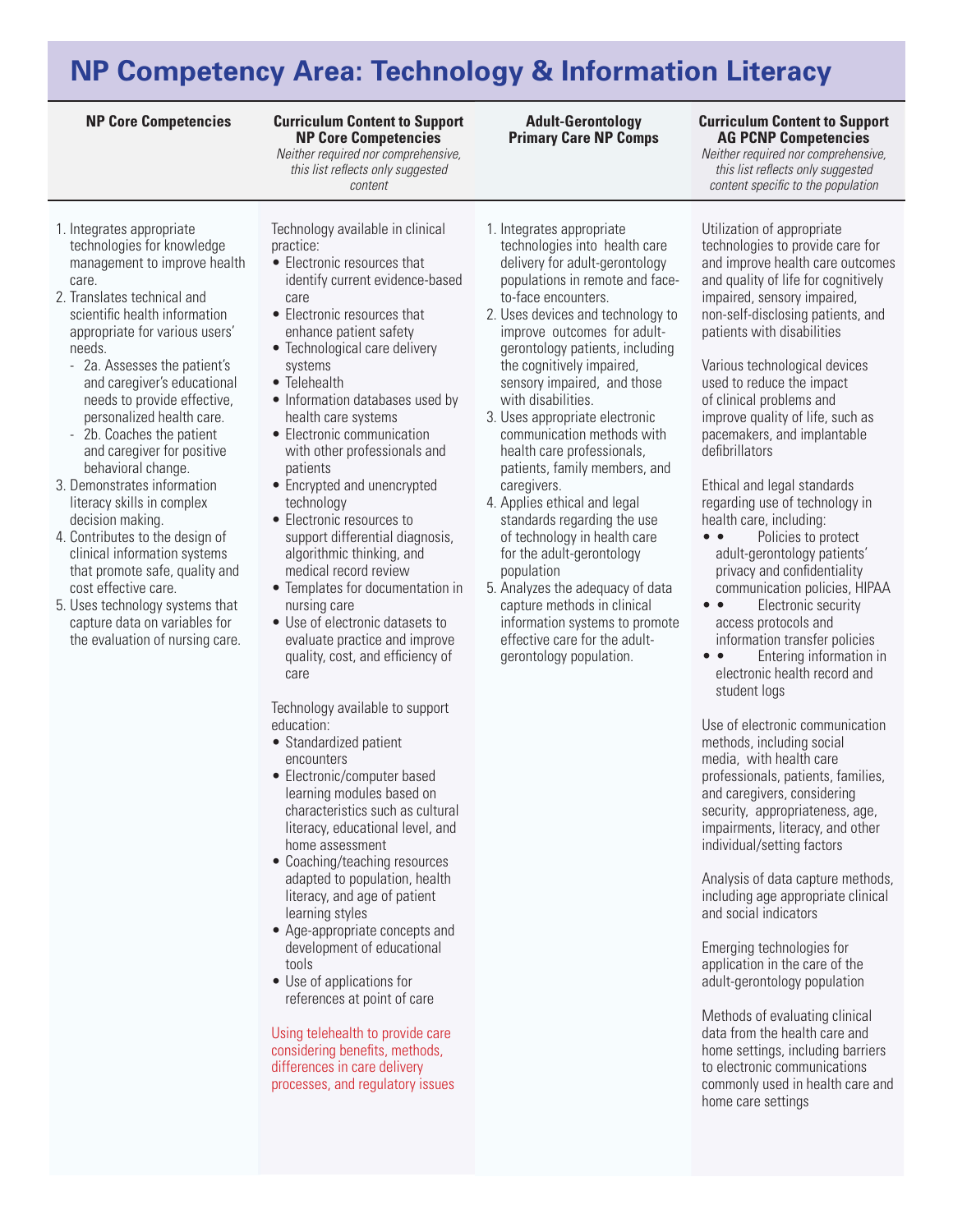# **NP Competency Area: Technology & Information Literacy**

#### **Curriculum Content to Support NP Core Competencies**

*Neither required nor comprehensive, this list reflects only suggested content* 

Information technology resources such as:

- Informatics competencies from Technology Informatics Guiding Education Reform (TIGER) initiative
- American Medical Informatics Association (AMIA)

Use of electronic communication methods, including social media, with health care professionals, patients, families, and caregivers

Compliance issues related to patient privacy with use of technology

Population-appropriate clinical indicators for incorporation into information systems, such as electronic health records

Use of technologies to monitor and evaluate clinical problems, e.g.

- Blood pressure
- Vital signs
- • Glucose
- • Weight

#### **Adult-Gerontology Primary Care NP Comps**

#### **NP Core Competencies Curriculum Content to Support AG PCNP Competencies**

*Neither required nor comprehensive, this list reflects only suggested content specific to the population*

Electronic resources for evaluating reading and literacy levels of materials for use with adultgerontology patients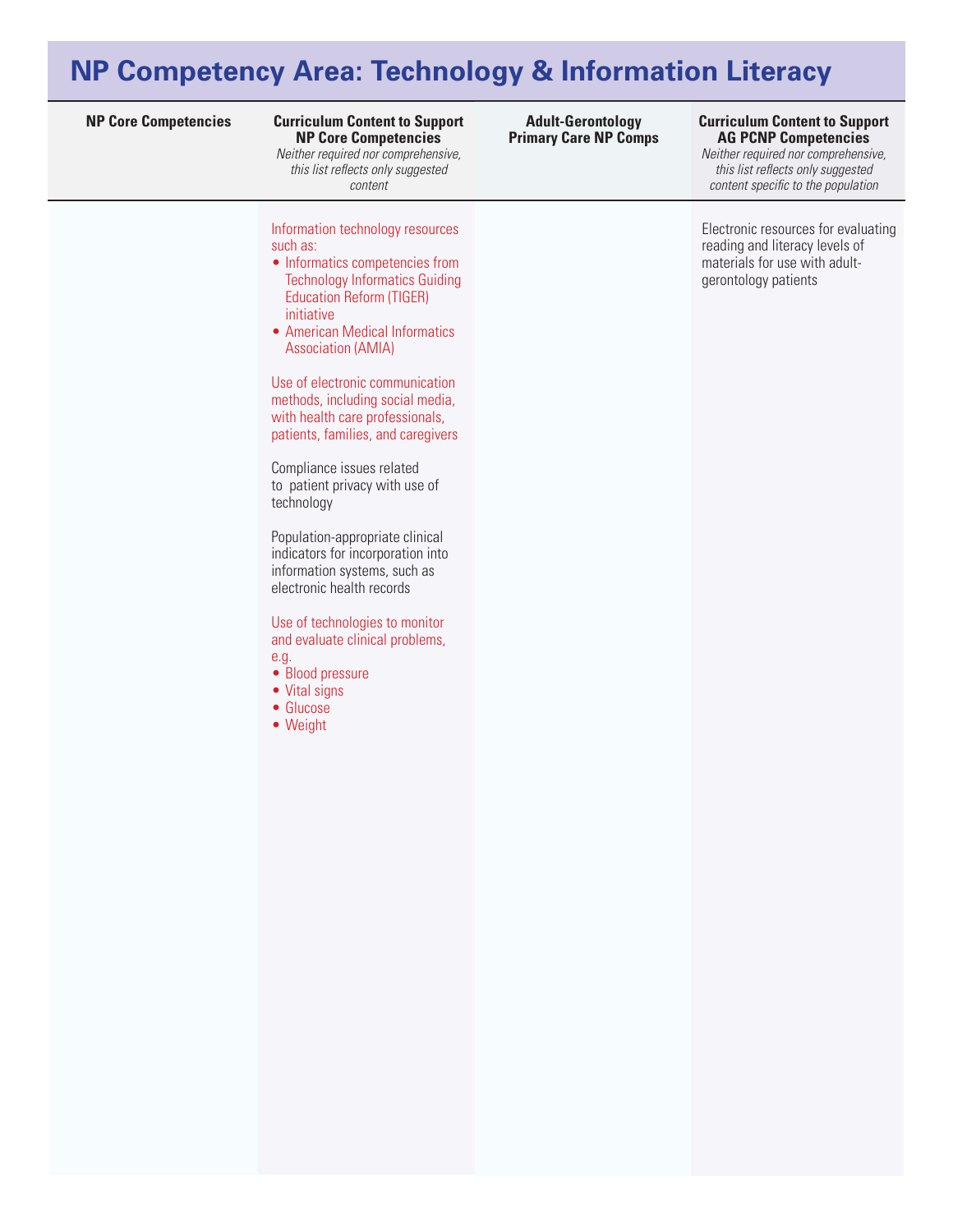# **NP Competency Area: Policy**

### **Curriculum Content to Support NP Core Competencies**

*Neither required nor comprehensive, this list reflects only suggested content* 

### 1. Demonstrates an understanding of the interdependence of policy and practice.

- 2. Advocates for ethical policies that promote access, equity, quality, and cost.
- 3. Analyzes ethical, legal, and social factors influencing policy development.
- 4. Contributes in the development of health policy.
- 5. Analyzes the implications of health policy across disciplines.
- 6. Evaluates the impact of globalization on health care policy development.
- 7. Advocates for policies for safe and healthy practice environments.
- Policy analysis process:
- Political environment • Political feasibility
- Economic feasibility
- Implementation strategy and planning
- • Outcomes evaluation at local, state, national, and international levels
- Specific NP role for influencing health care agenda and patient advocacy

Health policy and health care reform:

- Federal budget
- National health priorities
- Methods for appropriation of funding
- Vulnerable populations and needs
- The relationship between the USPSTF guidelines and Affordable Care Act implementation

Legislative and regulatory processes:

- Origin of laws
- Regulatory process
- How to influence/impact passage of laws and their translation into regulation
- Health care financing and third party reimbursement

Population health model and its impact on policy planning

Introduction of global issues:

- Infections
- Travel
- Immigration
- • Disasters/terrorism
- Access to health care

Ethical issues in health care planning:

- Fairness
- Equity and health disparities
- Access and resource allocation
- Health behavior
- Social determinants of health

Comparative health systems

1. Advocates for implementation of the full scope of theAG PCNP role.

**Adult-Gerontology Primary Care NP Comps**

- 2. Analyzes policy relative to optimal care outcomes for the adult-gerontology population.
- 3. Develops strategies to reduce the impact of ageism, racism/ ethnocentrism and sexism on health care policies and systems.

#### **NP Core Competencies Curriculum Content to Support AG PCNP Competencies**

*Neither required nor comprehensive, this list reflects only suggested content specific to the population*

Leadership skill development to promote and advocate for policies that improve the health of the adolescent, the adult and the older adult and advanced practice nursing across the spectrum of adult-gerontology population.

Laws, regulations, and policy specific to adult-gerontology population practice, such as:

- Medicare, Medicaid, and dual eligibility
- Managed care plans
- Reimbursement variation for skilled, long-term care, ambulatory care, and other settings including house calls and hospice
- End-of-life regulations and laws
- Physician-fee schedule

Development, use and evaluation of professional standards for care (institutional, national, professional)

Institutional and local policies and laws for safe and healthy practice environments

Policy design, implementation strategies, and evaluation that supports quality outcomes for adult-gerontology population, including safe environments, and environments that accommodate the needs of persons with disabilities

Strategies for participation in the development and implementation of institutional, local, state and federal policy that reduces biases against:

- • Ageism
- • Gender
- • Race
- Developmental status
- Health status
- Sexual orientation and identification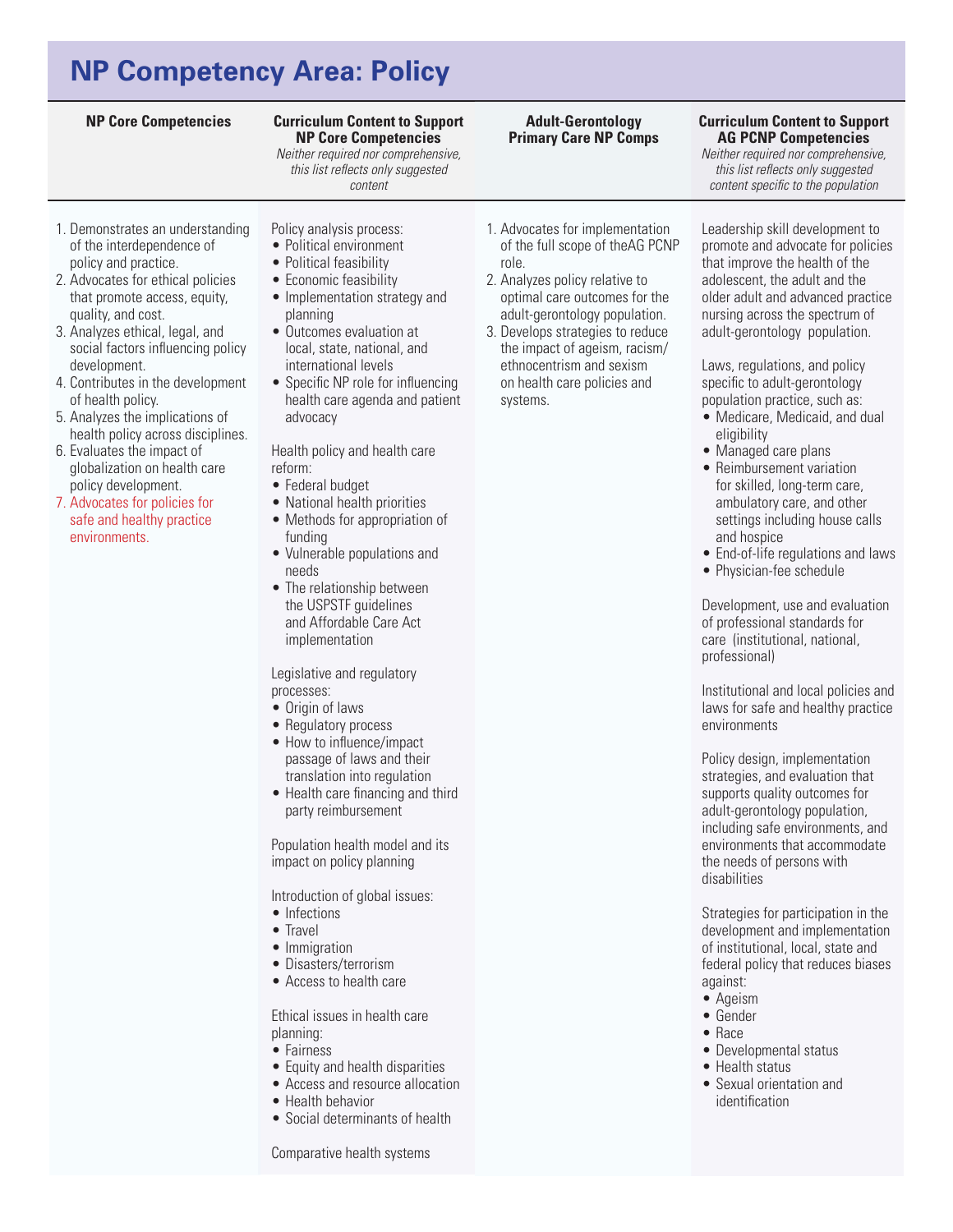## **NP Competency Area: Policy**

### **Curriculum Content to Support NP Core Competencies**

*Neither required nor comprehensive, this list reflects only suggested content* 

Proactive and responsive use of media

Barriers to NP practice

Legislative process and resources, e.g., Congress.gov

Policy theories

Examples of policy making at multiple levels and individual and collective contributions to shape policy

### **Adult-Gerontology Primary Care NP Comps**

#### **NP Core Competencies Curriculum Content to Support AG PCNP Competencies**

*Neither required nor comprehensive, this list reflects only suggested content specific to the population*

Importance of and strategies for engagement in professional organizations and consumer groups that advocate for changes in health policy to improve care of adolescents, adults, and older adults

Examination of health care policies and the impact on the adult-gerontology population including access to, cost, quality, and outcomes of care

Strategies used with diverse audiences to exemplify need and advocate for policy change for the adult and older adult population, including use of data and human stories op-ed pieces, newsletters, news releases, interviews, elevator speeches, fact sheets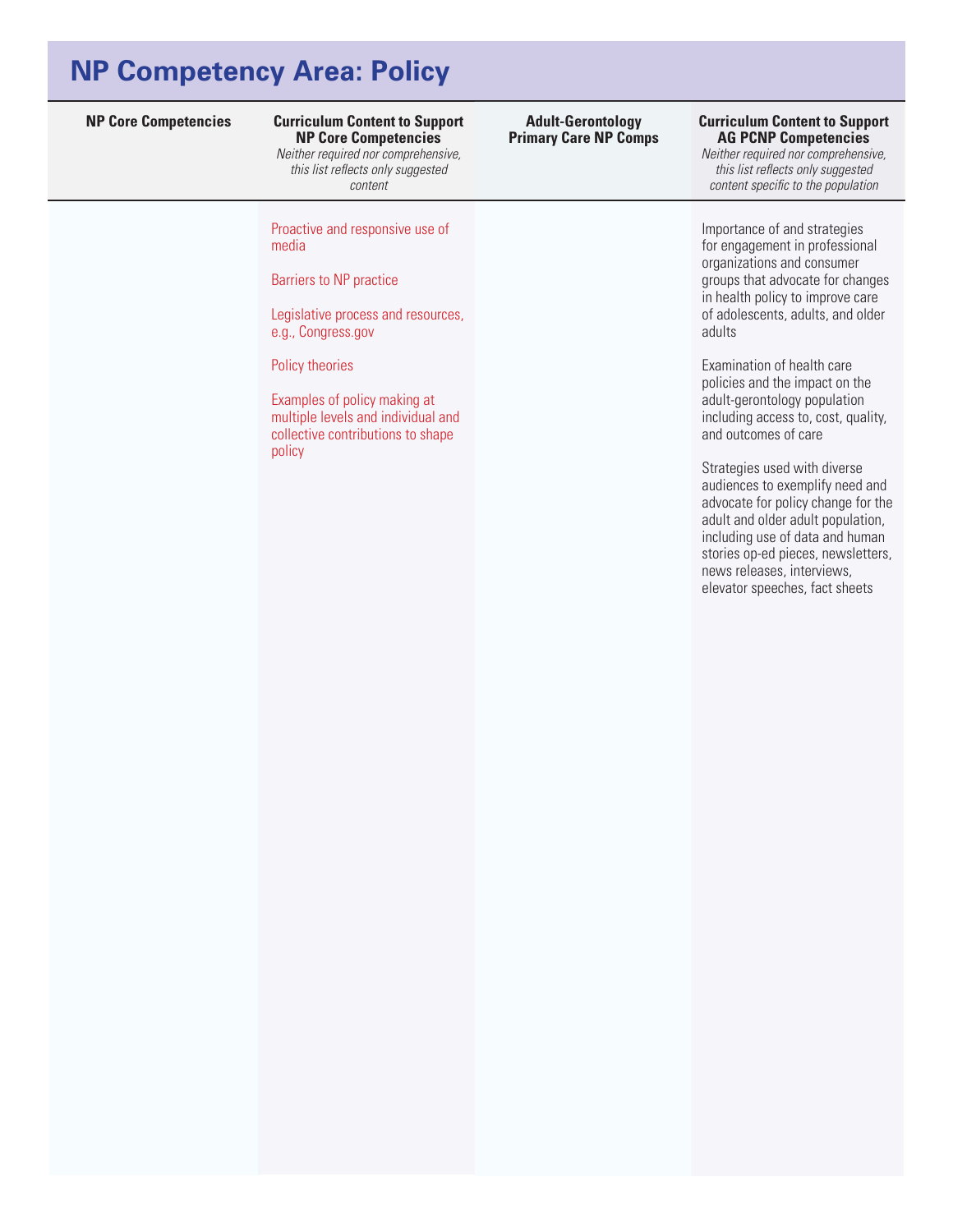# **NP Competency Area: Health Delivery System**

#### **NP Core Competencies Curriculum Content to Support Curriculum Content to Support NP Core Competencies**

*Neither required nor comprehensive, this list reflects only suggested content* 

- 1. Applies knowledge of organizational practices and complex systems to improve health care delivery.
- 2. Effects health care change using broad based skills including negotiating, consensus-building, and partnering.
- 3. Minimizes risk to patients and providers at the individual and systems level.
- 4. Facilitates the development of health care systems that address the needs of culturally diverse populations, providers, and other stakeholders.
- 5. Evaluates the impact of health care delivery on patients, providers, other stakeholders, and the environment.
- 6. Analyzes organizational structure, functions and resources to improve the delivery of care.
- 7. Collaborates in planning for transitions across the continuum of care.
- Organizational practices:
- Organizational structure, tables of organization
- Organizational decision making
- Organizational theory
- Principles of management

### Interprofessional collaborative partnerships

### Informatics/information systems:

- Interpreting variations in outcomes
- Use of data to improve practice
- Use of collateral information
- Organizational delivery subsystems, (e.g. electronic prescription writing-pharmacy software)

### Needs assessment of populations served:

- Socioeconomic and cultural factors
- Unique population needs
- System resources to meet population needs (e.g. use interpreters to facilitate communication)
- Community resources/system outreach to community
- Diversity among providers
- Health delivery system

### Financial issues:

- Financial business principles
- Health care system financing
- Reimbursement systems
- Resource management
- Billing and coding principles

### Interprofessional/team competencies:

- Communication (theory)
- Collaboration
- Conflict resolution
- Consultations/referrals
- Team building
- Values and ethics
- Roles and responsibilities

### Safety and quality:

- • Cost-effective care
- Legal/ethical issues

### 1. Manages safe transitions across settings and levels of care.

**Adult-Gerontology Primary Care NP Comps**

- 2. Applies knowledge of regulatory processes and payer systems to the planning and delivery of health care services for adults across the age and level of care spectrums.
- 3. Facilitates the development of health promotion programs within a health system or community.

# **AG PCNP Competencies**

*Neither required nor comprehensive, this list reflects only suggested content specific to the population*

Individual's acuity, stability, personal resources, and need for assistance

Resources eligible for and services provided by type and level of care across health care settings

Principles and practices in effective, safe transitions of care with special focus on rehabilitation, skilled nursing facility, assisted living, and other care settings

Needs of individuals, their families, and caregivers to navigate transitions and negotiate care across health care delivery system(s)

Specific needs of adult patients, particularly the adolescent and the frail older adult; how their needs are affected by the organization, system, and payment policies

Differences in health systems particularly how they impact adult patients, those at risk, and individuals with mental/physical disabilities

Strategies for system change based upon evidence arising from health delivery systems, which provide care for the adultgerontology patients

Barriers to access to care for adult and older adult patients within health delivery systems

Strategies for interprofessional consultation and collaboration across and within systems to optimize care for adult and older adult patients

Use of feedback from a variety of sources, e.g., patients, families,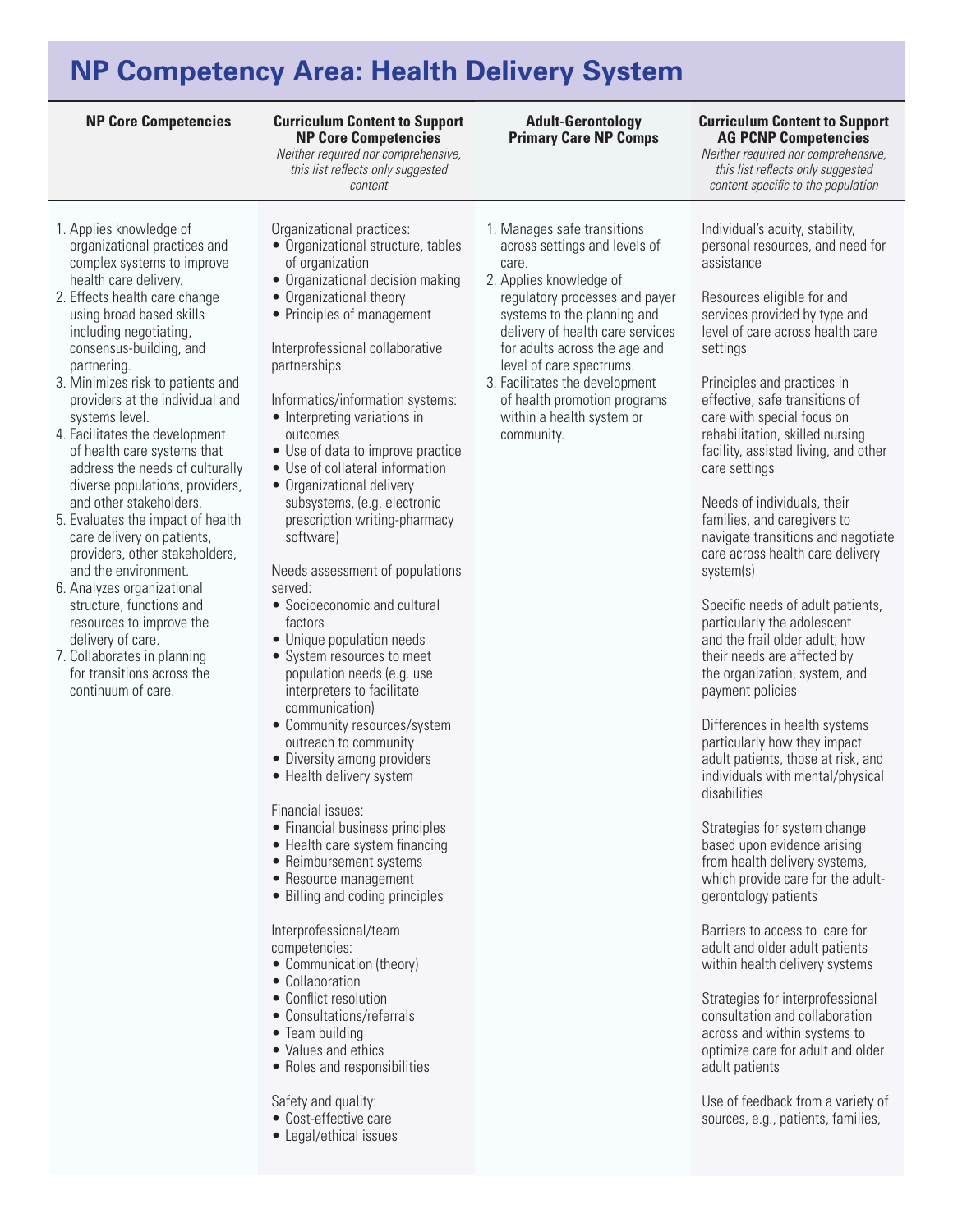## **NP Competency Area: Health Delivery System**

#### **NP Core Competencies Curriculum Content to Support Curriculum Content to Support NP Core Competencies**

*Neither required nor comprehensive, this list reflects only suggested content* 

- Research and quality improvement
- Continuous quality improvement
- Quality and Safety Education in Nursing

Transitional care:

- Navigating transitions across health care settings
- Coordination of services

Planning, delivering and/or evaluating models of care:

- Models of planned change
- Process and evaluation design implementation
- Evaluation models
- Process of proposing changes in practice

Legislative and regulatory issues:

- Relevant and current issues, e.g., Accountable Care Act implementation
- • Process of health care legislation
- • Scope and standards of practice
- • Cultural competence
- Theories of vulnerability
- • Social determinants of health

Policy and advocacy:

- Reducing environmental health risks
- Implications of health policy
- Variations in policy

#### **AG PCNP Competencies Adult-Gerontology Primary Care NP Comps**

*Neither required nor comprehensive, this list reflects only suggested content specific to the population*

providers and staff, to revise systems, delivery models, and care practices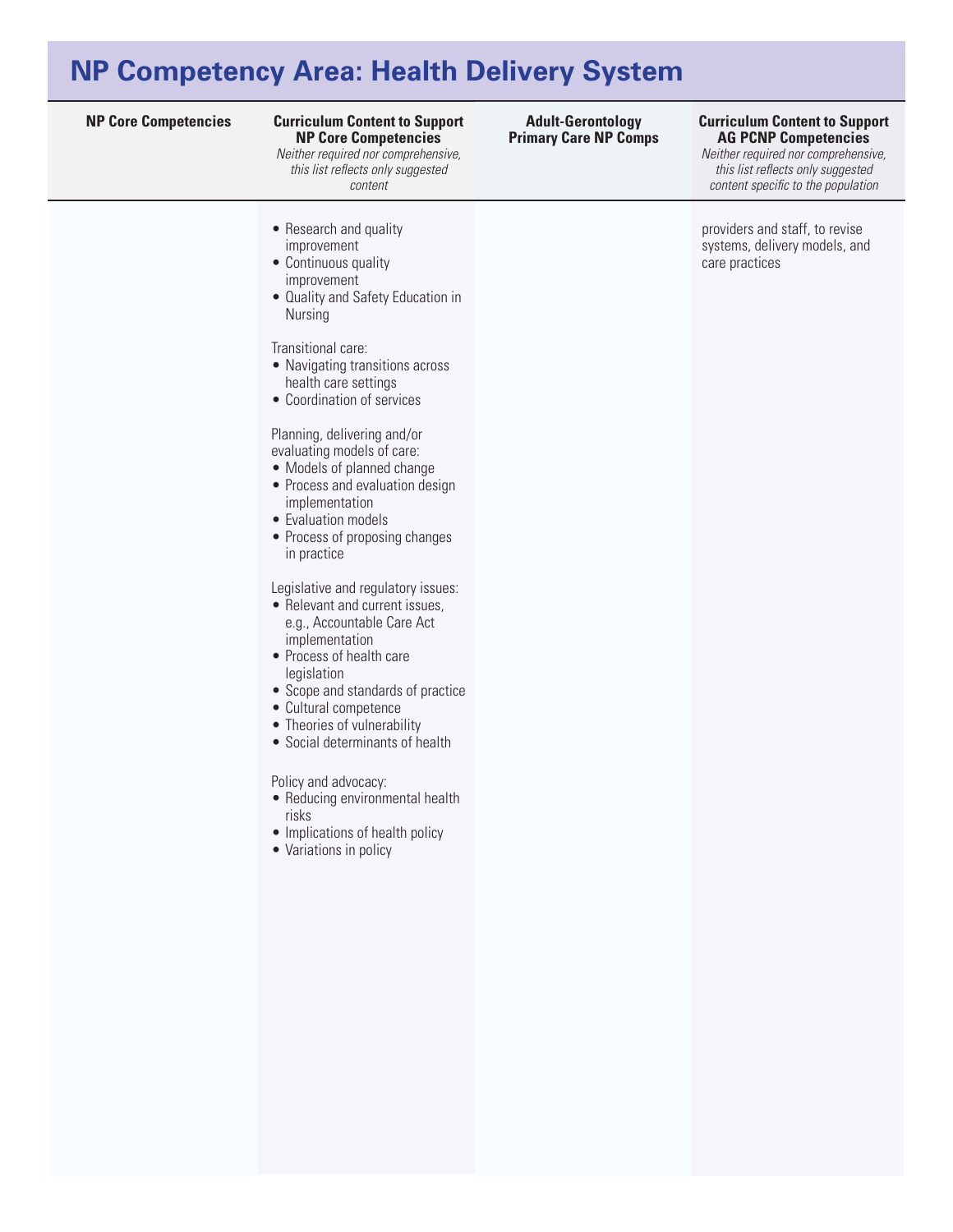# **NP Competency Area: Ethics**

| <b>NP Core Competencies</b>                                                                                                                                                                                                                      | <b>Curriculum Content to Support</b><br><b>NP Core Competencies</b><br>Neither required nor comprehensive,<br>this list reflects only suggested<br>content                                                                                                                                                                                                                                                                                                                                                                                                                                                                                                                                                                                                                                                                                                                                                        | <b>Adult-Gerontology</b><br><b>Primary Care NP Comps</b>                                                                                              | <b>Curriculum Content to Support</b><br><b>AG PCNP Competencies</b><br>Neither required nor comprehensive,<br>this list reflects only suggested<br>content specific to the population                                                                                                                                                                                                                                                                                                                                                                                                                                                                                                                                                                                                                                                                                                                                                                                      |
|--------------------------------------------------------------------------------------------------------------------------------------------------------------------------------------------------------------------------------------------------|-------------------------------------------------------------------------------------------------------------------------------------------------------------------------------------------------------------------------------------------------------------------------------------------------------------------------------------------------------------------------------------------------------------------------------------------------------------------------------------------------------------------------------------------------------------------------------------------------------------------------------------------------------------------------------------------------------------------------------------------------------------------------------------------------------------------------------------------------------------------------------------------------------------------|-------------------------------------------------------------------------------------------------------------------------------------------------------|----------------------------------------------------------------------------------------------------------------------------------------------------------------------------------------------------------------------------------------------------------------------------------------------------------------------------------------------------------------------------------------------------------------------------------------------------------------------------------------------------------------------------------------------------------------------------------------------------------------------------------------------------------------------------------------------------------------------------------------------------------------------------------------------------------------------------------------------------------------------------------------------------------------------------------------------------------------------------|
| 1. Integrates ethical principles in<br>decision making.<br>2. Evaluates the ethical<br>consequences of decisions.<br>3. Applies ethically sound<br>solutions to complex issues<br>related to individuals,<br>populations and systems of<br>care. | Ethics in decision making:<br>• Ethical considerations in<br>decision making in clinical<br>practice<br>• Applications of ethical<br>principles in policy making and<br>in care delivery<br>• Sources of information to<br>facilitate ethical decision<br>making<br>- theories of ethical decision<br>making<br>- ethics committee<br>genetic counseling<br>- clinical research<br>- legal statutes<br>cultural sensitivity<br>- scope of practice<br>Evaluation of ethical decisions:<br>• Methods of evaluating<br>outcomes (long term and short<br>term)<br>• Debriefing and assessment of<br>outcomes<br>• Ethical frameworks.<br>Population specific complex<br>ethical issues occurring in clinical<br>practice<br>System specific resources to<br>implement ethical decisions, e.g.<br>hospice care, palliative care<br>Spiritual resources for patients<br>and families, e.g., on-site and<br>media based | 1. Advocates for the patient's and<br>family's rights regarding health<br>care decision-making taking<br>into account ethical and legal<br>standards. | Ethical concepts and legal<br>standards including, but not<br>limited to:<br>• Emancipation<br>• Conservatorship<br>• Guardianship<br>• Durable power of attorney<br>• Health care proxy<br>• Advance directives and<br>informed consent<br>• End-of-life care<br>• Organ/tissue donation in a<br>manner that ensures informed<br>decisions<br>Impact of genomics, genetics, and<br>transmission of disease on care<br>delivery and counseling<br>Common ethical issues and<br>ethical dilemmas in the adult-<br>gerontology patient and/or family<br>in providing safe, quality care,<br>such as:<br>• Right to self-determination<br>• Utility<br>• Beneficience<br>• Capacity to manage self-care<br>Advocacy for individual and<br>patient choices and preferences,<br>particularly for the adolescents<br>and older adults, such as:<br>• Direct communications with the<br>patient<br>• Age-related rights regarding<br>health care decisions<br>• Role of ombudsman |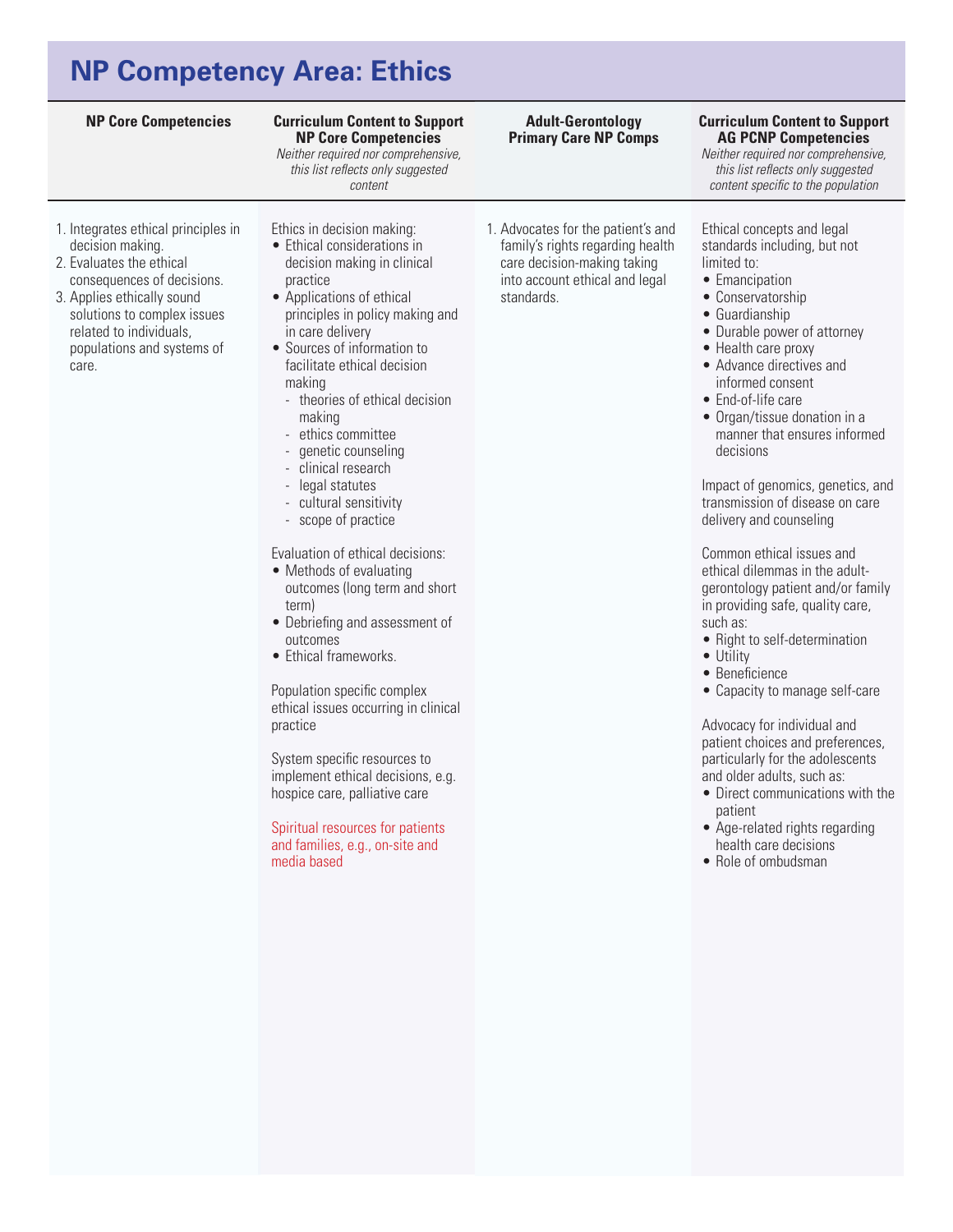#### **NP Core Competencies Curriculum Content to Support Curriculum Content to Support NP Core Competencies**

*Neither required nor comprehensive, this list reflects only suggested content* 

- 1. Functions as a licensed independent practitioner.
- 2. Demonstrates the highest level of accountability for professional practice.
- 3. Practices independently managing previously diagnosed and undiagnosed patients.
	- 3.a Provides the full spectrum of health care services to include health promotion, disease prevention, health protection, anticipatory guidance, counseling, disease management, palliative, and end-of-life care.
	- 3.b Uses advanced health assessment skills to differentiate between normal, variations of normal and abnormal findings.
	- 3.c Employs screening and diagnostic strategies in the development of diagnoses.
	- 3.d Prescribes medications within scope of practice.
	- 3.e Manages the health/ illness status of patients and families over time.
- 4. Provides patient-centered care recognizing cultural diversity and the patient or designee as a full partner in decisionmaking.
	- 4.a Works to establish a relationship with the patient characterized by mutual respect, empathy, and collaboration.
	- 4.b Creates a climate of patient- centered care to include confidentiality, privacy, comfort, emotional support, mutual trust, and respect.
	- 4.c Incorporates the patient's cultural and spiritual preferences, values, and beliefs into health care.
	- 4.d Preserves the patient's control over decision making by negotiating a mutually acceptable plan of care.

Clinical decision making based on evidence and patient/provider partnership

Current and emerging professional standards

Novice to expert continuum of clinical practice

Political, policy and regulatory issues regarding licensure, national certification, and scope of practice.

Leadership approaches for employment contract negotiation, networking, and advancing professional standards and roles

Application of select sciences to practice:

- Pharmacology
- Physiology
- Pathophysiology

Specific areas of assessment, including but not limited to:

- Physical
- Psychosocial
- • Developmental
- • Family
- Psychiatric mental health
- • Oral health

Screenings

Diagnostics (tests, labs)

Specific procedures

Health promotion, prevention, and disease management

Pharmacology and complementary alternative therapies

Provider-patient relationship:

- Role of culture in patientcentered care
- Contracting a management plan with patient and/or family
- Culture of trust in interpersonal relationship w/patient and/or families

1. Independently manages common complex, acute and chronically ill patients across the spectrum of adolescence to the older adult, including the frail older adult.

**Adult-Gerontology Primary Care NP Comps**

- 2. Provides age appropriate wellness promotion and disease prevention services weighing the costs, risks, and benefits to individuals.
- 3. Uses correct diagnostic evaluation and management billing codes for care of the adult and older adult populations across settings.
- 4. Assesses the individual's and family's ability to cope with and manage developmental (life stage) transitions.
- 5. Manages geriatric syndromes and changing conditions using evidence- based guidelines.
- 6. Manages common cognitive behavioral and mental health conditions in adolescents, adults, and older adults.
- 7. Provides interventions adapted to meet the complex needs of individuals and families considering cost benefit and patient preference.
- 8. Collaborates with the patient, family and others to provide palliative and end- of -life care.
- 9. Develops a plan for longterm management of chronic health care problems with the individual, family, and health care team.
- 10. Collaborates, as appropriate, with others to diagnose and manage acute complications of chronic and/or multi-system health problems.
- 11. Evaluates individual's and/or caregiver's support systems.
- 12. Safely performs procedures common to adult and geriatric primary care clinical practice.
- 13. Provides education based on appropriate teaching learning theory to individuals, families, caregivers, and groups

# **AG PCNP Competencies**

*Neither required nor comprehensive, this list reflects only suggested content specific to the population*

Components of aging versus disease process including, but not limited to:

- Functional status
- Independence
- Physical and mental status
- Social roles and relationships
- Sexual function and well-being
- Economic or financial status
- • Life stage transitions and coping mechanisms

Relevant health history taking and physical examination skills, which may be focused or comprehensive

Understanding of genetic risks and health risk behaviors

Understanding of atypical presentations of common conditions in older adults

Understanding variations in presentations and treatment options of common conditions across the different age groups within the spectrum of the adultgerontology population

Evaluation of signs and symptoms that distinguish differences in presentation progression and response to treatment

Knowledge about developmental age related, and gender specific variations

Communication techniques geared to adolescents and older adults such as motivational interviewing

Strategies for discussions of sensitive issues with the individual, family and other caregivers, e.g.:

- Suicide prevention, self injury
- Sexually-related issues
- Substance use and abuse
- Risk-taking behavior
- Acceptance of risk
- Driving safety
- Independence
- • Finances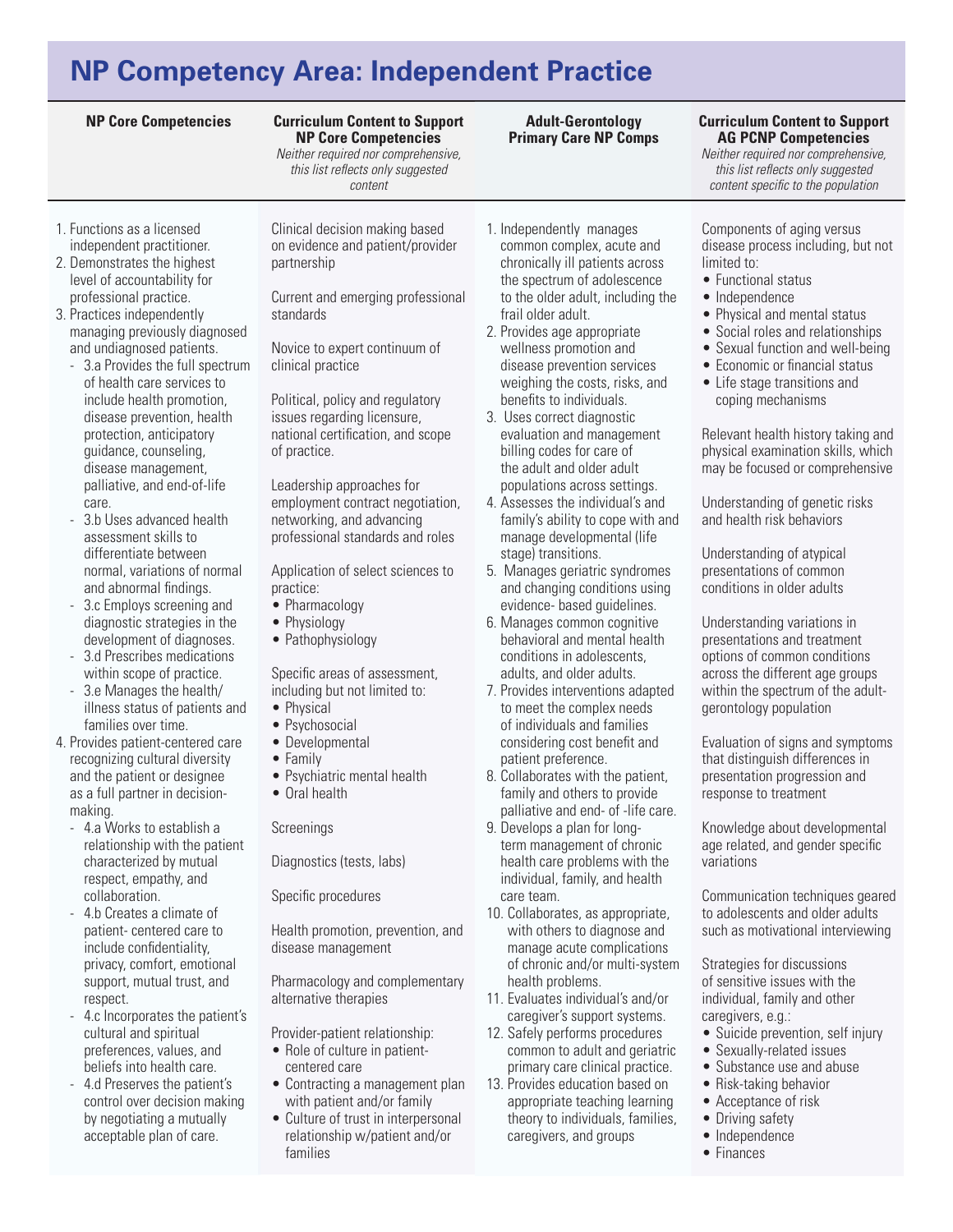### **Curriculum Content to Support NP Core Competencies**

*Neither required nor comprehensive, this list reflects only suggested content* 

- 4e. Develops strategies to prevent one's own personal biases from interfering with delivery of quality care.
- 4f. Addresses cultural, spiritual, and ethnic influences that potentially create conflict among individuals, families, staff and caregivers.
- 5. Educates professional and lay caregivers to provide culturally and spiritually sensitive, appropriate care
- 6. Collaborates with both professional and other caregivers to achieve optimal care outcomes.
- 7. Coordinates transitional care services in and across care settings.
- 8. Participates in the development, use, and evaluation of professional standards and evidence-based care.
- Business of practice:
- Legal, business, and ethical issues
- How to set up, finance and evaluate a practice ,
- Writing a business plan

#### Cultural issues

Concepts of life-long learning

Age, gender, and culturally appropriate standardized assessment instruments or processes in relationship to:

- functional status/activity level
- falls risk/mobility e.g.Get Up and Go Test, POMA, Morse Fall Scale
- cognition
- decision-making capacity
- pain
- skin integrity
- nutrition
- sexuality • immunization status
- neglect and abuse
- substance use and abuse
- quality of life
- 
- genetic risks
- health risk behaviors
- safety
- advance care planning/end-oflife preferences

regarding adolescent, adult, and gerontological issues.

- 14. Adapts teaching approaches based on learner's physiological and psychological changes, developmental stage, readiness to learn, literacy, the environment, and resources.
- 15. Educates individuals, families, caregivers, and groups regarding strategies to manage the interaction among normal development, aging, and mental and physical disorders.
- 16. Provides consultation to health professionals and others regarding care of adolescents, adults, and older adults.
- 17. Uses interventions to prevent or reduce risk factors for diverse and vulnerable adult populations, particularly adolescents and frail older adults.

*Neither required nor comprehensive, this list reflects only suggested content specific to the population*

**AG PCNP Competencies** 

- • Violence, abuse, mistreatment, and neglect
- Death and dying
- Prognosis

Principles of pharmacodynamics and pharmacokinetics in adults and older adults including, but not limited to:

- Understanding of polypharmacy • Drug interactions and other
- adverse events • Over-the-counter medications
- Complementary alternatives
- Ability to obtain, purchase,
- self-administer, and store medications safely and correctly

Beers Criteria for safer use of medications for older adults

Adverse drug outcomes and polypharmacy in vulnerable populations, including women of childbearing age, adults with comorbidities, and older adults.

Monitoring and evaluation of the safety and effectiveness of pharmacological, behavioral, and other therapeutic interventions.

Recognition of risk-taking behaviors, self-injury, stress, anxiety, incontinence, falls, delirium, or depression

Diagnostic screening tools and prevention teaching, such as: • Smoking cessation

- Substance use abuse and
- screening tools • Dental care for older adults
- TB and HIV screening for older adults

Age-appropriate health screening and health promotion programs

Recognition of variations among health screening guidelines

Health maintenance and disease prevention interventions that are

#### **NP Core Competencies Curriculum Content to Support Adult-Gerontology Primary Care NP Comps**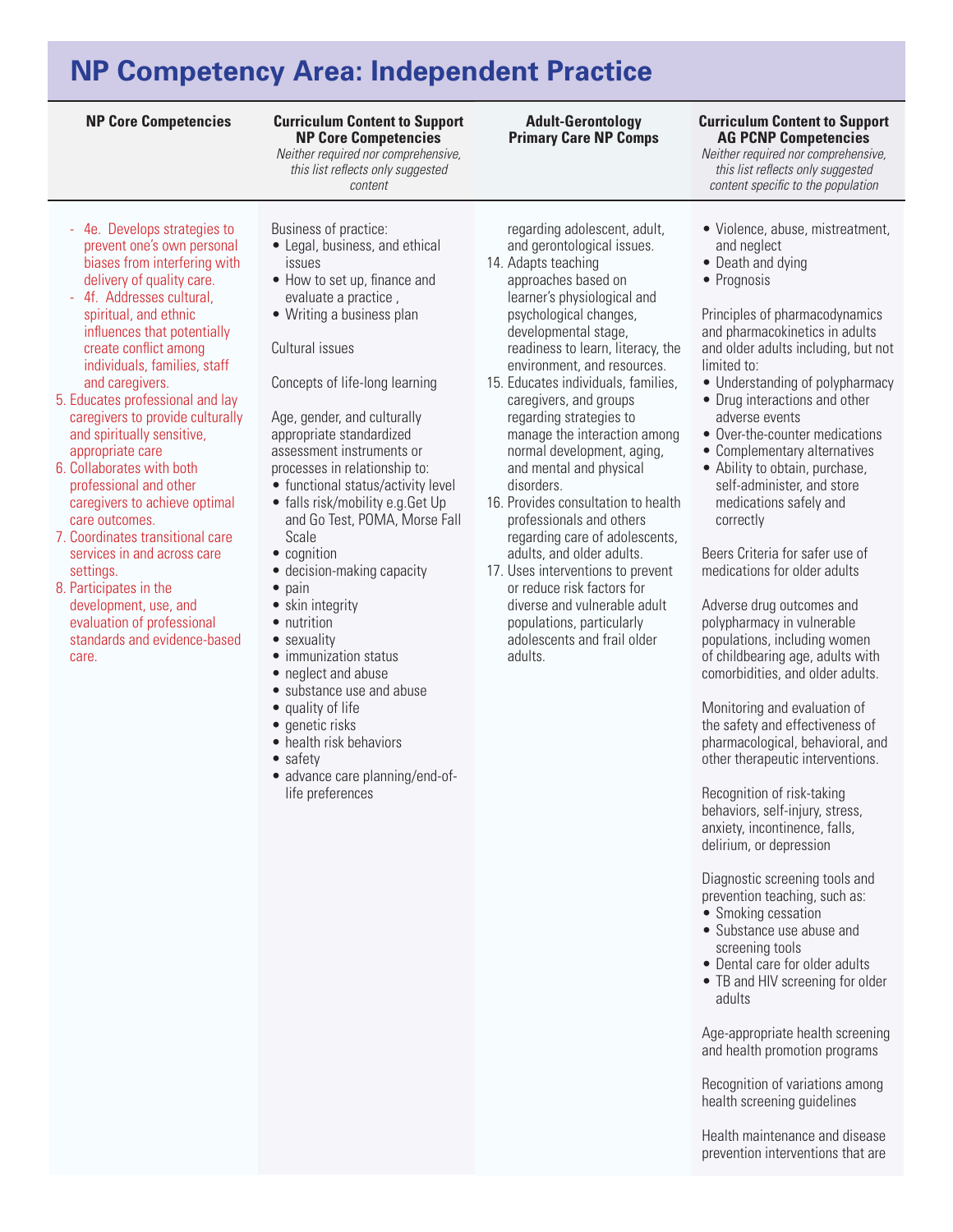**NP Core Competencies Curriculum Content to Support Curriculum Content to Support NP Core Competencies**  *Neither required nor comprehensive, this list reflects only suggested* 

*content* 

**Adult-Gerontology Primary Care NP Comps**

### **AG PCNP Competencies**

*Neither required nor comprehensive, this list reflects only suggested content specific to the population*

age, gender, and health status appropriate

Anticipatory guidance and counseling for individuals and their families based on identified health promotion needs, social support, and health status

Centers for Medicare and Medicaid Services (CMS) rules and regulations for NP billing and coding; use of current codes,such as ICD-10,E&M codes, and site specific codes for billable services

Diagnosis of acute and chronic physical and mental illnesses, disease progression, and patient or family's decision making capacity.

Geriatric syndromes, including, but not limited to:

- • Falls
- Loss of functional abilities
- Dehydration
- Delirium
- Depression
- • Dementia
- Malnutrition
- Incontinence
- Failure to thrive
- Frailty
- • Constipation

Multiple morbidities, psychosocial issues, and financial issues impact health and illness

Presence of multiple morbidities, their impact on presenting health problems, and the risk for iatrogenesis

Sexual and reproductive health and functioning across the adult age spectrum

Anticipated and unanticipated risks and adverse treatment outcomes, non-recognition of treatable illness, and under/ overtreatment.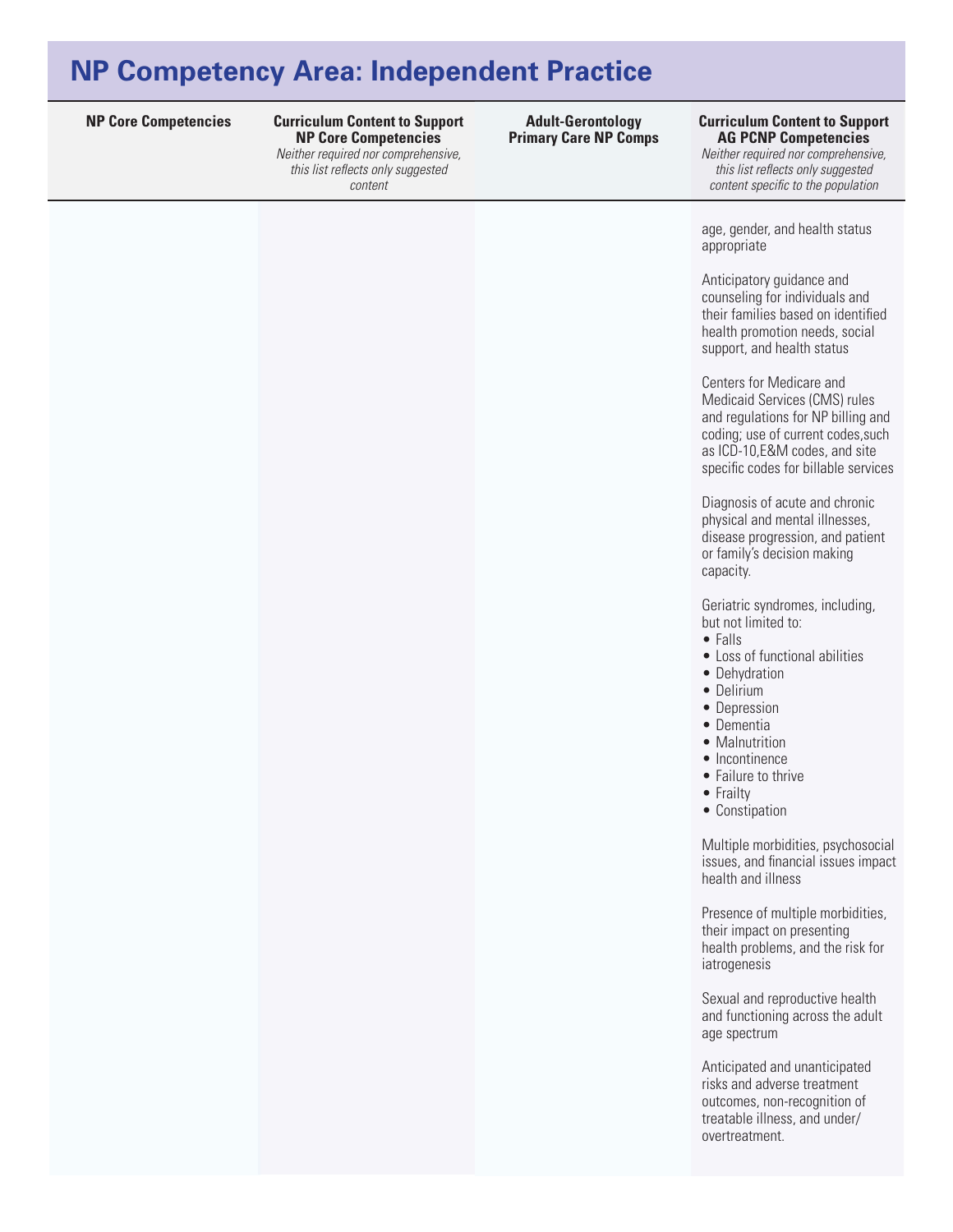**NP Core Competencies Curriculum Content to Support Curriculum Content to Support NP Core Competencies**  *Neither required nor comprehensive,* 

*this list reflects only suggested content* 

**Adult-Gerontology Primary Care NP Comps**

## **AG PCNP Competencies**

*Neither required nor comprehensive, this list reflects only suggested content specific to the population*

Local resources for families and adults for adult/gerontology day care facilities to assist with the frail, physically or mentally challenged, or chronically ill adults

Age-specific assessment tools such as:

- MoCA
- SLUMS
- Mini Cog
- • GDS
- $\bullet$  PHQ-9
- GMAST

Therapeutic interventions to restore or maintain optimal level of physical and psychosocial health

Prescription and monitoring of a variety of allied health therapies, including, but not limited to:

- Physical therapy
- Occupational therapy
- Speech therapy
- Home health care
- Palliative care
- Nutritional therapy

Differences between palliativeand hospice care

Specific interventions which involve family, and/or caregivers for acute and chronic clinical problems of the adult and geriatric patient.

Knowledge of physical therapy, occupational therapy, speech therapy, home health, hospice, and nutritional therapy options, and when to refer.

The impact of family, community, and environment, including economic, work, institutional, school, and living environments on an individual's health status

Primary care practice skills which includes, but is not limited to:

• Wound debridement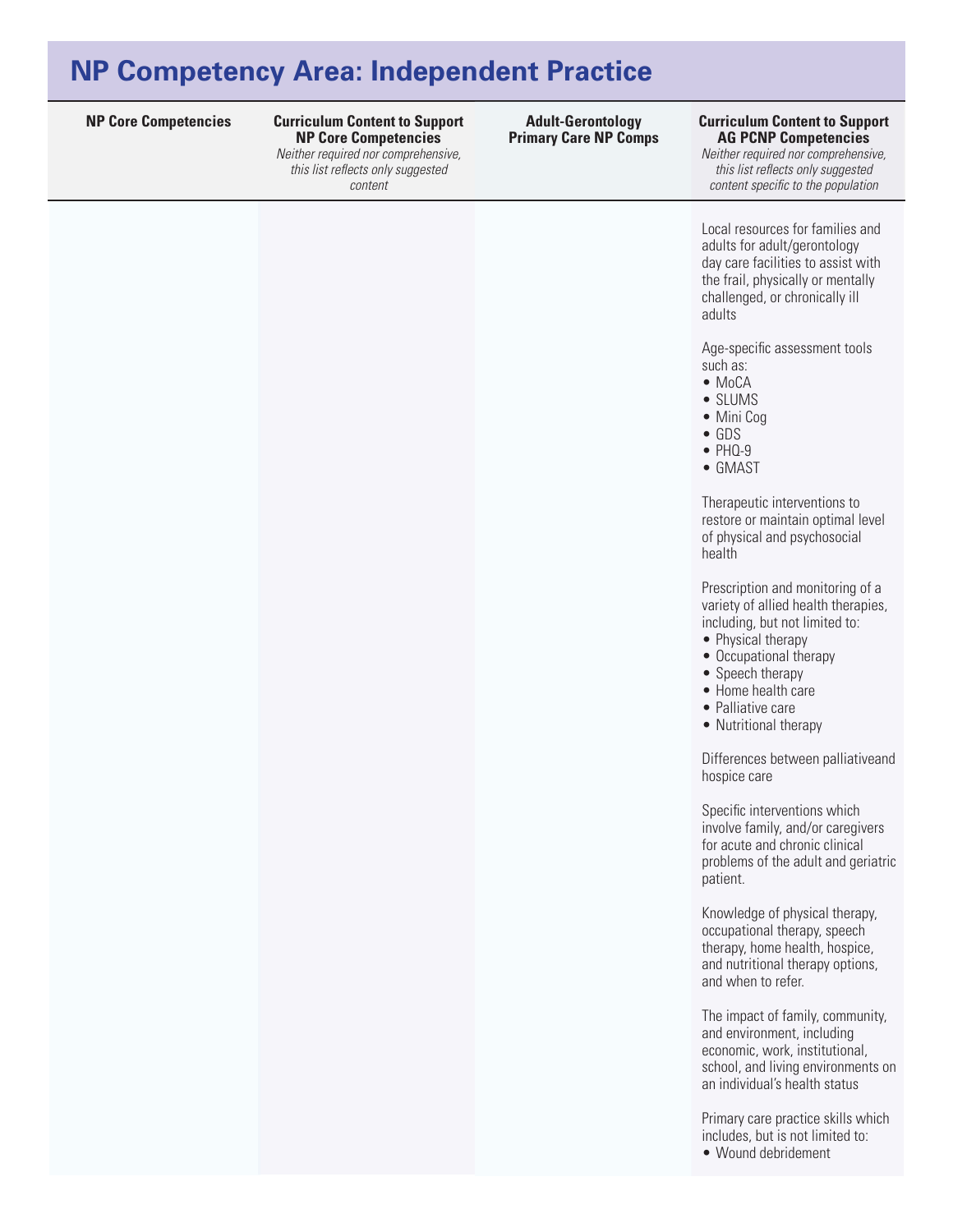**NP Core Competencies Curriculum Content to Support Curriculum Content to Support NP Core Competencies**  *Neither required nor comprehensive,* 

*this list reflects only suggested content* 

**Adult-Gerontology Primary Care NP Comps**

## **AG PCNP Competencies**

*Neither required nor comprehensive, this list reflects only suggested content specific to the population*

- Suturing
- Microscopy
- Biopsies
- Pap smears
- Joint aspiration and injection.

Ordering, performing, and supervising laboratory diagnostic testing, and clinical procedures, and interpreting results in relation to the individual's age, gender, and health status

Appropriate patient education materials for adult and geriatric patients and their families

Health education and appropriate teaching/learning methods for:

- Sensory impaired
- Cognitively impaired
- Non-self-disclosing patients
- Ethical/legal standards of care
- • Use of interpreters

Interaction of acute and chronic physical and mental health problems and when to hand -off to acute care colleagues

"Transition of care theory" handoff and reporting communication and necessary forms , e.g.,advance directives, and medication reconciliation

Community based activities that highlight the AG PCNP role

Involvement with interdisciplinary adult and geriatric professional associations

Analysis of the practice laws for NPs and other health care professionals in various settings such as:

- Skilled nursing facilities
- Assisted living facilities
- Rehabilitation facilities
- Hospice
- Telehealth-like systems

Knowledge of state laws regarding the long term care